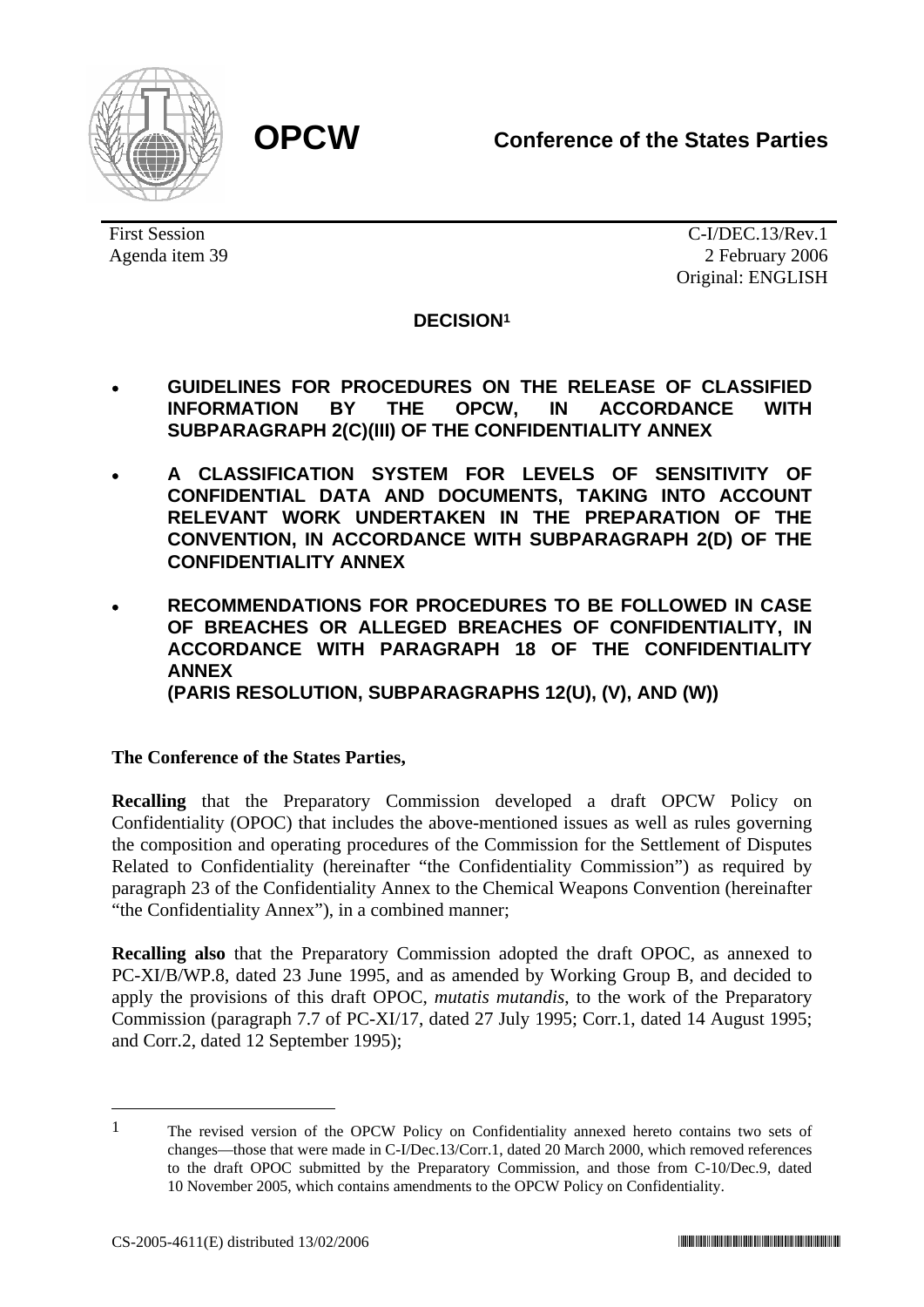C-I/DEC.13/Rev.1 page 2

**Recalling further** that the Preparatory Commission decided to correct the clerical error in the second-to-last line of paragraph 6.2 of Part VI of the draft OPOC by replacing the word "should" with "shall" (paragraph 8.7 of PC-XII/17, dated 14 December 1995);

**Bearing in mind** that the Preparatory Commission recommended, in paragraph 45.4 of its final report (PC-XVI/37, dated 15 April 1997), that the Conference of the States Parties (hereinafter "the Conference") adopt the above-mentioned OPOC, as corrected.

## **Hereby:**

**Adopts** the above-mentioned OPOC, which is annexed hereto, as corrected.

Annex: OPCW Policy on Confidentiality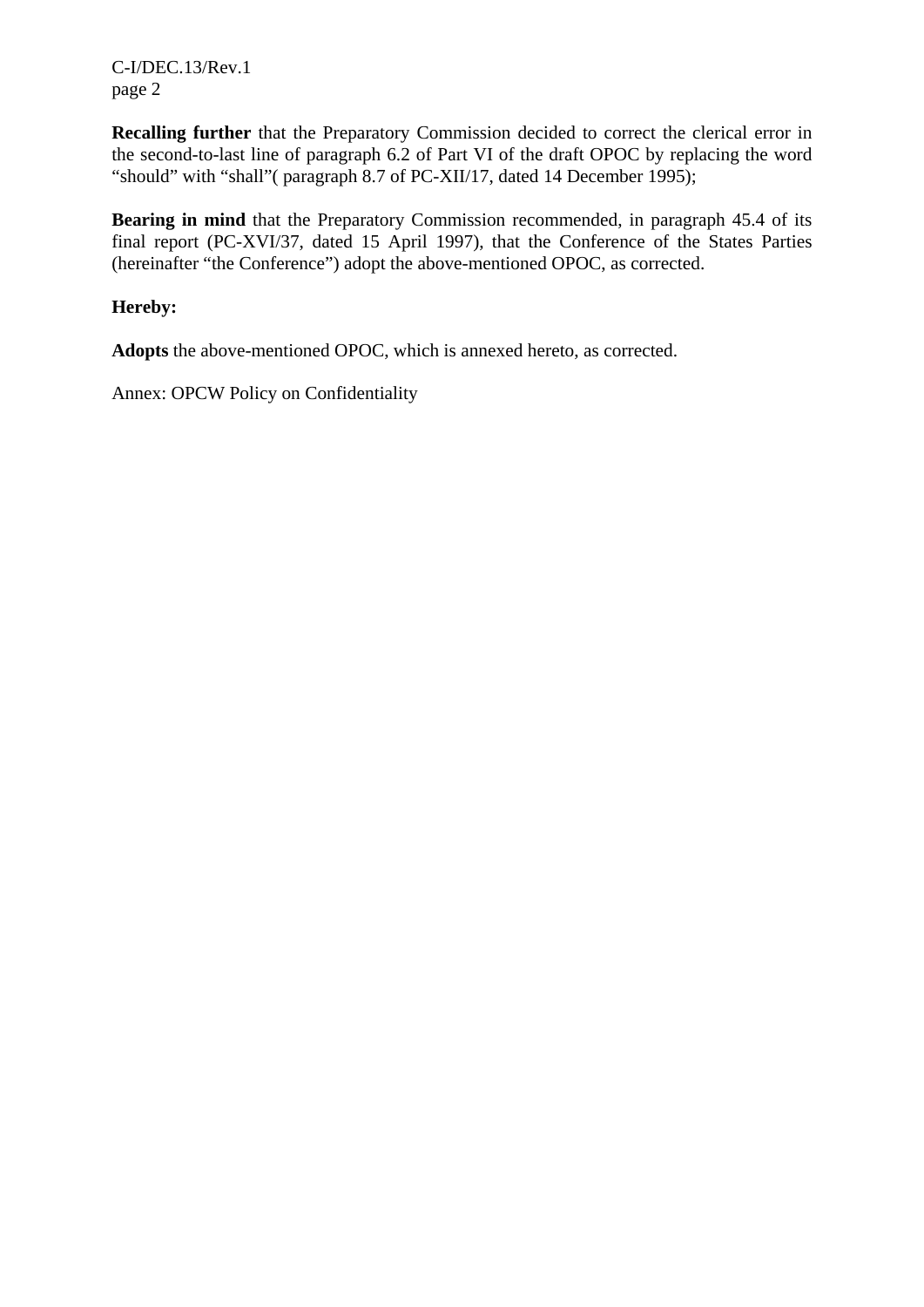C-I/DEC.13/Rev.1 Annex page i

# **THE ORGANISATION FOR THE PROHIBITION OF CHEMICAL WEAPONS**

# **OPCW POLICY ON CONFIDENTIALITY**

**The Hague** 

**May 1997**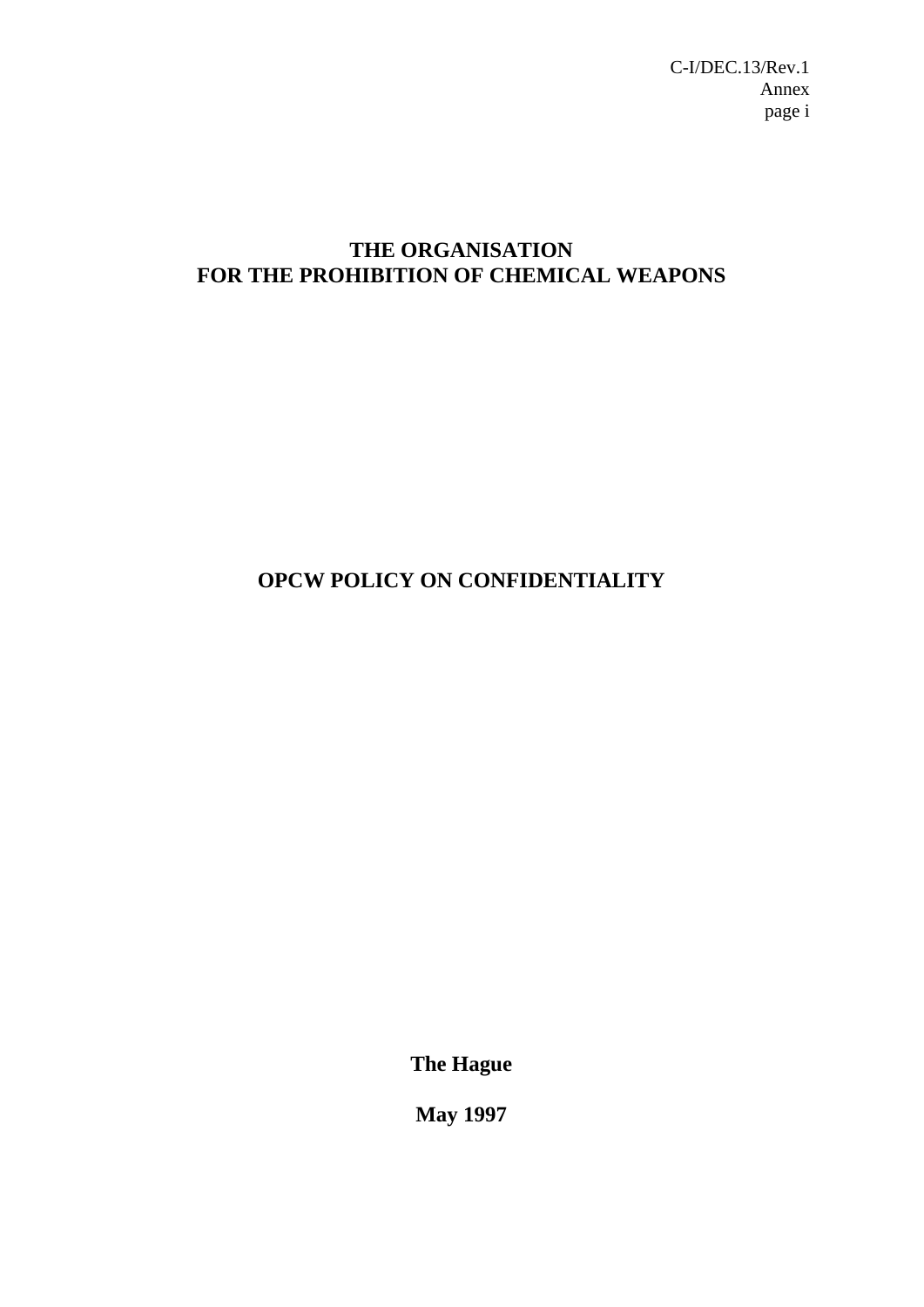# **Contents**

# **OPCW Policy on Confidentiality**

| Part I:    |                                                                                                                                | $\mathbf{1}$   |
|------------|--------------------------------------------------------------------------------------------------------------------------------|----------------|
| Part II:   |                                                                                                                                | $\overline{2}$ |
| Part III:  |                                                                                                                                | $\overline{4}$ |
| Part IV:   |                                                                                                                                | 8              |
| Part V:    | OPCW Classification System for Confidential Information                                                                        | 13             |
| Part VI:   | General Principles for Handling and Protection of Confidential                                                                 | 22             |
| Part VII:  | Procedures for the Release of Information by the OPCW                                                                          | 39             |
| Part VIII: |                                                                                                                                | 43             |
| Part IX:   |                                                                                                                                | 44             |
|            | IX.1:                                                                                                                          | 44             |
|            | $IX.2$ :<br>Rules Governing the Commission for the Settlement of<br>Disputes Relating to Confidentiality ("the Confidentiality | 52             |
|            | IX.3:<br>The Role of States Parties in Relation to Breach                                                                      | 57             |
| Part X:    | Annual Report on the Implementation of the Regime Governing the<br>Handling of Confidential Information by the Secretariat     | 60             |
| Part XI:   |                                                                                                                                | 62             |
| Glossary   |                                                                                                                                | 63             |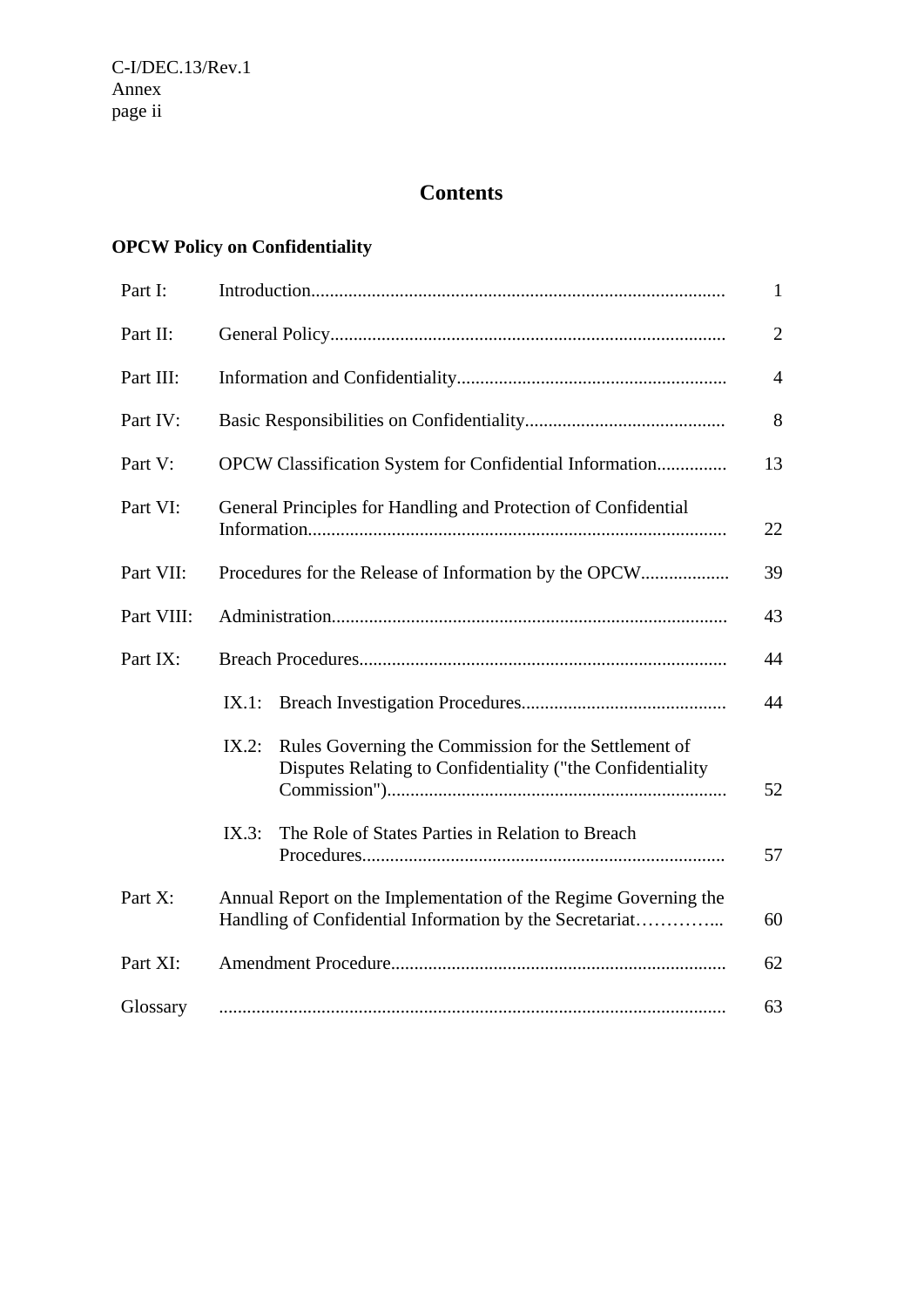# **OPCW Policy on Confidentiality2**

<sup>2</sup> The original version of the OPOC was prefaced by the following note:

1

"The Draft OPCW Policy on Confidentiality was developed by the Expert Group on Confidentiality (Annex to PC-XI/B/WP.8) and was adopted as amended by the Preparatory Commission at its Eleventh Session (PC-XI/17, subparagraph 7.7 and PC-XI/B/12, subparagraph 7.2). The Draft OPCW Media and Public Affairs Policy was developed by the Formal Consultations on OPCW Media and Public Affairs Policy (Attachment to PC-X/A/WP.5) and was provisionally approved as amended by the Preparatory Commission at its Tenth Session (PC-X/23, subparagraph 6.11 and PC-X/A/3, subparagraph 6.4), pending the adoption of other relevant documents including the Draft OPCW Policy on Confidentiality.

The Preparatory Commission also decided that the Draft OPCW Policy on Confidentiality and the Draft OPCW Media and Public Affairs Policy would apply, mutatis mutandis, to the work of the Preparatory Commission (PC-XI/17, subparagraph 7.7 and PC-X/23, subparagraph 6.12 respectively).

> Ian R. Kenyon Executive Secretary"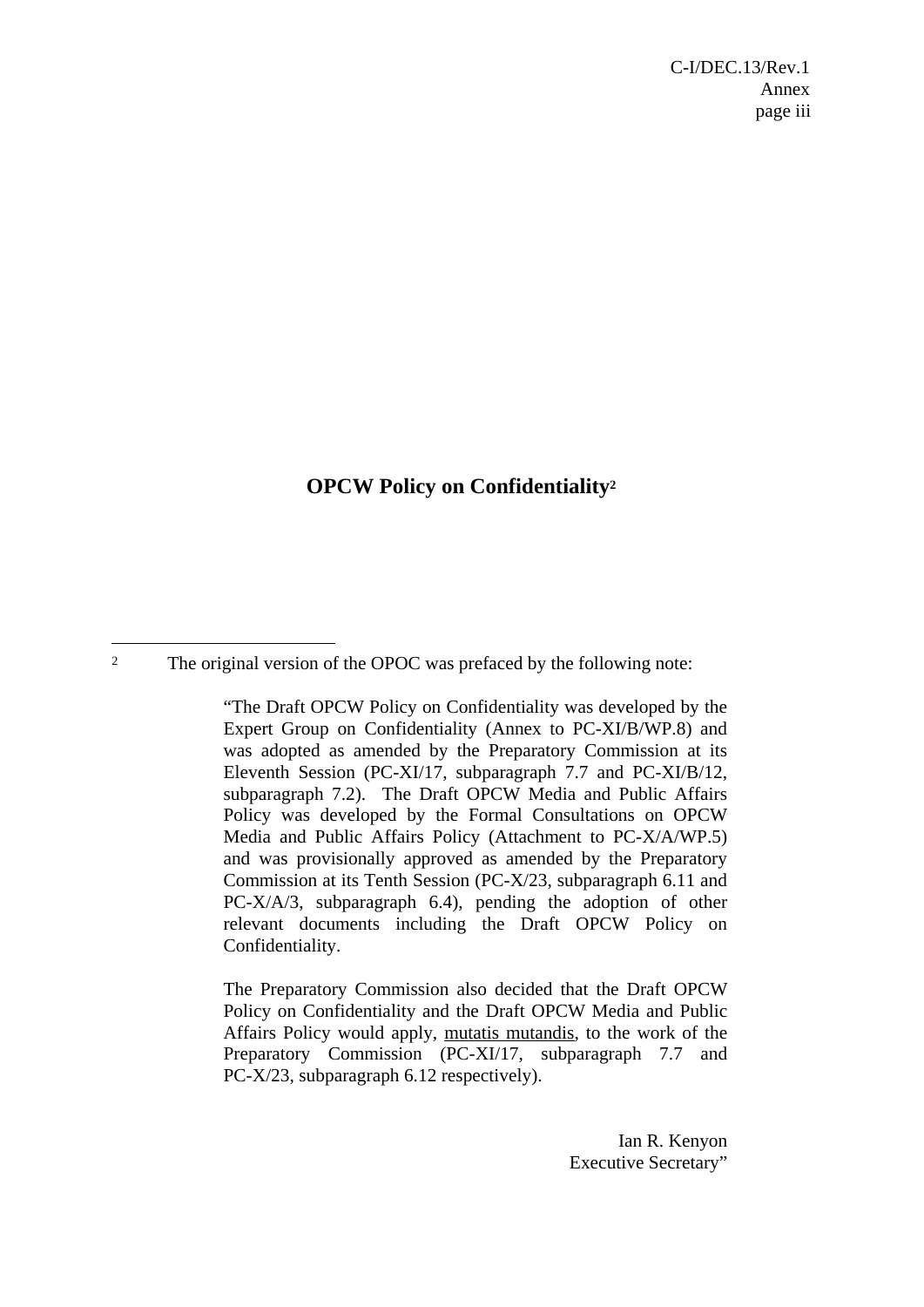C-I/DEC.13/Rev.1 Annex page iv

(blank page)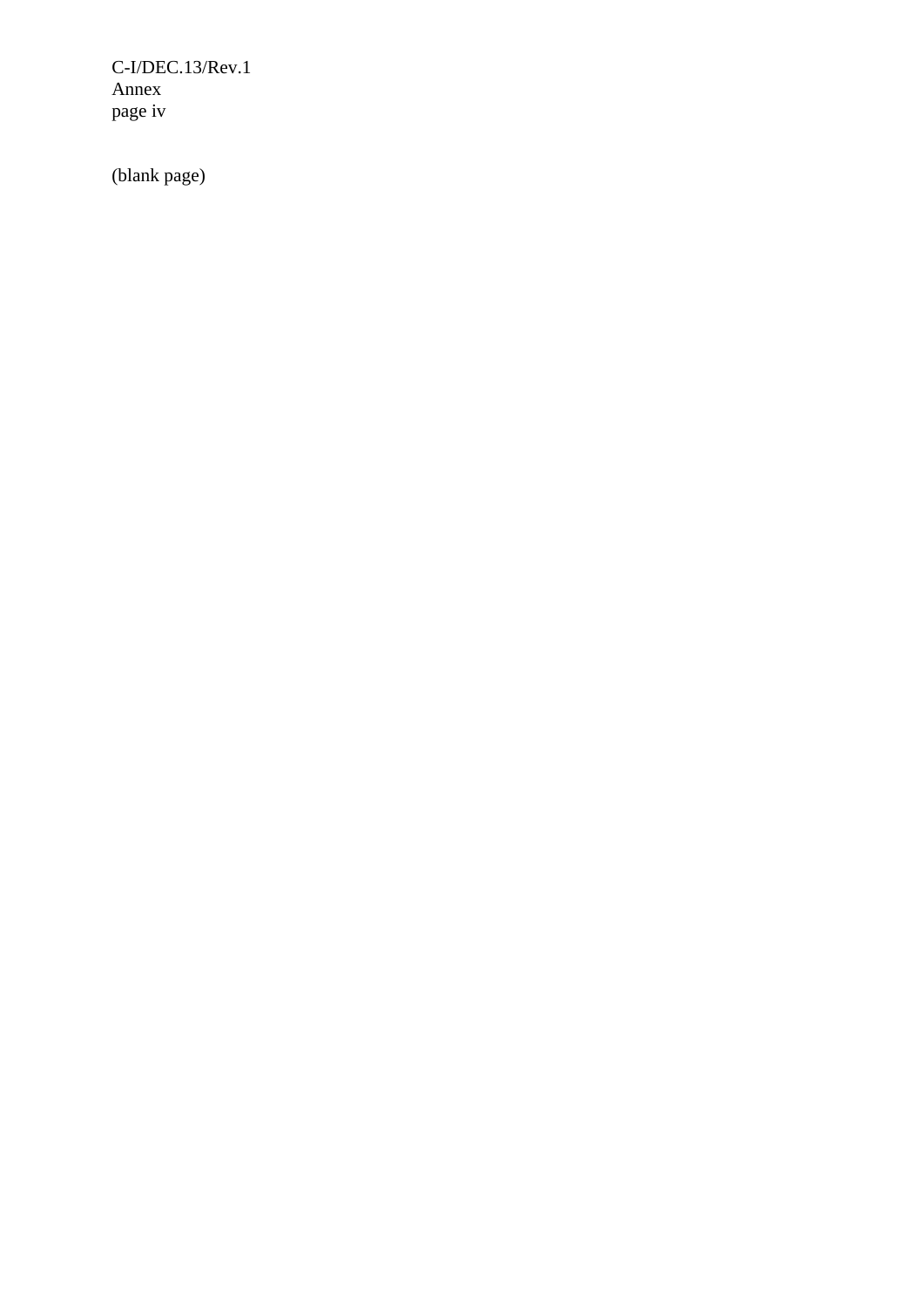# **PART I**

## **INTRODUCTION**

- 1. This document sets out the basis of the Organisation's policy for protecting confidentiality throughout activities related to the implementation of the Convention, for classifying and handling confidential information, and for dealing with breaches of confidentiality.
- 2. A policy for confidential information is essential to the work of the Organisation because of the intrusive verification measures which are aimed at promoting confidence in compliance with the Convention while respecting States Parties' legitimate concerns about the possible disclosure of sensitive information. Credible verification entails receptiveness on the part of States Parties and a level of intrusiveness in verification activities. The need for disclosure of appropriate information to demonstrate compliance with the Convention should be matched by credible reassurances for States Parties that proper measures are taken to prevent disclosure of information not relevant to the Convention and that any confidential information, once disclosed, will be appropriately protected.
- 3. Consequently, in defining States Parties' rights and obligations, the Convention embodies a balance between that disclosure necessary to enhance confidence in compliance with the Convention, and the prevention of disclosure of information not relevant to the Convention, in order to protect national security and proprietary rights, taking into account constitutional obligations. These two objectives are not necessarily in conflict; on the contrary, a credible and effective process of verification can be achieved which actively and integrally protects confidentiality. The Convention text provides practical assurances that all confidential information will be appropriately protected; and that verification procedures will seek to prevent the disclosure of information not related to verification of compliance with the Convention.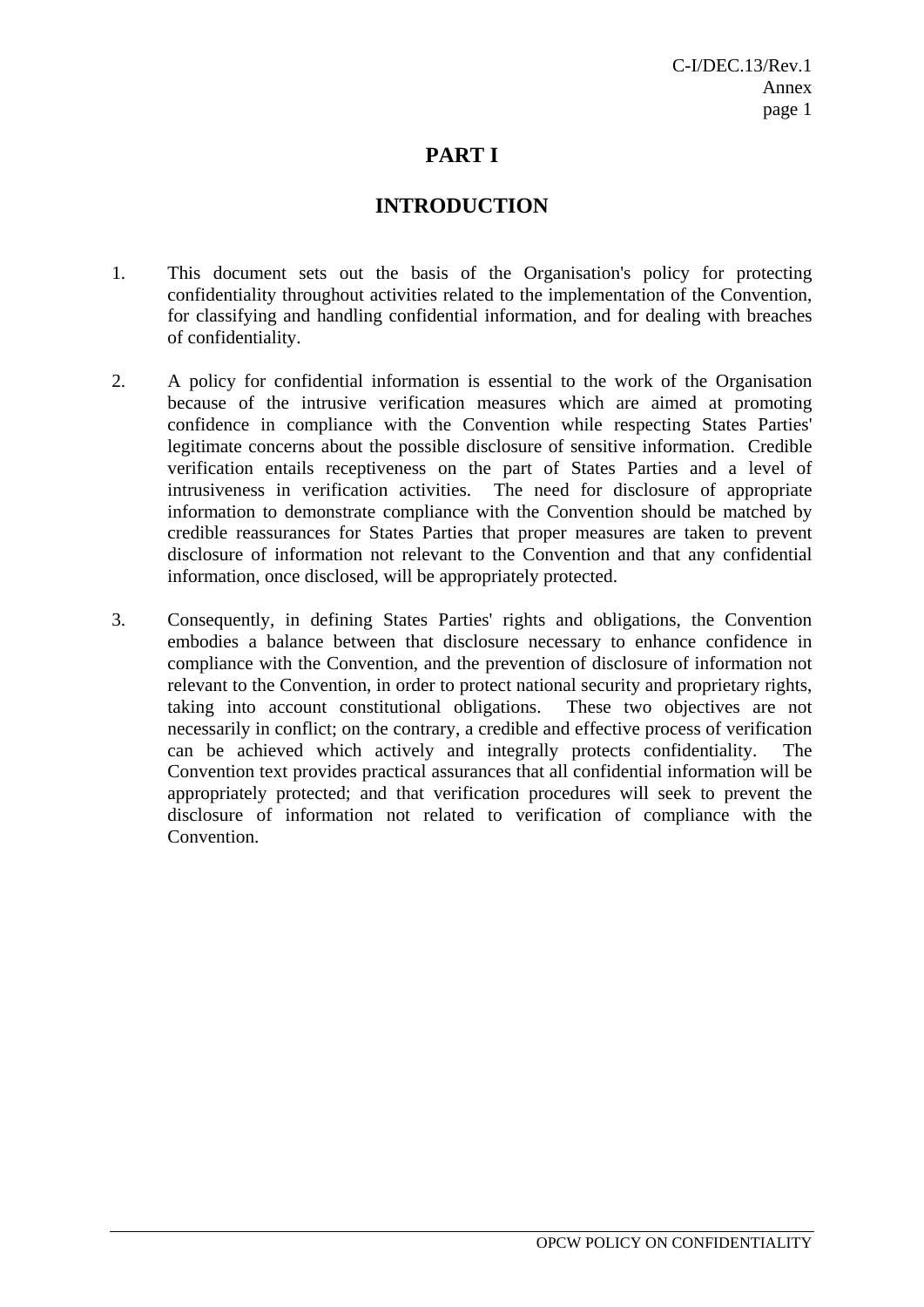## **PART II**

## **GENERAL POLICY**

1. Paragraph 5 of Article VIII of the Convention provides the basis of the obligations of the Organisation to respect confidentiality:

"The Organisation shall conduct its verification activities provided for under this Convention in the least intrusive manner possible consistent with the timely and efficient accomplishment of their objectives. It shall request only information and data necessary to fulfil its responsibilities under this Convention. It shall take every precaution to protect the confidentiality of information on civil and military activities and facilities coming to its knowledge in the implementation of this Convention and, in particular, shall abide by the provisions set forth in the Confidentiality Annex."

2. Paragraph 6 of Article VII of the Convention establishes the obligation on each State Party to:

"treat as confidential and afford special handling to information and data that it receives in confidence from the Organisation in connection with the implementation of this Convention. It shall treat such information and data exclusively in connection with its rights and obligations under this Convention and in accordance with the provisions set forth in the Confidentiality Annex."

- 3. These basic requirements are elaborated in a number of other provisions of the Convention, especially in the Confidentiality Annex and in the provisions detailing verification procedures (e.g. paragraph 10 of Article VI; paragraphs 56 and 62, Part II of the Verification Annex and paragraph 48, Part X of the Verification Annex). From this basis, the fundamental elements of the OPOC are:
	- (a) only that information necessary for the timely and efficient carrying out of its responsibilities under the Convention shall be sought and required; and requirements for information to which the Organisation shall be given access by a State Party shall be specified as precisely as possible;
	- (b) verification activities shall be designed, planned and carried out so as to avoid unnecessary disclosure of confidential information and so as to seek to prevent disclosure of such information not related to compliance with the Convention, consistent with effective and timely discharge of verification obligations under the Convention;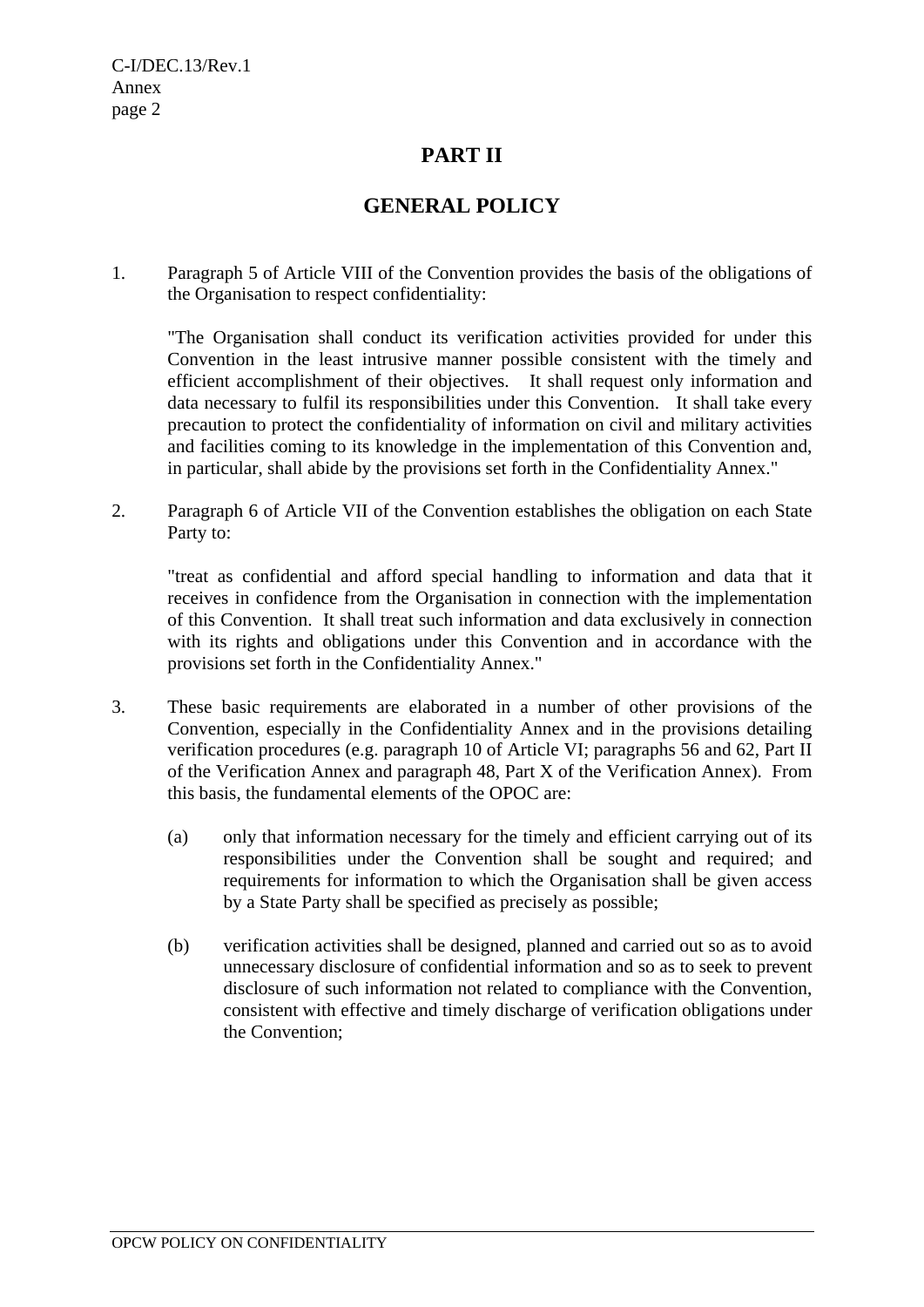- (c) confidential information not relevant to the Convention shall not be sought, recorded or retained in the course of verification or other activities, without prejudice to an inspected State Party's right to request such a disclosure in accordance with the Convention. Once disclosed, it shall be protected, shall not be further disseminated, and shall be appropriately disposed of;
- (d) systematic procedures for limiting the dissemination of and access to information after information is collected and classified as confidential shall be established, monitored, and adhered to;
- (e) information obtained in connection with the implementation of the Convention shall not be published or otherwise released unless with explicit authority and in accordance with the release procedures outlined in Part VII of this policy; and
- (f) staff selection and training, and staffing policy and regulations, shall take into account the need to ensure that all staff members of the Secretariat meet the highest standards of efficiency, competence and integrity.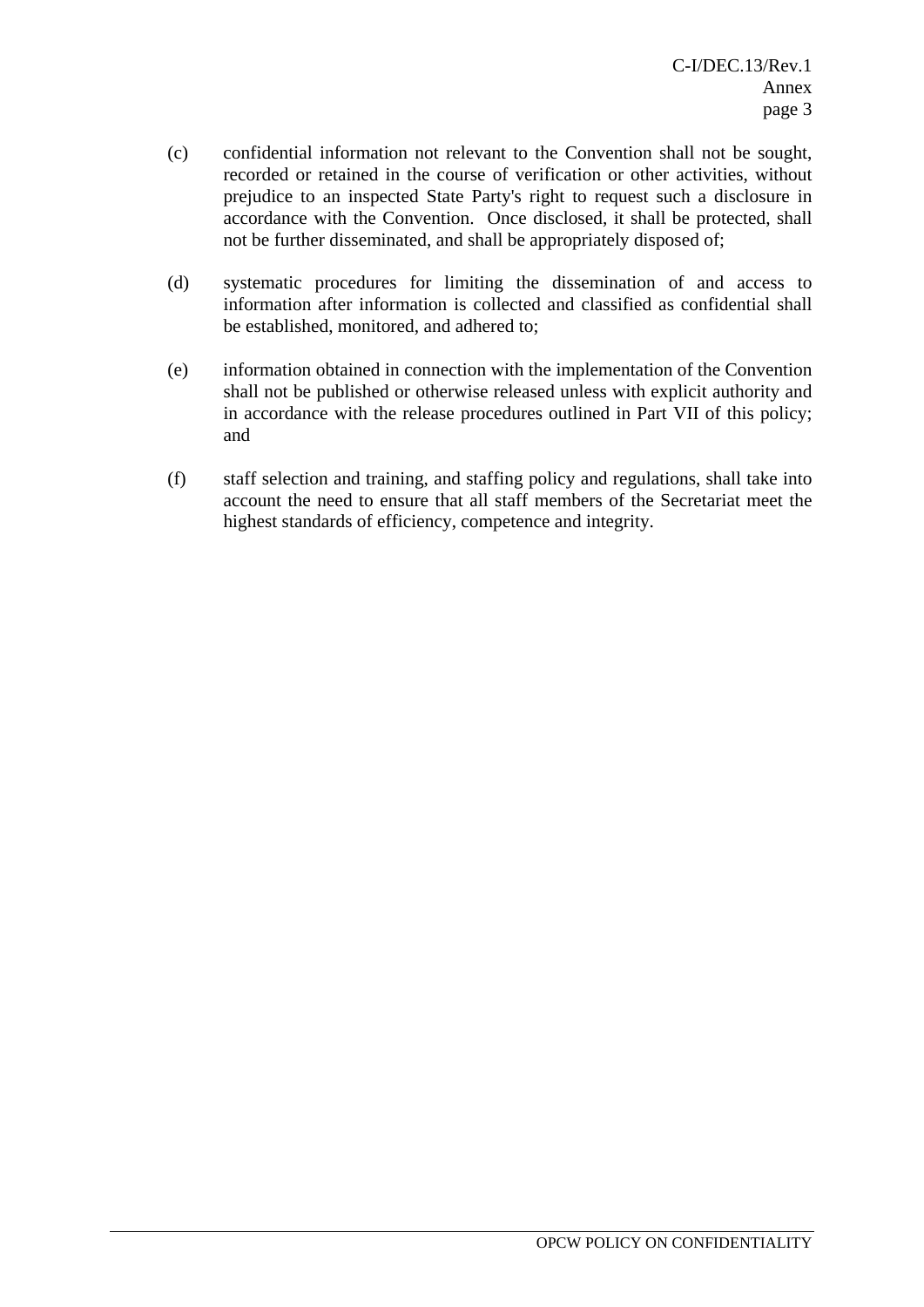C-I/DEC.13/Rev.1 Annex page 4

## **PART III**

## **INFORMATION AND CONFIDENTIALITY**

- 1. This Part sets out guidelines for developing a practical understanding of the scope of the terms 'information', 'confidential information' and 'confidentiality'. The Convention sets out no definitive account of how these terms are to be applied, and it is clear that they are to be determined in an operational context consistent with the implementation of the Organisation's and States Parties' various responsibilities under the Convention.
- 2. The Organisation will carry out its responsibilities greatly depending on the information obtained through its verification activities and provided by States Parties. Thus, information will be coming into the Organisation's possession or to a staff member of the Organisation in a continuous input-output pattern of acquiring, processing and producing further necessary information.
- 3. In view of the integral role of confidentiality in all the Organisation's activities, information can generally be considered in operational terms, covering its characteristics, its means of acquisition and storage, and media for its processing and transmission.

### **Scope of 'information'**

- 4. The term **'information'** must be understood in a very broad sense. Information is recognised by its capacity or potential to provide, either directly or indirectly, data or any knowledge, regardless of its physical or intangible character or make-up.
- 5. It further applies to any means of acquiring, transmitting or retaining knowledge or data which may be perceived, acquired, derived or retained by any individual or by the Organisation including by its personnel or equipment in the implementation of the Convention.
- 6. The term '**data'** appears in several contexts in the Convention. Generally, 'data' carries the implication of information in a particular structure or format, such as the information embodied in a national declaration. However, in construing the text from the point of view of confidentiality, there is no substantial distinction between 'information' and 'data.' Hence, for the purposes of this policy, the term 'information' will be considered to subsume any references to 'data.' Information' or 'data' may include information which is incorrect, false or inaccurate.
- 7. To illustrate the scope of its application, 'information' includes, **but is not limited to**:
	- documents with graphic, schematic, numerical, symbolic, pictorial, digital, analogue, photographic or written information;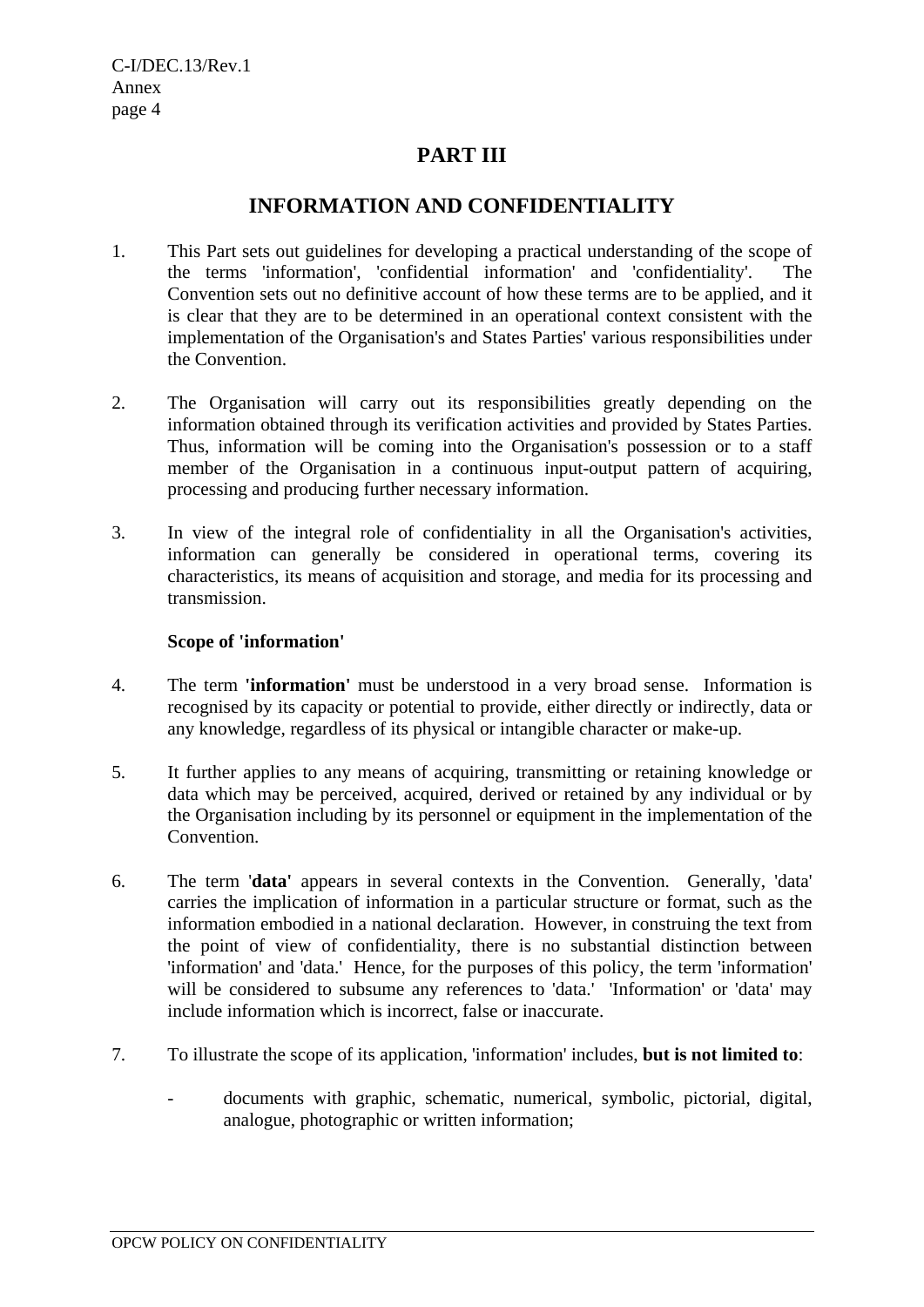- the products of photography, imagery, inspection, observation, data processing, sampling and analysis;
- data stored or displayed on electronic, magnetic or any other physical medium;
- information expressed in relative or absolute terms; and
- samples and other bodies of chemicals including chemicals carried by earth, dust, filters and sampling, and equipment including sampling, analysis and safety equipment. Samples contain information, and through sample analysis can provide further information.

 Information can be acquired or transmitted through any medium of communications or human sense. Information can be obtained and transmitted due to the mere presence of persons on site or through access granted to them. Thus, equipment, objects, clothes and other personal belongings could become sources of information.

## **Operational definitions of some forms of information**

- 8. The following operational definitions, which cover only some forms of information, apply for the purpose of guidelines for handling and protection of information under this Policy. It is to be understood that the following definitions are flexible enough to ensure that handling guidelines can be applied effectively and practically:
	- **'Document'** could extend to a variety of physical items displaying information or data;
	- **'Computer material'** includes any computer storage and processing medium, such as disks, tapes and diskettes. This term also covers portable computers, which may be used to record information during an on-site inspection;
	- **'Audio-visual material'** includes audio and video tapes, developed and undeveloped photographic films including the negatives of still photographs and the positives. (Positive prints of still photographs may be considered also as documents); and
	- 'Sample' includes a sample's collection medium and any further information acquired or derived from analysis.

 In the application of general operating guidelines to particular items of information falling under these definitions, there may be overlapping reference (for instance, a transparency for overhead projection may be handled as a document or as audiovisual material, and a computer printout may be handled as a document or as computer material).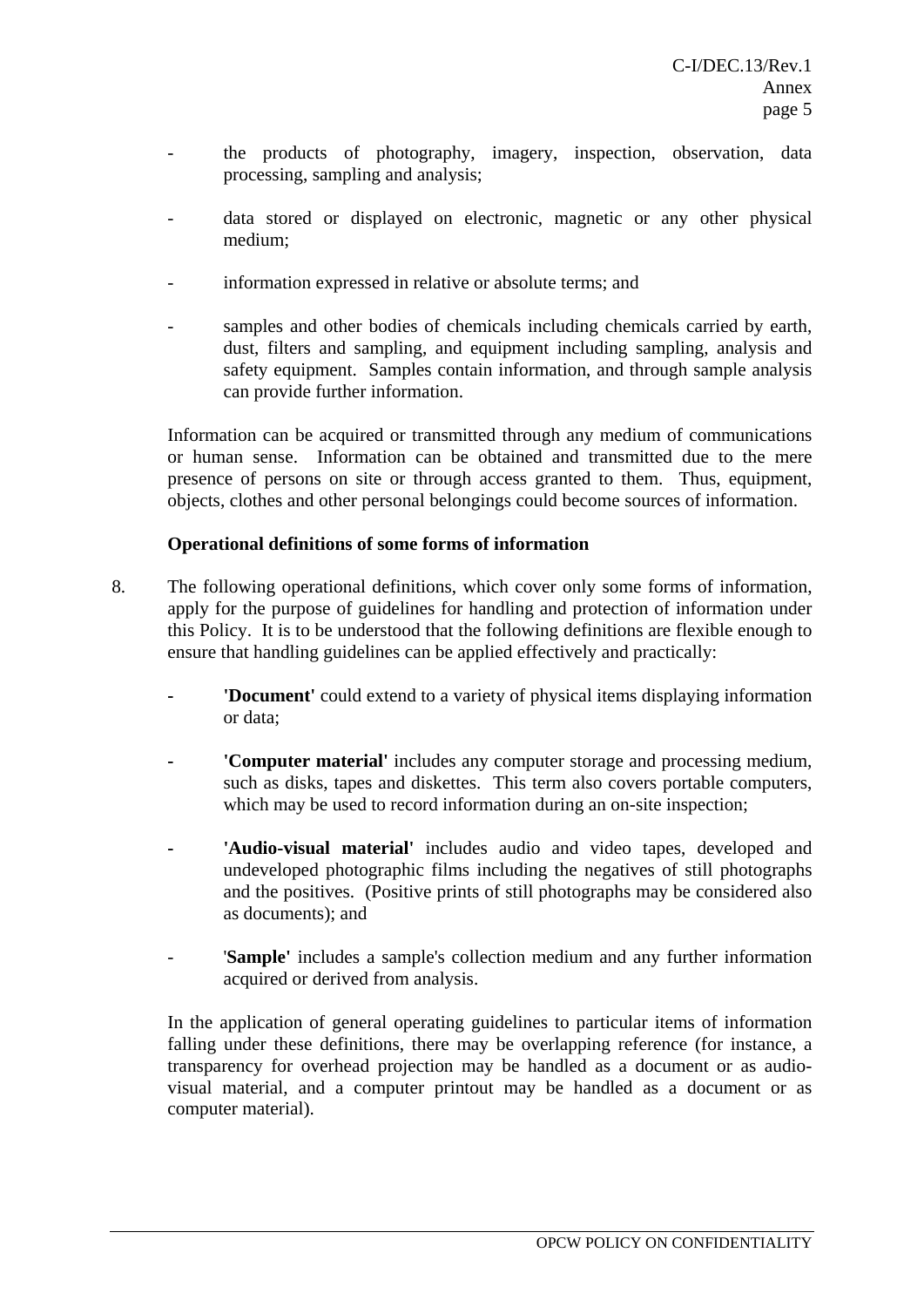## **Confidentiality of information under the Convention**

- 9. A basic principle on confidentiality, set down in subparagraph 2(c) of the Confidentiality Annex, is that no information obtained by the Organisation in connection with the implementation of the Convention shall be published or otherwise released, except as specifically provided for.
- 10. Specific procedural guidelines in subparagraph 2(a) of the Confidentiality Annex provide that information shall be considered confidential if:
	- (a) it is so designated by the State Party from which the information was obtained and to which the information refers; or
	- (b) in the judgement of the Director-General, its unauthorised disclosure could reasonably be expected to cause damage to the State Party to which it refers or to the mechanisms for implementation of the Convention.
- 11. The following factors shall be weighed and carefully balanced by the Director-General or his\* delegate in determining confidentiality of information:
	- the potential of its disclosure causing damage to a State Party, any other body of a State Party, including a commercial firm, any national of a State Party, or to the Convention or the Organisation;
	- the potential of its disclosure offering particular or selective advantage to an individual, a State, or any other body, including a commercial firm;
	- the basic requirement for effective verification of compliance; and
	- benefits stemming from the dissemination of general information regarding the implementation of the Convention, in order to promote its acceptance and credibility.
- 12. In determining whether the information it is providing to the Organisation contains confidential information, a State Party could also consider the above factors. The designation of information as confidential shall not undermine the obligation for a State Party to demonstrate compliance with the Convention and shall not be used by a State Party to conceal non-compliance. Furthermore, a State Party cannot prevent the dissemination of information which in accordance with the Convention shall be transmitted in a specified manner to States Parties upon request or routinely.

1

<sup>\*</sup> Throughout the English version of this Policy, the personal and possessive pronouns 'he' and 'his' refer without distinction to both the female and the male genders.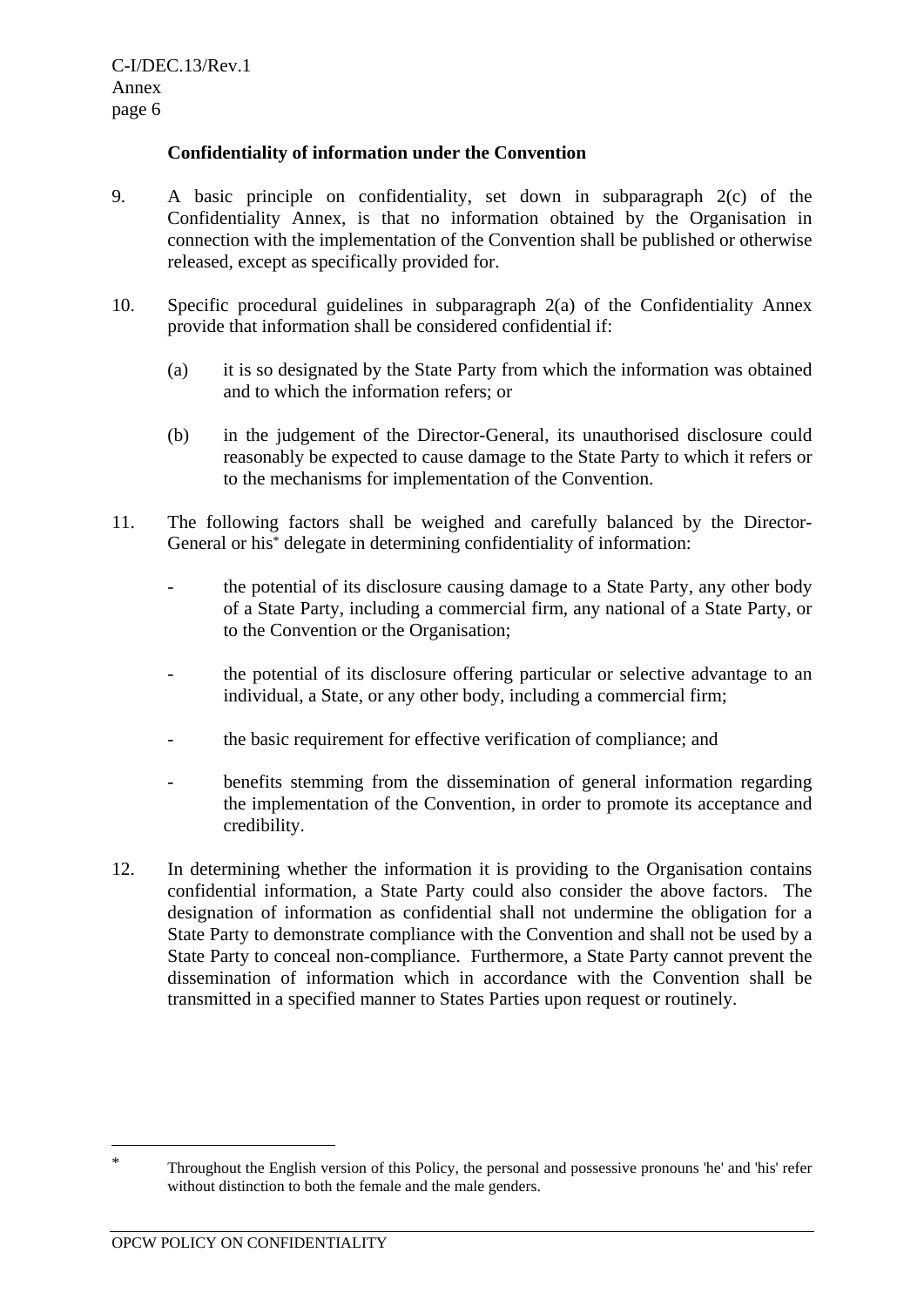13. Once information has been determined to contain confidential information, it will be necessary to specify the level of sensitivity and scope of access to it. This will be normally done through a system of classification which is set out in Part V of this Policy.

## **Relationship of information to the Convention**

- 14. The relationship of information to the purposes of the Convention can have implications for how confidentiality measures will apply to that information. Three significant distinctions can be discerned in the implementation of the Convention:
	- information pertinent to the Organisation to fulfil its responsibilities under the Convention or provided by States Parties to fulfil their obligations under the Convention;
	- information not related to the aims of the Convention, to which an inspected State Party grants access to demonstrate compliance with the Convention, or which it incidentally discloses in the course of verification activities; and
	- information, including sensitive information, which is not related to the aims of the Convention, and to which an inspected State Party denies access consistent with its rights and obligations under the Convention.
- 15. Verification procedures and activities need to be guided by these distinctions. However, a judgement as to the relationship of information to the purposes of the Convention could be determined operationally, as the characterisation of information in this way is greatly dependant on individual contexts and circumstances. Obligations to protect confidentiality will be set in relation to information described under each of these distinctions.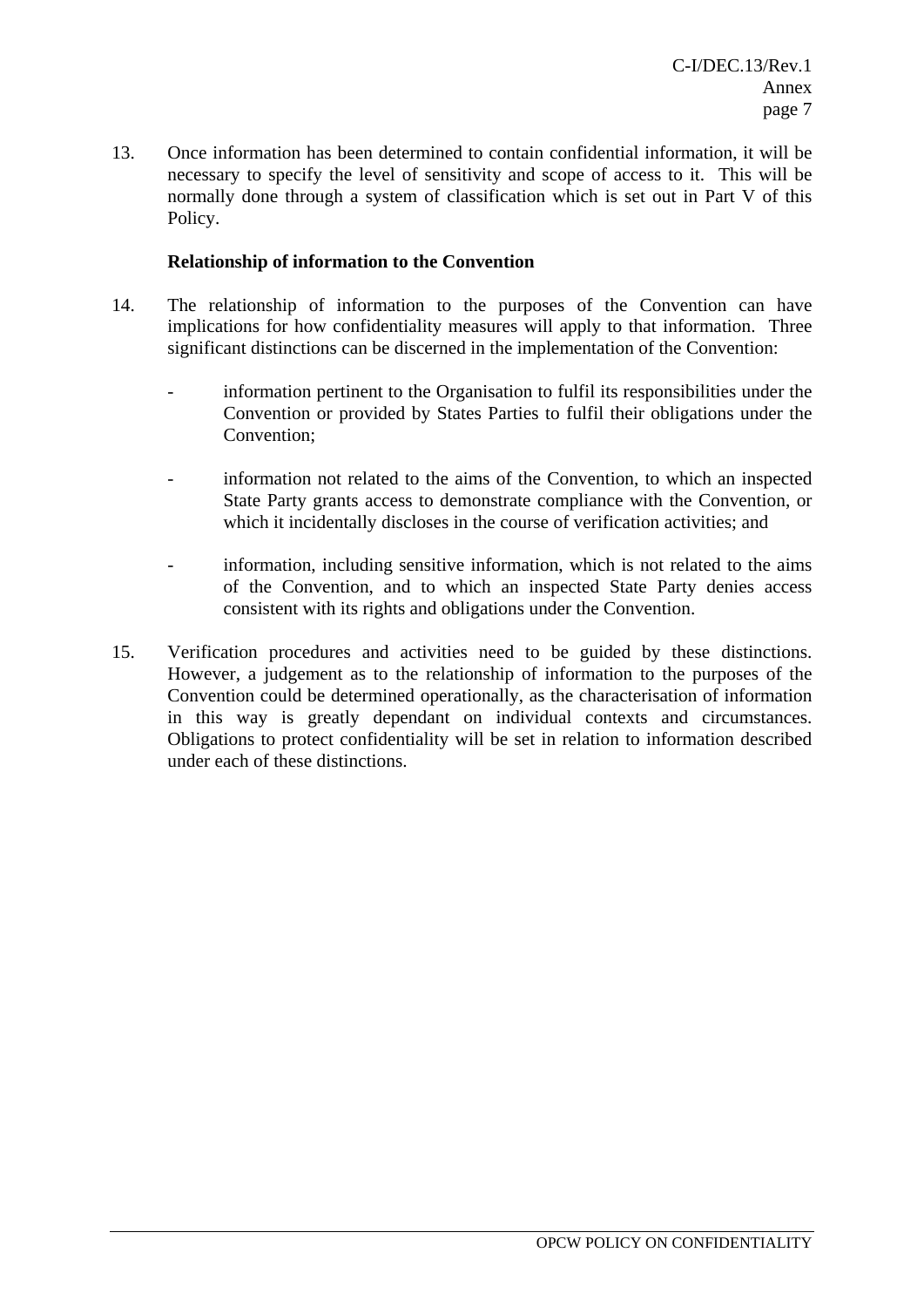## **PART IV**

## **BASIC RESPONSIBILITIES ON CONFIDENTIALITY**

### **1. Overall responsibilities of the Organisation**

- 1.1 The OPCW will receive a great deal of confidential information from States Parties and may be exposed to or acquire more confidential information, often of a more sensitive nature, in the course of verification activities. The OPCW's internal processes will generate further confidential information. This Organisation including its constituent elements therefore must abide by certain obligations to respect confidentiality, in particular:
	- (a) not to publish or otherwise release information obtained in connection with the implementation of the Convention unless in accordance with the information release procedures as set out in Part VII of this Policy;
	- (b) to design, plan and carry out verification activities in the least intrusive manner possible, so as avoid disclosure of non-relevant information and to minimise disclosure of confidential information, where this is consistent with effective and timely verification;
	- (c) to seek and require only the disclosure of information necessary to serve the aims of the Convention, and to specify informational requirements as precisely as possible;
	- (d) to minimise accessibility of, to protect, and to prevent further dissemination of confidential information not relevant to the Convention which may be incidentally disclosed in the course of verification activities, consistent with effective and timely verification; and
	- (e) to establish, follow and monitor systematic procedures for limiting the dissemination of and access to information classified as confidential.

#### **1.2 Responsibilities of the Director-General**

1.2.1 The Director-General is specifically tasked with primary responsibility for the protection of confidential information. The Director-General must establish the regime for handling confidential information within the Secretariat in accordance with the guidelines laid down in the Convention including the Confidentiality Annex and this Policy.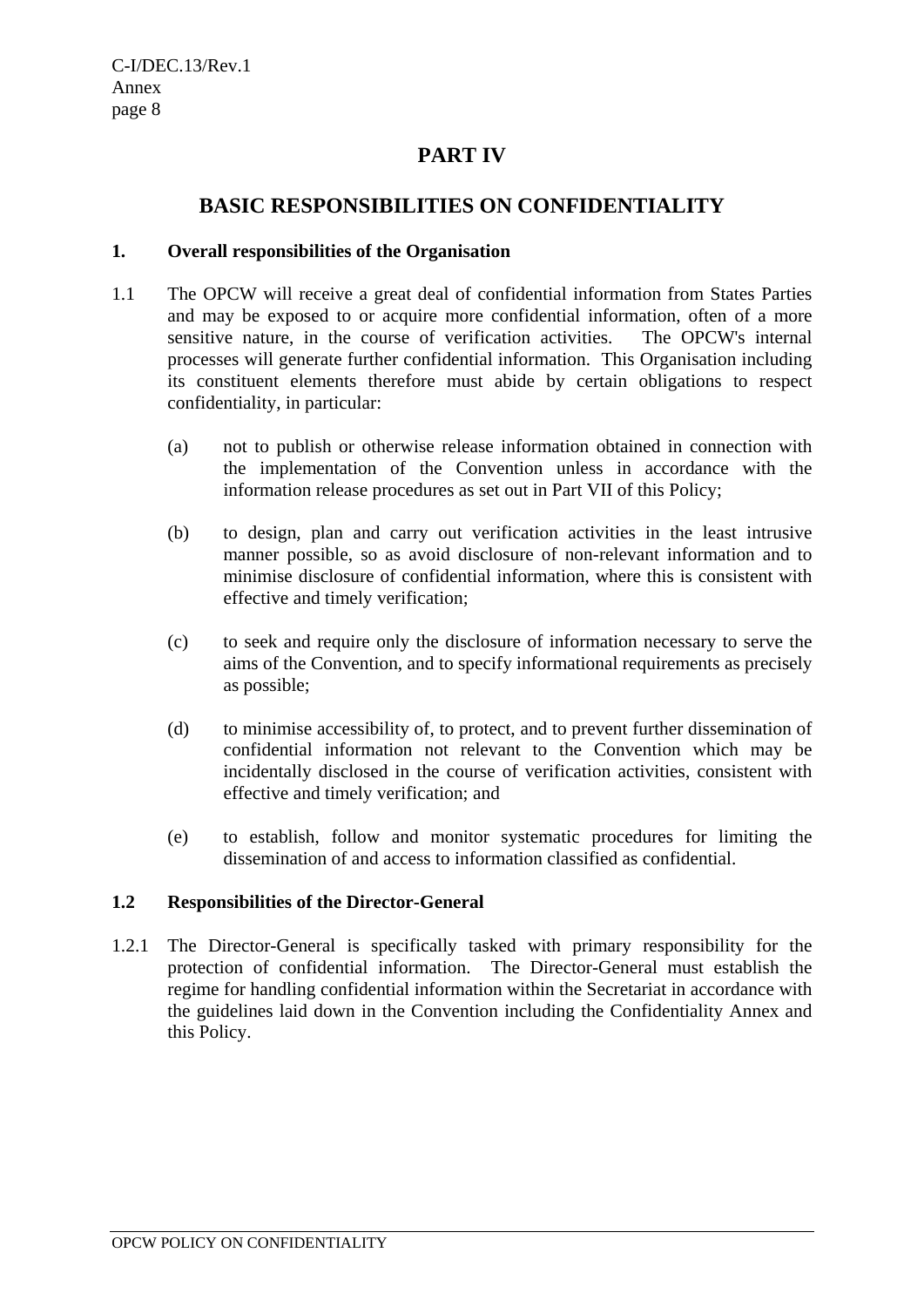- 1.2.2 The Director-General is responsible for supervising adherence to the confidentiality regime within the Secretariat, and must report annually on the implementation of the regime.
- 1.2.3 The Director-General has a central role in dealing with breaches and alleged breaches of confidentiality. This includes the establishment of procedures to be followed and the conduct of investigations in accordance with the Breach Procedures<sup>3</sup>, and the imposition of punitive and disciplinary actions in accordance with the Staff Rules and Regulations. The procedures to be followed should be based on any determinations by the Conference on this subject.
- 1.2.4 The Director-General may initiate requests for States Parties to provide "details on the handling of information provided by the Organisation" (CA, (A)4), and consult with States Parties on the form and timing of such requests in accordance with any guidelines set by the Conference. The Director-General could, for instance, request regular reports from all States Parties on their handing of confidential OPCW information.

## **1.3 Responsibilities of the Secretariat**

- 1.3.1 The basic responsibilities of the Secretariat concerning confidentiality derive essentially from the responsibilities of the Organisation and of the Director-General. However, in the practical implementation of the Convention, the definition, conduct and monitoring of the responsibilities of Secretariat staff to safeguard confidentiality are of crucial importance. Particular obligations apply to staff of the Secretariat through their involvement in verification activities and their consequent access to confidential information, both civil and military, which will include information disclosed by a State Party in pursuance of CWC obligations, as well as sensitive information not relevant to the aims of the Convention in the event that such sensitive information is disclosed.
- 1.3.2 In addition to the broader obligations already outlined, the Secretariat has the following specific responsibilities:
	- (a) through the appropriate unit, to evaluate all data and documents it obtains to determine whether confidential information is included;
	- (b) to establish within a formal position description a specification of the scope of access to confidential information needed for each staff position;
	- (c) to undertake secrecy agreements with each staff member and to undertake secrecy agreements with authorised bodies outside the Organisation, as necessary;

<u>.</u>

<sup>3</sup> Set out in Part IX below.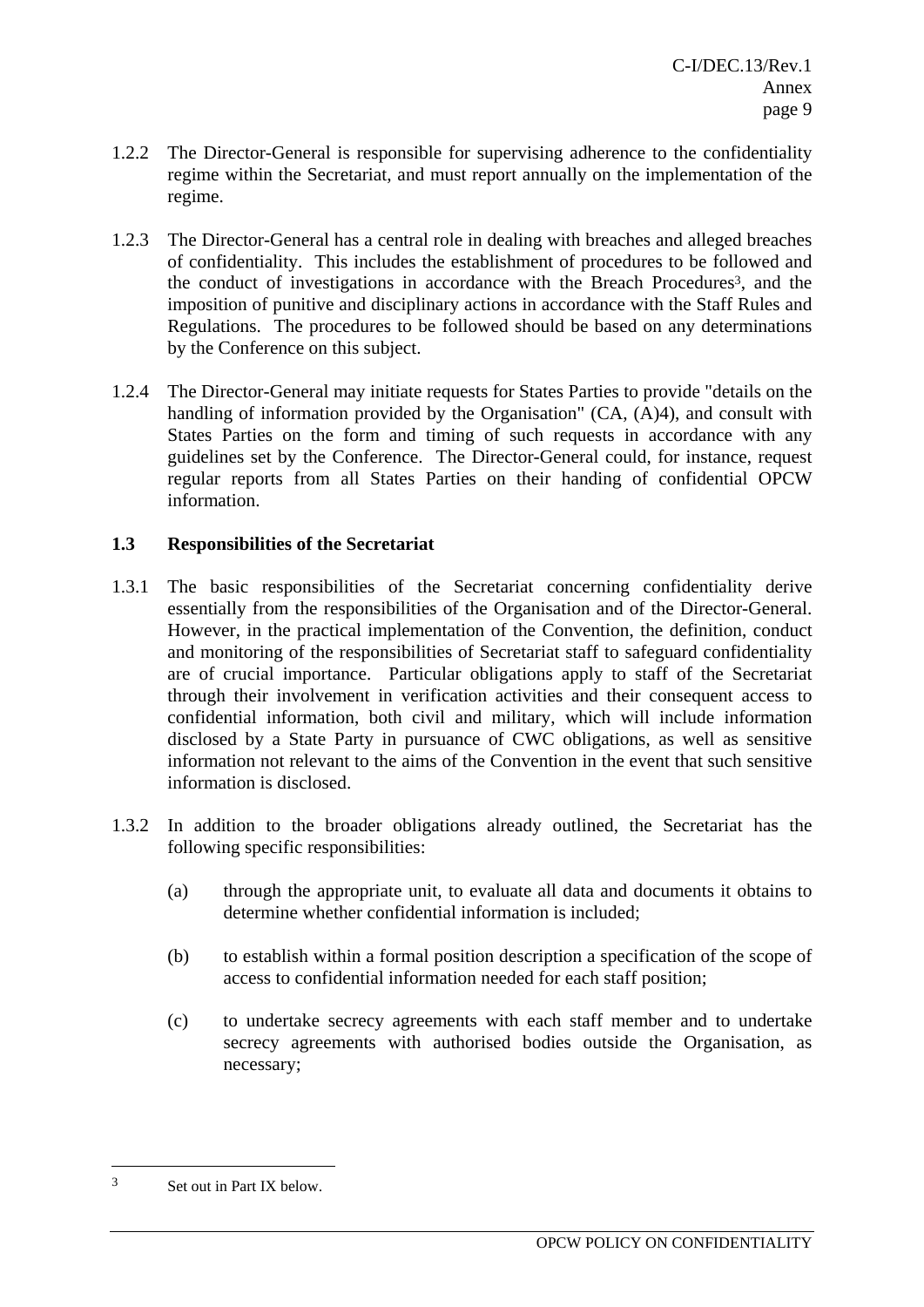- (d) to maintain a continuing programme of training and awareness for all staff on confidentiality issues, and to monitor each employee's record on protecting confidential information as an explicit element of performance evaluation;
- (e) to advise a State Party of a proposed clearance of an employee for access to confidential information that refers to activities on the territory or in any other place under the jurisdiction and control of that State Party, not less than thirty days before access is granted; and
- (f) to handle and store confidential information in a form that precludes direct identification with the facility it refers to, as far as this can be done consistent with effective verification.
- 1.3.3 The responsibilities of individual staff members are further defined by a secrecy agreement which must be executed by each employee.

## **1.4 Responsibilities of the inspection team**

- 1.4.1 Particular responsibilities of members of an inspection team stem from the following:
	- (a) inspectors on site may have access to confidential information;
	- (b) the inspection team must negotiate with the inspected State Party on certain matters related to confidentiality that require agreement;<sup>4</sup> and
	- (c) the inspection team is guided by its mandate, draws up an inspection plan, and must decide on specific measures to be employed during the inspection.
- 1.4.2 Inspection teams shall therefore:
	- (a) conduct inspections in the least intrusive manner possible consistent with the effective and timely accomplishment of their mission;
	- (b) plan the inspection and take into consideration proposals which may be made by the State Party receiving an inspection, at whatever stage of the inspection, to ensure that sensitive equipment or information, not related to chemical weapons, is protected;
	- (c) fully respect the procedures designed to protect sensitive installations and to prevent the unauthorised disclosure of confidential data;
	- (d) request only the information and data which are necessary to fulfil the inspection mandate;

1

<sup>4</sup> For instance in accordance with paragraph 46 of Part X of the Verification Annex and with paragraph 14 of the Confidentiality Annex.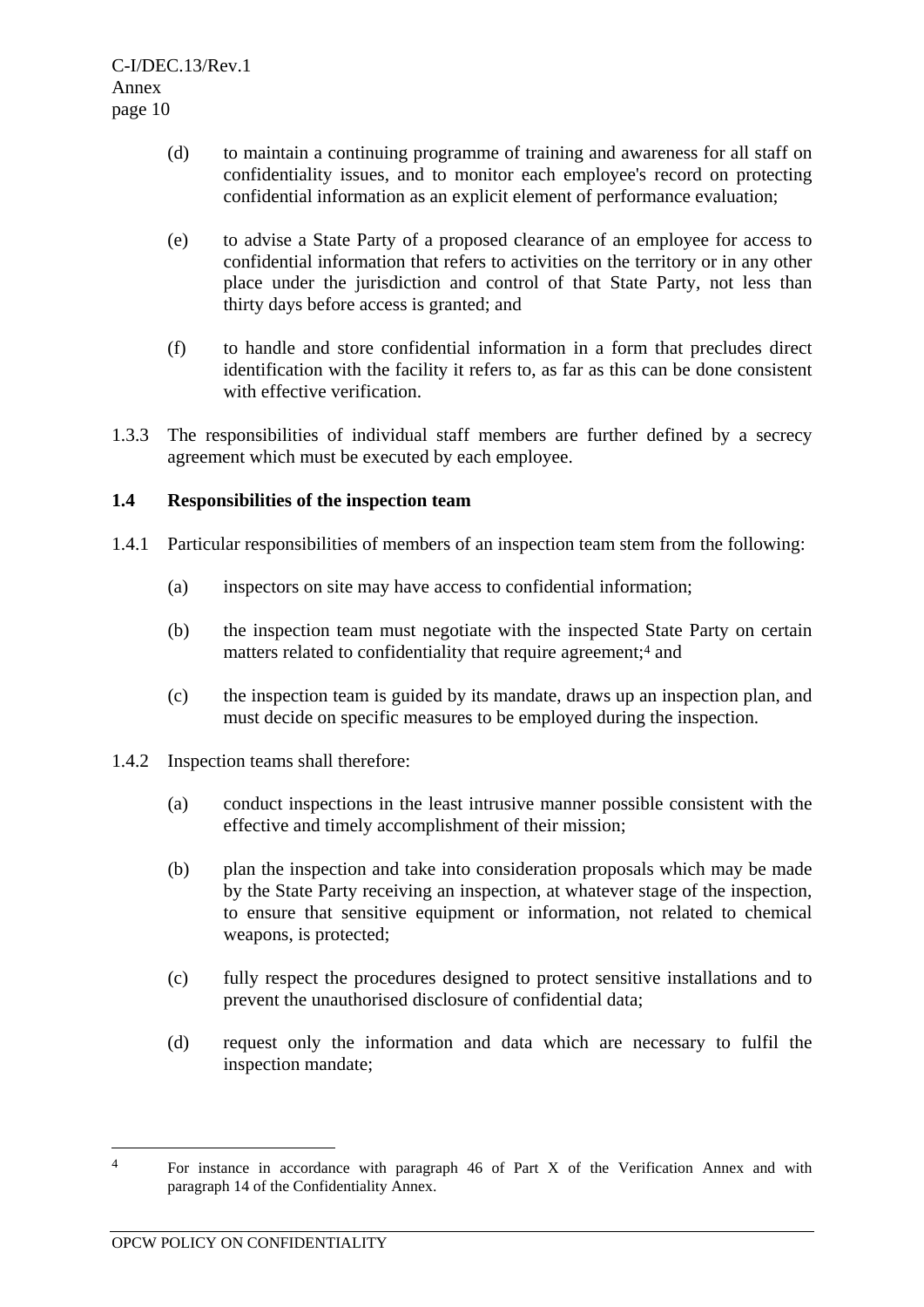- (e) prepare an inspection report which only contains facts relevant to compliance with the Convention;
- (f) protect and prevent further dissemination of confidential information not relevant to the Convention to which inspection teams have access in the course of on-site inspections; and
- (g) respect an inspected State Party's denial of access to sensitive information consistent with the State Party's rights and obligations.

## **2.1 Responsibilities of the States Parties**

- 2.1.1 States Parties must treat information received from the Organisation in accordance with its level of sensitivity as expressed in its classification category. The way this obligation is carried out will naturally differ between States Parties, but as a rule this information should be given at least the same level of protection as that afforded to information with comparable national classification or comparable confidentiality under national legal systems. States Parties shall establish or adapt suitable means of handling and protection of OPCW confidential information in a manner consistent with the principles set out in Part VI of this Policy.
- 2.1.2 Each State Party must provide on request details on the handling of information provided to it by the Organisation. This procedure is aimed at promoting general reassurance among States Parties that confidentiality is effectively safeguarded. The responses of States Parties to such requests should at least confirm that standards for handling information are in accordance with subparagraph 2.1.1 above.
- 2.1.3 In safeguarding confidentiality of information, States Parties must adhere to the essential obligation to demonstrate compliance with the Convention in accordance with its verification provisions.
- 2.1.4 Each State Party must cooperate with and support, to the extent possible, the Director-General in investigating breaches or alleged breaches of confidentiality, and in taking appropriate action in accordance with the elaborated breach procedures should an investigation determine that a breach has occurred. This obligation may include provision of details on the handling of information provided to the State Party by the Organisation and, if necessary, the State Party's participation as one of the disputing parties before the "Commission for the settlement of disputes related to confidentiality" in the event of the breach going before that body.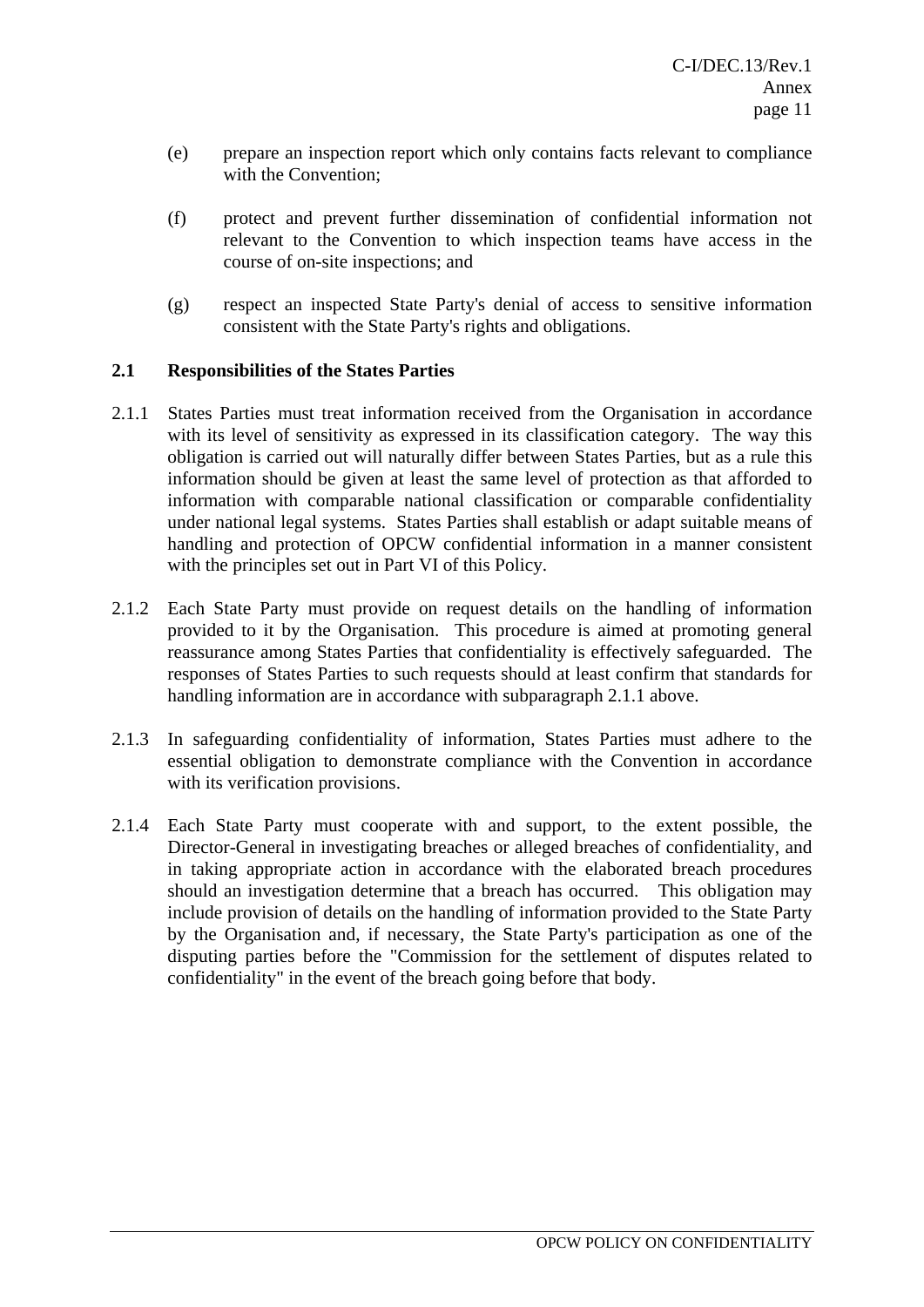C-I/DEC.13/Rev.1 Annex page 12

## **2.2 Responsibility of observers**

- 2.2.1 When, in the course of a challenge inspection, the inspected State Party agrees to grant access to an observer in accordance with paragraph 55 of Part X of the Verification Annex, the observer may have access to some confidential information and will accordingly incur particular responsibilities in relation to its handling and protection. Thus the handling and protection of confidential information by the observer must be fully consistent with all relevant provisions of the Convention, including the Confidentiality Annex, and with this Policy, particularly the detailed handling provisions of Part VI of this Policy. As Article IX, subparagraph 12(a) of the Convention indicates that the observer is a "representative" of the requesting State Party, such information is also subject to the provisions of Article VII, paragraph 6, in respect of both the requesting State Party and the observer as its representative in particular, and hence shall be treated as confidential and afforded special handling.
- 2.2.2 Hence the requesting State Party shall be fully responsible for and shall take all necessary measures to ensure that the observer complies with and is individually bound by all relevant provisions of this Policy, as well as to ensure that effective legal remedies and penalties are available in the event of the observer breaching confidentiality, comparable to the measures taken in the event of an official of that State Party breaching confidentiality. Once any confidential information is disclosed to or acquired by the observer, in addition to and without diminishing the observer's own individual responsibility, the requesting State Party also becomes responsible for the handling and protection of that information in accordance with the Convention and with this Policy. For his part, the observer is to adhere to and be bound by all provisions of this Policy relating to the protection of confidential information, and shall not take any unauthorised action in this regard.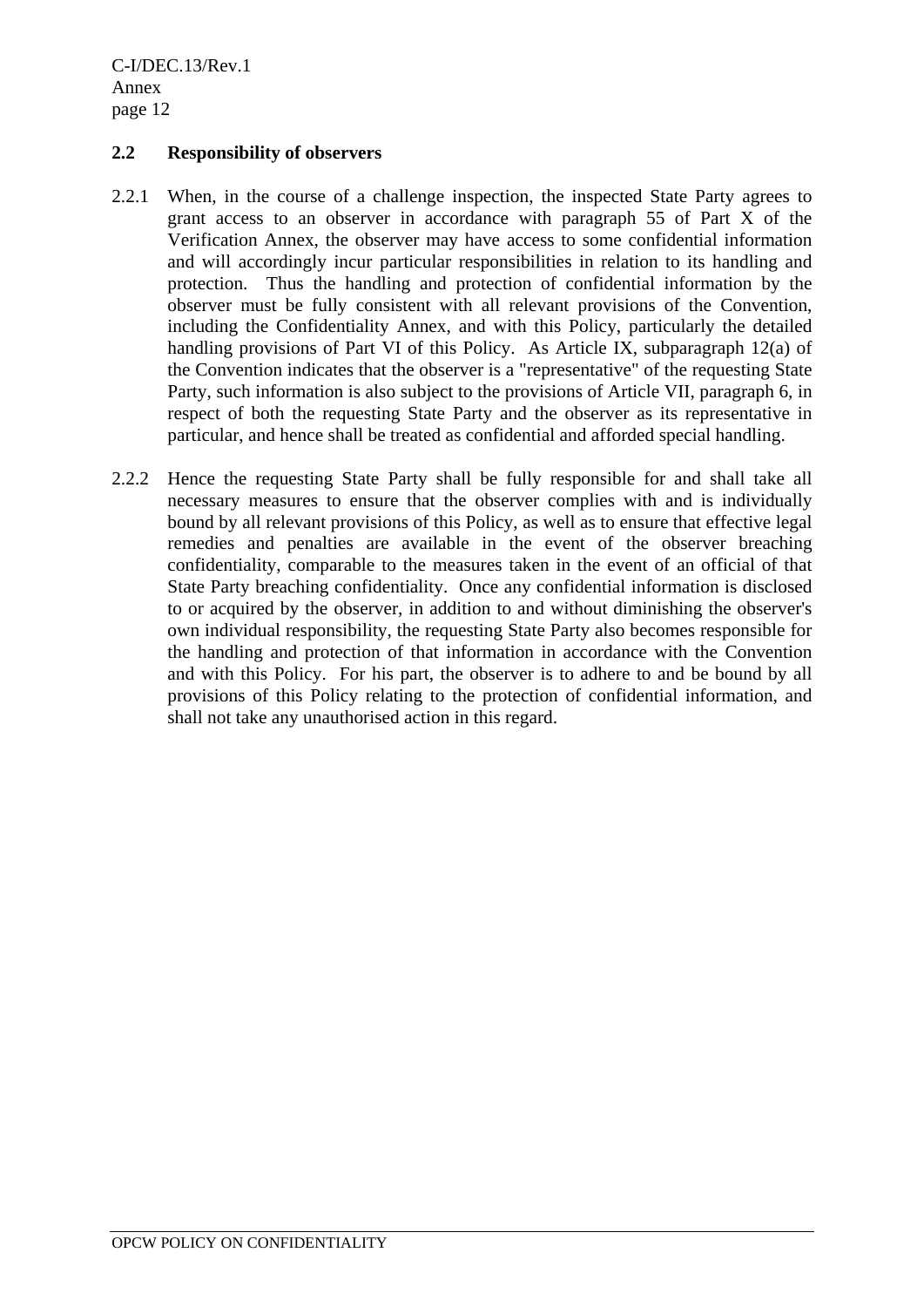## **PART V**

## **OPCW CLASSIFICATION SYSTEM FOR CONFIDENTIAL INFORMATION**

#### **1. Categories of confidential information**

- 1.1 All information acquired or produced by the Organisation and its constituent elements which is determined to be confidential must be given a classification, based on established categories which correspond to the level of sensitivity of confidential information. In its application, the classification system will not impair the requirement for effective verification of compliance with the Convention, and it should be capable of providing, as necessary, for the release of general information*,* in adequately desensitised form, regarding the implementation of the Convention, in order to promote its acceptance and credibility.
- 1.2 The essential factors to be considered in determining the level of sensitivity of an item of information are as follows:
	- (a) the degree of potential damage which its disclosure could cause to a State Party, any other body of a State Party, including a commercial firm, or to any national of a State Party, or to the Convention or the Organisation; and
	- (b) the degree of potential particular or selective advantage its disclosure could offer to an individual, a State, or any other body, including a commercial firm.

 These factors correspond to the factors used in determining the confidentiality of information.

- 1.3 Based on these guiding factors, and the specific classification criteria set out below, confidential information shall be classified according to the following categories, in increasing order of sensitivity:
	- **OPCW RESTRICTED**
	- **OPCW PROTECTED**
	- **OPCW HIGHLY PROTECTED**

 The prefix **'OPCW'** in the names of these categories is used purely to facilitate handling of classified material, in clearly identifying classifications as being those applied by the Organisation and in avoiding any conflict or misunderstanding with distinct national classification systems. The use of this prefix does not imply any particular scope of dissemination.

1.4 There is a distinction between a classification category (which is based on the sensitivity of information) and the scope of dissemination of information (which is based, for instance, on the subject matter, the need-to-know principle, and the particular purpose for which the information is to be used). Level of classification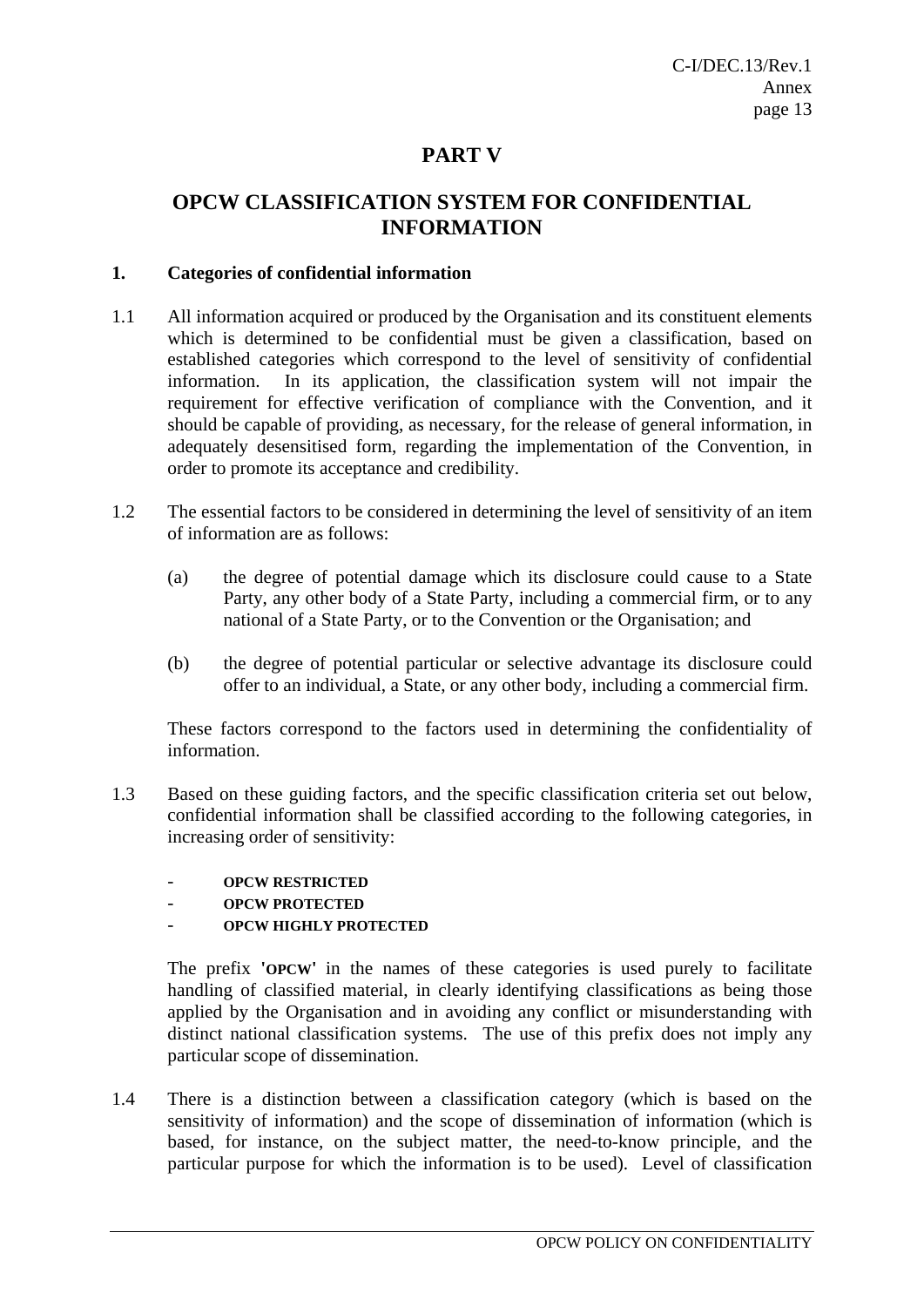will not prevent the dissemination of information as specifically required by the Convention, including under subparagraph 2(b) of the Confidentiality Annex.

- 1.5 Information not falling into any of the above-mentioned categories shall be considered not classified and may be marked appropriately. Information which is not classified will be subject to appropriate protection from release by the Organisation and by States Parties, unless specifically cleared for release in accordance with the separately defined release procedures.
- 1.6 The level of protection afforded to confidential information shall be linked to the level of sensitivity as indicated by its classification category. Each State Party and the Organisation shall protect OPCW classified information originating both from within the Organisation and from States Parties in accordance with its level of sensitivity as expressed by its classification category.

#### **Classification category: OPCW RESTRICTED**

### CRITERION**:**

1.7 This category comprises information of which the unauthorised disclosure would be prejudicial to the effectiveness or credibility of the Convention, or prejudicial to the interests of a State Party or of a commercial or governmental body or of a national of a State Party.

#### EXAMPLES**:**

- 1.8 Unless specified otherwise, due to the greater or lesser sensitivity of the data in question, the following forms of information might be classified **OPCW RESTRICTED**  when they are acquired or generated by any means by the Organisation:
	- (a) the initial and annual reports and declarations provided by States Parties under Articles III, IV, V and VI and in accordance with the Verification Annex, where these documents are considered by originating States Parties as being of this level of sensitivity;
	- (b) general reports on the results and effectiveness of verification activities; and
	- (c) information to be supplied to all States Parties in accordance with other provisions of the Convention.
- 1.9 Other information to be classified and handled as **OPCW RESTRICTED** may include: routine confidential correspondence between States Parties and the Secretariat, and internal working documents of the Organisation which are not of particular sensitivity. This may also include information relating to the internal processes and decision-making of the Secretariat, and other managerial or administrative information, where open disclosure of the information might hamper the Organisation's effectiveness in implementing the Convention.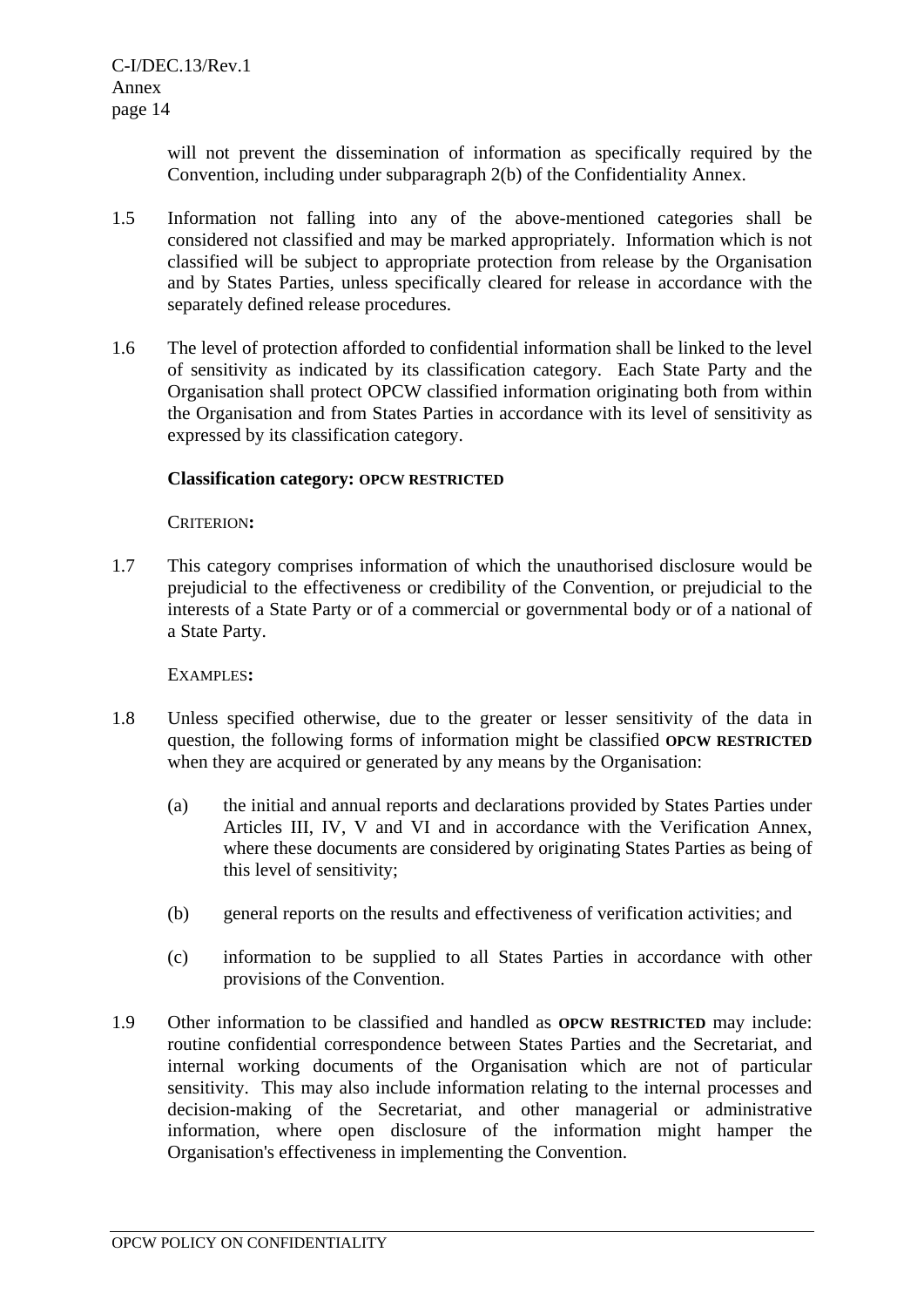#### DISSEMINATION**:**

1.10 **OPCW RESTRICTED** information that must be routinely provided to States Parties in accordance with subparagraph 2(b) of the Confidentiality Annex shall be disseminated accordingly.

#### **Classification category OPCW PROTECTED**

CRITERION:

1.11 This category comprises information of which the unauthorised disclosure may cause substantial damage to the effectiveness or credibility of the Convention, or to the interests of a State Party or of a commercial or governmental body or of a national of a State Party.

#### EXAMPLES**:**

- 1.12 Unless specified otherwise in accordance with greater or lesser sensitivity, the following forms of information might be classified as **OPCW PROTECTED** when they are acquired or generated by any means by the Organisation:
	- (a) the initial and annual reports and declarations provided by States Parties under Articles III, IV, V and VI and in accordance with the Verification Annex, where these documents are considered by the originating States Parties as being of this level of sensitivity;
	- (b) unpublished technological information about production processes and facilities, and technical information about industrial products;
	- (c) less sensitive or more general information related to commercial transactions and the cost factors of industrial processes and production;
	- (d) detailed initial reporting on an inspection, including information on anomalies or incidents at facilities, and inspection reports;
	- (e) data and information regarding inspection planning of the Secretariat and the inspection goals for a specific facility;
	- (f) facility agreements and any attachments thereto; and
	- (g) information regarding the validation and evaluation of information contained in declarations, facility agreements and inspection reports.

 Where such information is not considered relevant to verification of compliance, it will normally be treated initially as **OPCW HIGHLY PROTECTED**, even before any formal classification is determined, as specified in subparagraph 1.17 of this Part.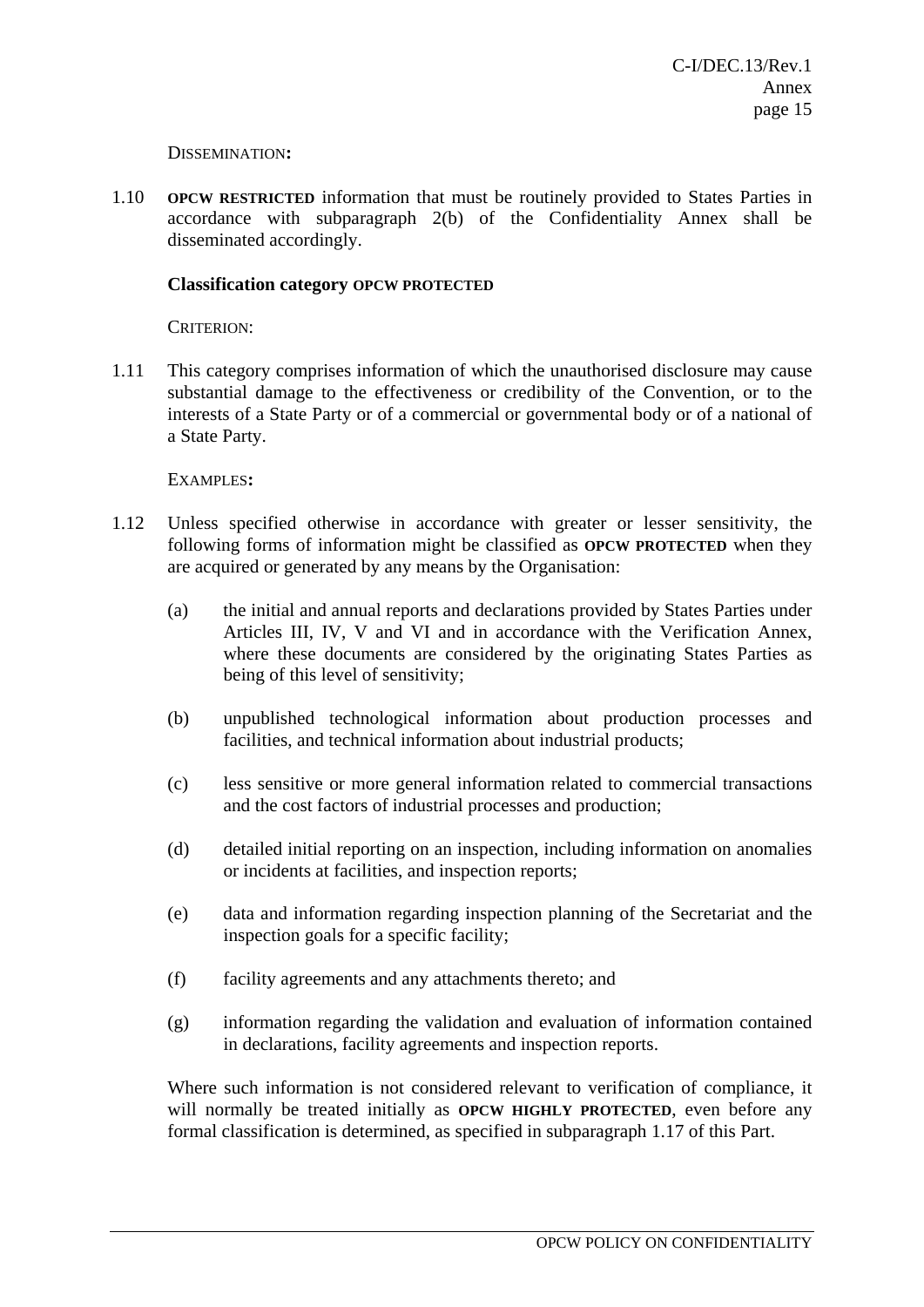#### DISSEMINATION**:**

1.13 **OPCW PROTECTED** information that must be routinely provided to States Parties in accordance with subparagraph 2(b) of the Confidentiality Annex shall be disseminated accordingly.

#### **Classification category OPCW HIGHLY PROTECTED**

CRITERION**:** 

1.14 This category comprises sensitive confidential information of which the unauthorised disclosure would cause serious damage to the effectiveness or credibility of the Convention, or its aims and purpose, or cause serious damage from the point of view of national security or commercial secrecy to the interests of a State Party or of a commercial or governmental body or national of a State Party.

#### EXAMPLES**:**

- 1.15 Unless specified otherwise in accordance with lesser sensitivity, the following forms of information might be classified as **OPCW HIGHLY PROTECTED** when they are acquired or generated by any means by the Organisation:
	- (a) the initial and annual reports and declarations provided by States Parties under Articles III, IV, V and VI and in accordance with the Verification Annex, where these documents are considered by originating States Parties as being of this level of sensitivity;
	- (b) samples taken from inspected sites and returned samples from designated laboratories, and results from analysis of samples;
	- (c) especially sensitive confidential information especially provided by a State Party; and
	- (d) confidential information for which access is normally only required, or voluntarily or incidentally provided, during the actual conduct of an on-site inspection, such as:
		- process flow diagrams;
		- photographs, plans and diagrams of the site;
		- specific data related to technological processes and their parameters;
		- analytical data of samples taken on site and analysed on site;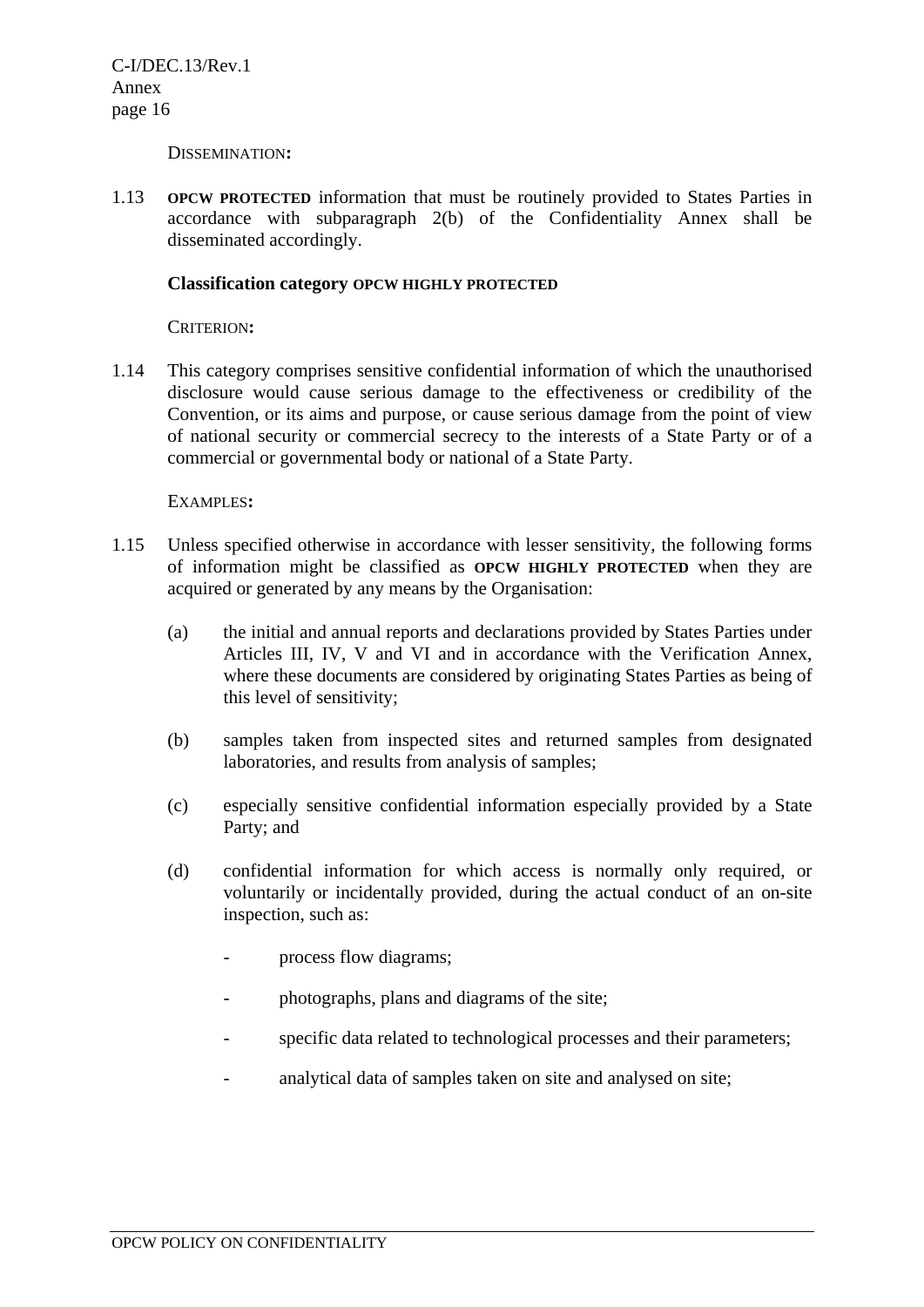- commercially sensitive market information, such as a detailed list of customers, and individual quantities sold to them; and
- other detailed, highly specific technical, commercial or national security information.

Where such information is not considered relevant to the verification of compliance, it will normally be treated initially as **OPCW HIGHLY PROTECTED**, even before any formal classification is determined, as specified in subparagraph 1.17 below.

- 1.16 In most inspection scenarios, the highly sensitive information specified in subparagraph 1.15(d) above, that may or may not have a national confidential classification, may be kept at the inspected facility and shall only be made available for on-site use during the inspection. When such information is not taken off site and access to it is limited, there will accordingly be no application of the OPCW classification process within the Secretariat. Even so, during inspection activities the inspection team will give this information at least the level of protection afforded to information as **OPCW HIGHLY PROTECTED**. The classification category of such information should be specified to the extent possible in facility agreements.
- 1.17 Sensitive confidential information not related to the verification of compliance which is incidentally revealed or collected by any member of an inspection team shall not be recorded in any form, and shall not be further disseminated. When access is afforded to such sensitive information during inspection activities, any member of the inspection team must give it at least the level of protection afforded to information classified as **OPCW HIGHLY PROTECTED**, until or unless the inspected State Party specifies particular handling or level of sensitivity. In such a case the inspected State Party may designate (as provided in subparagraph 2.5 of this Part) an initial classification of such information during the inspection process or in a facility agreement. In the event that such sensitive information is taken to the Secretariat inadvertently or by agreement with the inspected State Party, it shall be classified as **OPCW HIGHLY PROTECTED**, and protected accordingly, unless the inspected State Party specifies otherwise.

#### DISSEMINATION**:**

1.18 **OPCW HIGHLY PROTECTED** information that must be routinely provided to States Parties in accordance with subparagraph 2(b) of the Confidentiality Annex shall be disseminated accordingly.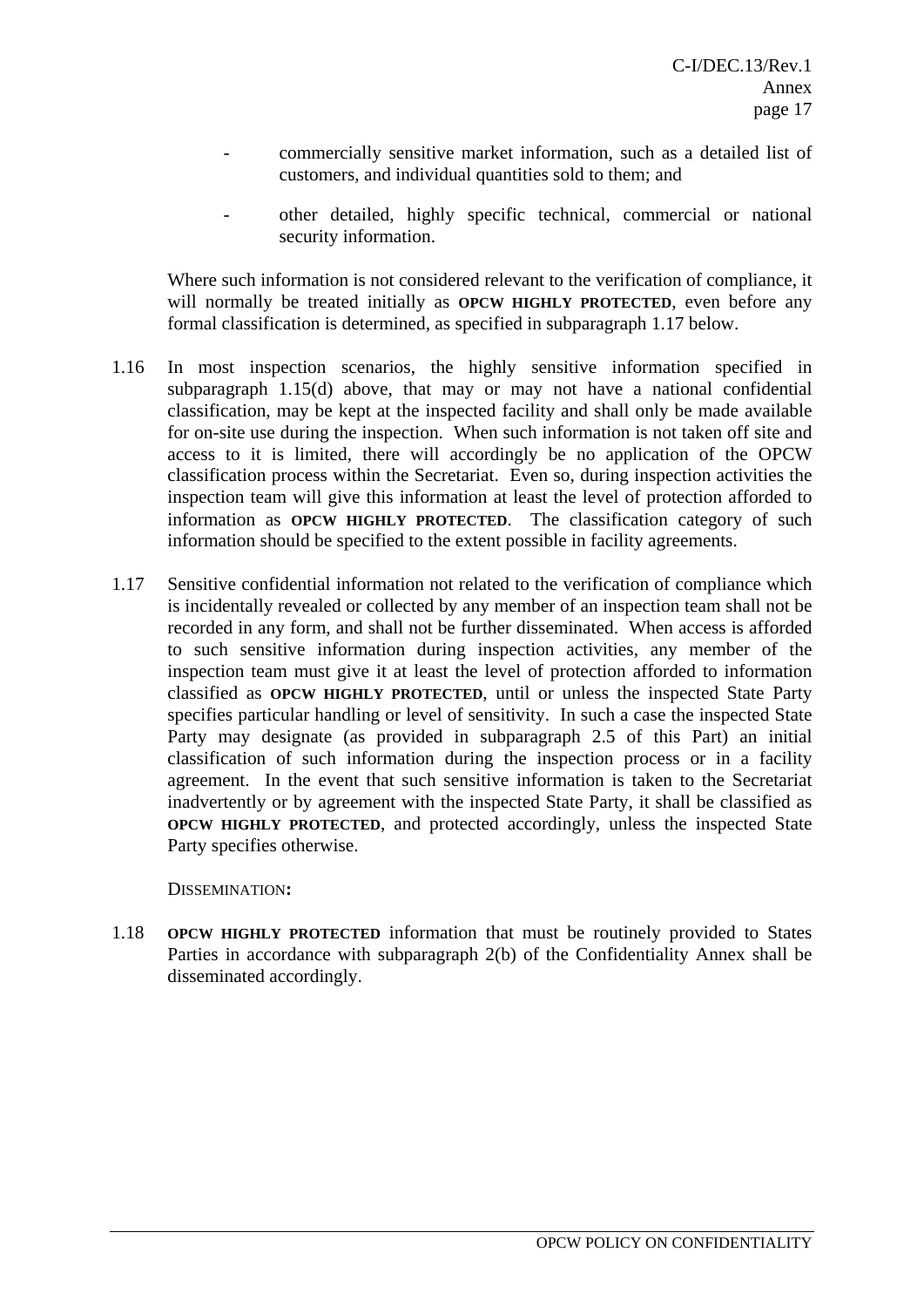## **2. Classification authority**

- 2.1 For information which has been determined to be classified and which is transmitted to or generated by the Secretariat, it is mandatory for a classification regime to be applied in accordance with the above categories and guidelines under the direct authority of the Director-General. This regime will include an internal procedure for maintaining consistency of classification for documents generated within the Secretariat, and for consulting on and, if necessary, authorising such classification.
- 2.2 The classification of such information is to be established by the following authorities:
	- (a) in the case of confidential information provided by a State Party, that State Party has the authority to designate its initial classification category;
		- if a State Party provides information which appears to be confidential without indicating a level of sensitivity, the Director-General or his delegate will be responsible for applying a provisional classification category and treat the information accordingly. He will have the responsibility for consulting promptly with the originating State Party in order to confirm, amend or remove this provisional classification; and
	- (b) in the case of confidential information generated by the Secretariat, the originator of the information shall be responsible for assigning a provisional classification. The Director-General or his delegate has the authority and responsibility to apply a definitive classification to the information.
- 2.3 Any document being generated within the Organisation which contains confidential information should provisionally be classified by its originator. In establishing a classification category for a new document that is being generated within the Organisation, due regard should be paid by the originator to the level of sensitivity already established for documents and/or information held by the Organisation and which is pertinent to this new document.
- 2.4 States Parties, in designating a classification category for confidential information, should take into account its level of sensitivity and the corresponding criteria established for each category described in subparagraphs 1.7, 1.11 and 1.14 above. The illustrative indications, set out above, of the forms of information which may be classified under each category do not prejudice the primary authority of a State Party to establish the classification of confidential information it provides.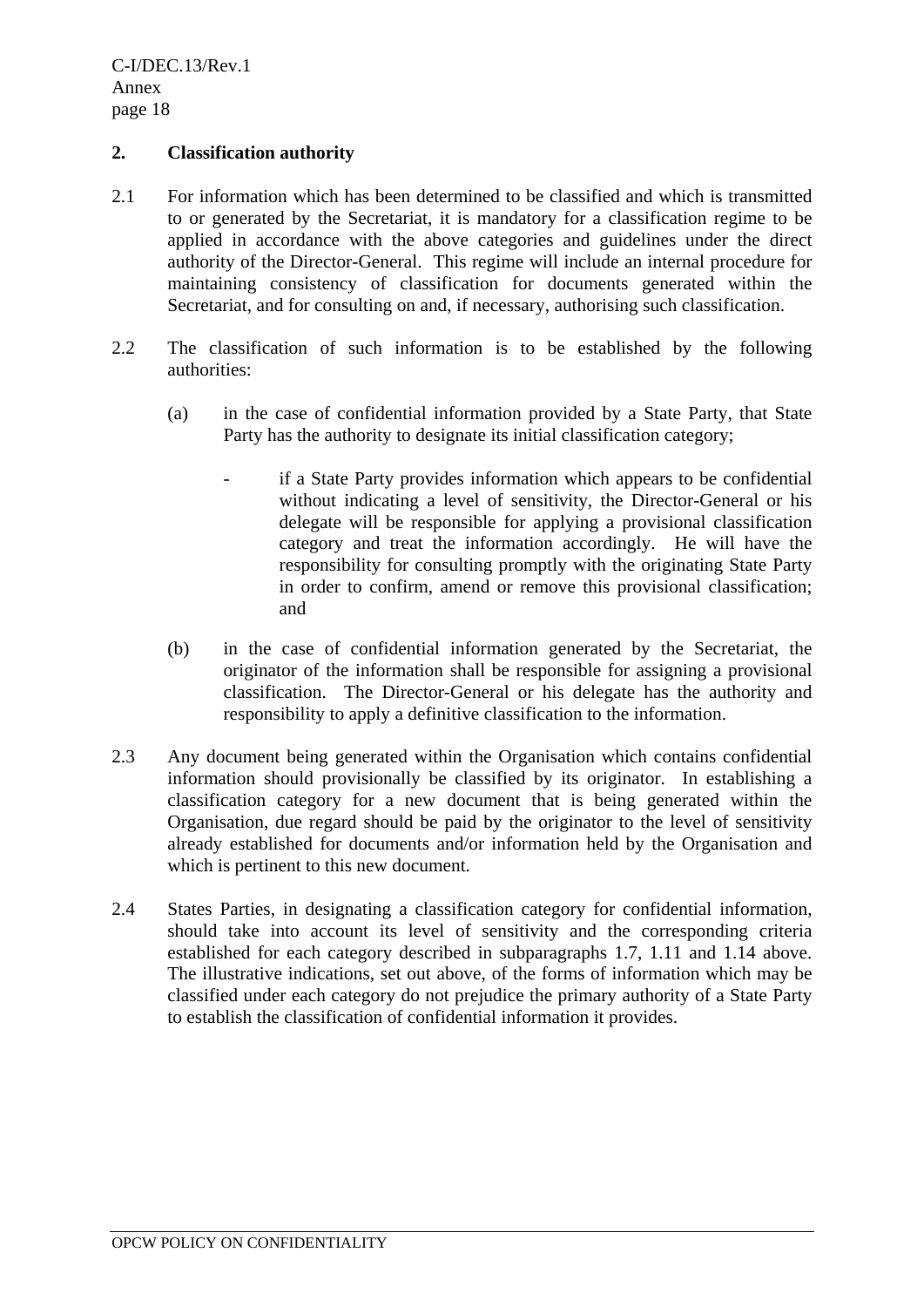## **Classification authority in the course of inspections**

2.5 During the course of an inspection, or in the formulation of a facility agreement, an inspected State Party may designate an initial classification for confidential information, taking into account the level of sensitivity and the corresponding classification criteria. This initial classification will have immediate effect during the conduct of an inspection and in the transmission of confidential information to the Secretariat on completion of the inspection. In cases when the inspected State Party discloses to any member of the inspection team sensitive confidential information without establishing a formal classification for it, or when such information is revealed to any member of the inspection team, this member will bear the responsibility of treating this information as **OPCW HIGHLY PROTECTED**, unless the inspected State Party specifies otherwise.

### **3. Duration of classification**

- 3.1 As a rule, the classification determined for a particular item of information will continue to apply until it is specifically altered or removed in accordance with the guidelines established for reclassification and declassification. When providing confidential information, a State Party may indicate the duration of classification that is to apply to the information. If no indication is given, the duration will be assumed to be unlimited.
- 3.2 To maintain viable and effective protection of confidential information, to enhance effective verification of compliance and understanding of the whole verification system, and to reduce the archival holdings of formerly sensitive material, States Parties, the Director-General and other originators of such documents within the Organisation may need, inter alia, to keep under review the designation of confidentiality, and the continuing application of classification categories, with a view to either declassification, reduction of classification, or release*.*
- 3.3 Classification of information and its duration may be reviewed in particular in the context of a programme for the disposal of records of the Organisation. In carrying out such a programme, the Director-General may from time to time seek the written consent of the originating States Parties in the declassification of records in accordance with agreed procedures. For confidential information generated by the Secretariat, the Director-General shall from time to time review the assigned classifications for holdings of confidential information. If the information refers to any State Party, that State Party will need to provide its written consent before the termination of the duration of the classification. In this respect, an internal review procedure will be established.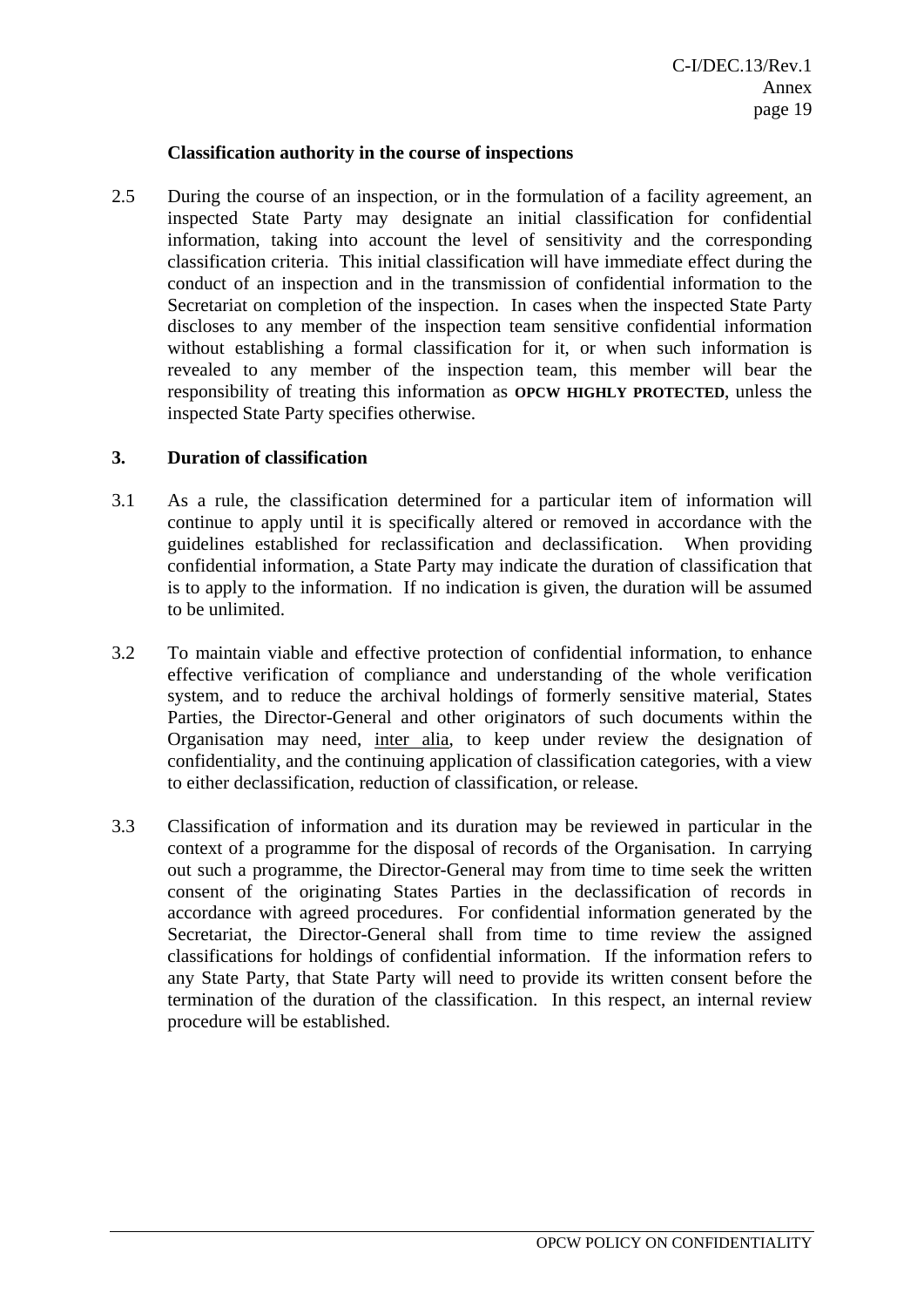### **4. Change of classification category**

### **Reclassification of confidential information**

- 4.1 The authority to change the classification of an item of confidential information will be the same as that specified in subparagraphs 2.2(a) and 2.2(b) of this Part for determination of the original classification of that information. In particular, an item of information supplied by a State Party shall not be reclassified without the written consent of that State Party. This rule will also apply to such items of information contained in documents which had originated within the Organisation.
- 4.2 States Parties which have originated or received an item of OPCW classified information, and senior Secretariat staff (Branch Heads and above) making use of an item of such information, may request a change in the classification category for that item. Such a request should be based on a clear operational need, and should be acted upon in accordance with the following provisions.
- 4.3 When the State Party which originated an item of OPCW classified information requests a change of classification, that request will be carried out. Before confirming the change, the Director-General may consult with that State Party on the consequences of the proposed change.
- 4.4 When there is a request, in accordance with subparagraph 4.2 above*,* for a change in the classification category of confidential information which was generated by the Secretariat, the Director-General or his delegate shall, in making a determination, abide by the criteria established for the application of classification categories with reference to the stated operational need.
- 4.5 Reclassification of Secretariat-generated information may be required when the information is amended, supplemented or revised so as to create a substantial difference in sensitivity. For instance, a draft report on compliance may have greater sensitivity than the final version, or sensitive material may be omitted in a revised version of an inspection report intended for wider distribution. The principles set out above will be applied in undertaking reclassification, unless the Convention specifies otherwise.

## **Declassification of confidential information**

4.6 The provisions specified above for reclassification of confidential information shall also apply to its declassification. In particular, an item of information supplied by a State Party shall not be declassified without the written consent of that State Party. The following guidelines shall additionally be followed in deciding on the declassification of confidential information: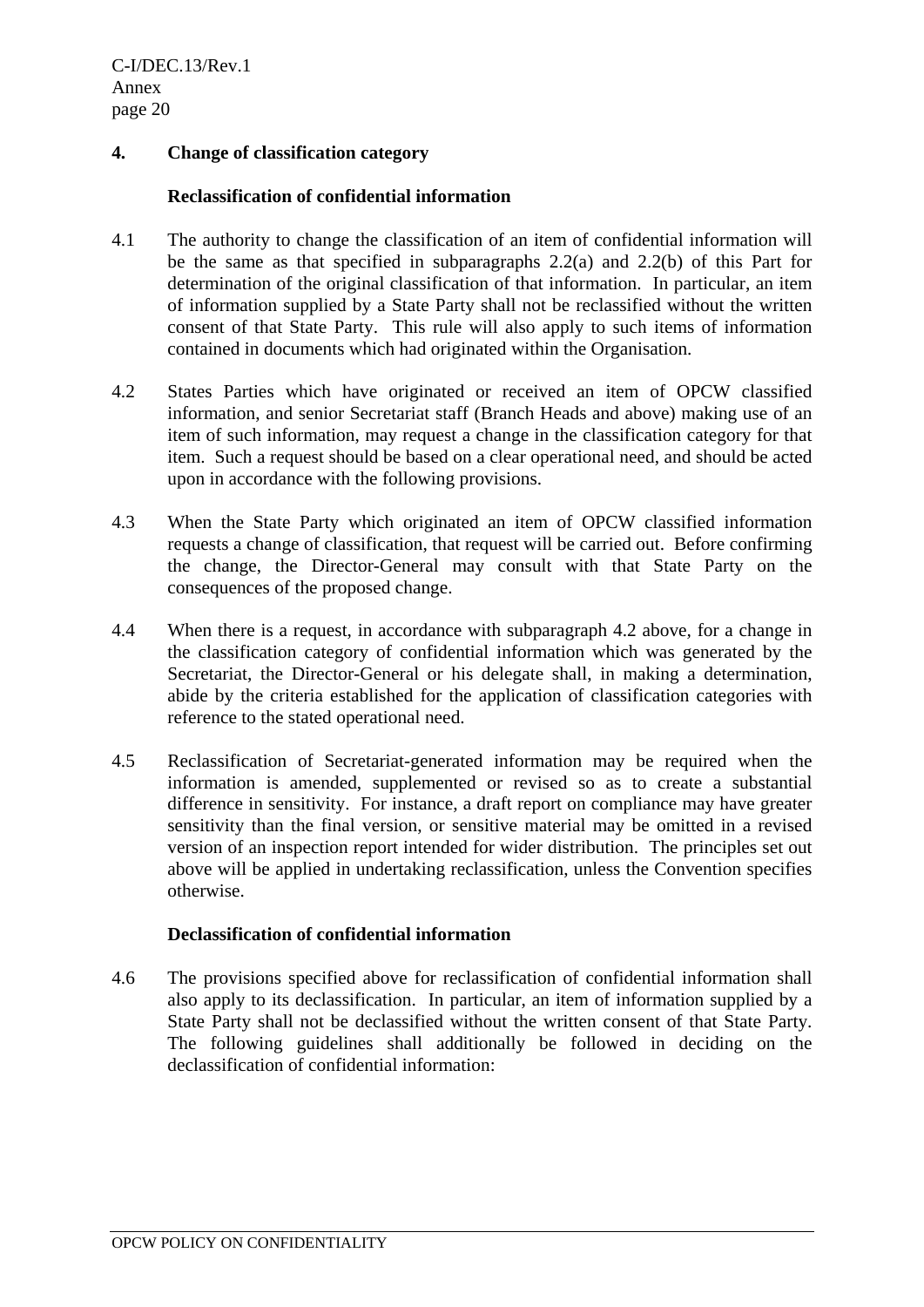- (a) if declassification is proposed for confidential information originating in the Secretariat and referring to a State Party in a way that influenced its original classification, the Director-General shall obtain the express written consent of the State Party for the declassification; and
- (b) for confidential information generated by the Secretariat, the Director-General (or his delegate) shall consider at least the same aspects that he took into account when he designated the information as confidential.
- 4.7 The declassification of confidential information does not imply that it is, ipso facto, available for public release. Release beyond the Organisation of any information, including formerly confidential information which has been declassified, will require a separate process of consultation and approval in accordance with Part VII of this Policy. This will also apply to information provided to States Parties by the Organisation under an OPCW classification.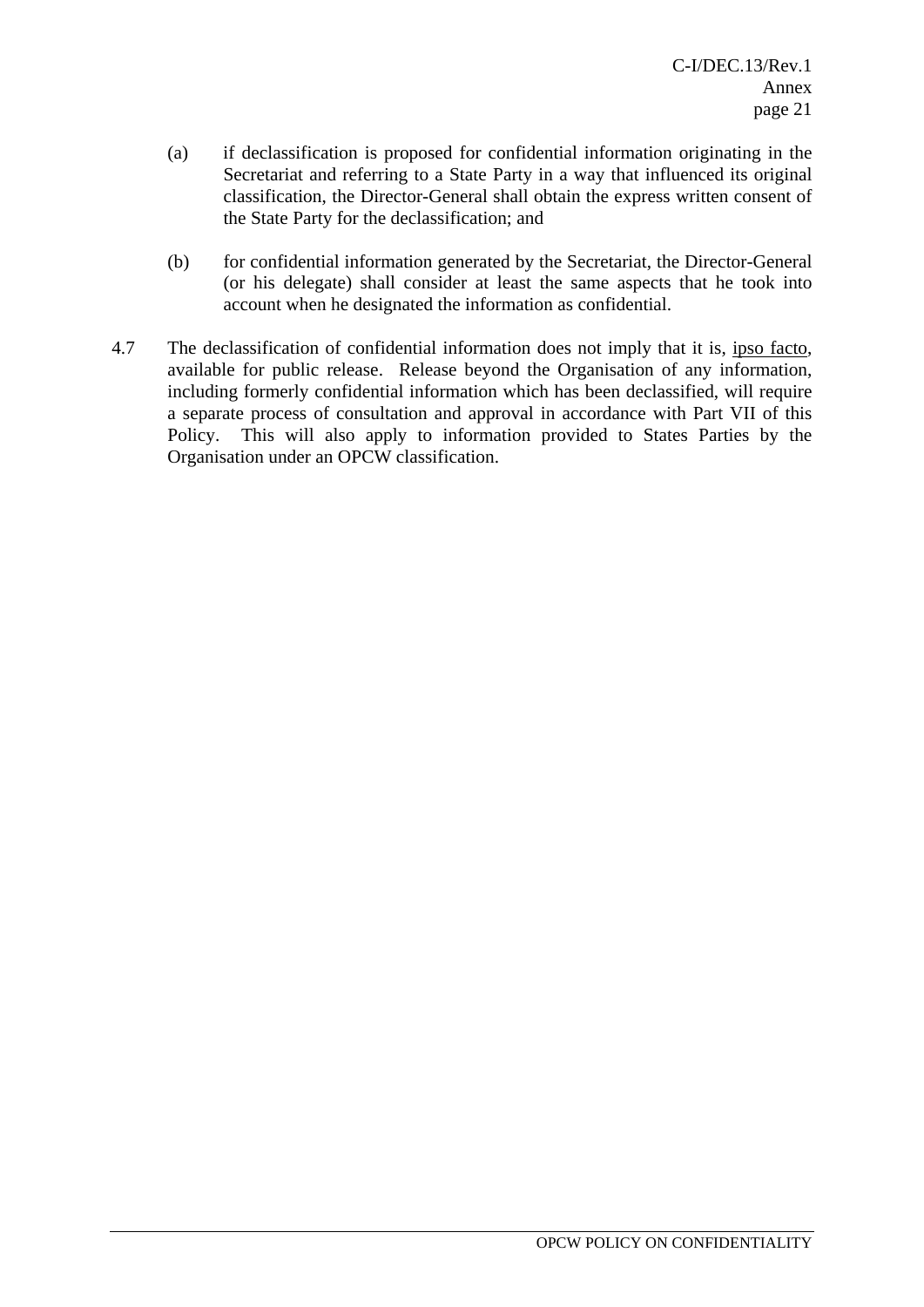## **PART VI**

## **GENERAL PRINCIPLES FOR HANDLING AND PROTECTION OF CONFIDENTIAL INFORMATION**

### **1. Introduction**

- 1.1 This Part sets out the principles governing the Organisation's provision of access to and regular dissemination of information determined to be confidential, and governing the associated procedures for handling and protection of confidential information. This covers the transmission of confidential information within the Organisation (including its constituent elements), and the transmission of confidential information to authorised representatives of States Parties. Guidelines for public or other release of information beyond the Organisation and States Parties are set out in Part VII.
- 1.2 These principles are to be applied in the detailed elaboration of all procedures relating to the handling of confidential information, including in the OPCW Inspection Manual, the Declaration Handbook, and the Manual of Confidentiality Procedure (MCP). Further practical procedures shall be set out on the basis of these principles in administrative directives issued by the Director-General. The principles contained in this Part shall apply to all operations of the Organisation, within the Secretariat and other organs of the Organisation, as well as in their dealings with States Parties. States Parties which receive confidential information from the Organisation are required to protect it in accordance with obligations under paragraph 6 of Article VII and paragraph 4 of the Confidentiality Annex. States Parties should therefore establish or adapt suitable means of handling and protection for OPCW confidential information in a manner consistent with these principles.
- 1.3 The Confidentiality Annex (CA) sets out the two principles governing access to and the dissemination of confidential information within the Organisation:
	- access to confidential information shall be regulated in accordance with its classification; and
	- the dissemination of confidential information within the Organisation shall be strictly on a need-to-know basis (CA, subparagraph 2(h)).
- 1.4 It follows from these fundamental principles firstly that the level of sensitivity of confidential information will govern the procedures by which it is made available to its recipients and the means employed to protect it; and secondly that the authorised recipients of confidential information will be determined in accordance with their demonstrated need, related to the purposes of the Convention. An important consideration in managing the dissemination of confidential information is the scope of access afforded to States Parties: in this context, a primary and unconditional need to know is established by the requirement for data to be provided to all States Parties for them to be assured of continued compliance with the Convention by other States Parties (CA, subparagraph 2(b)). Access to the relevant confidential information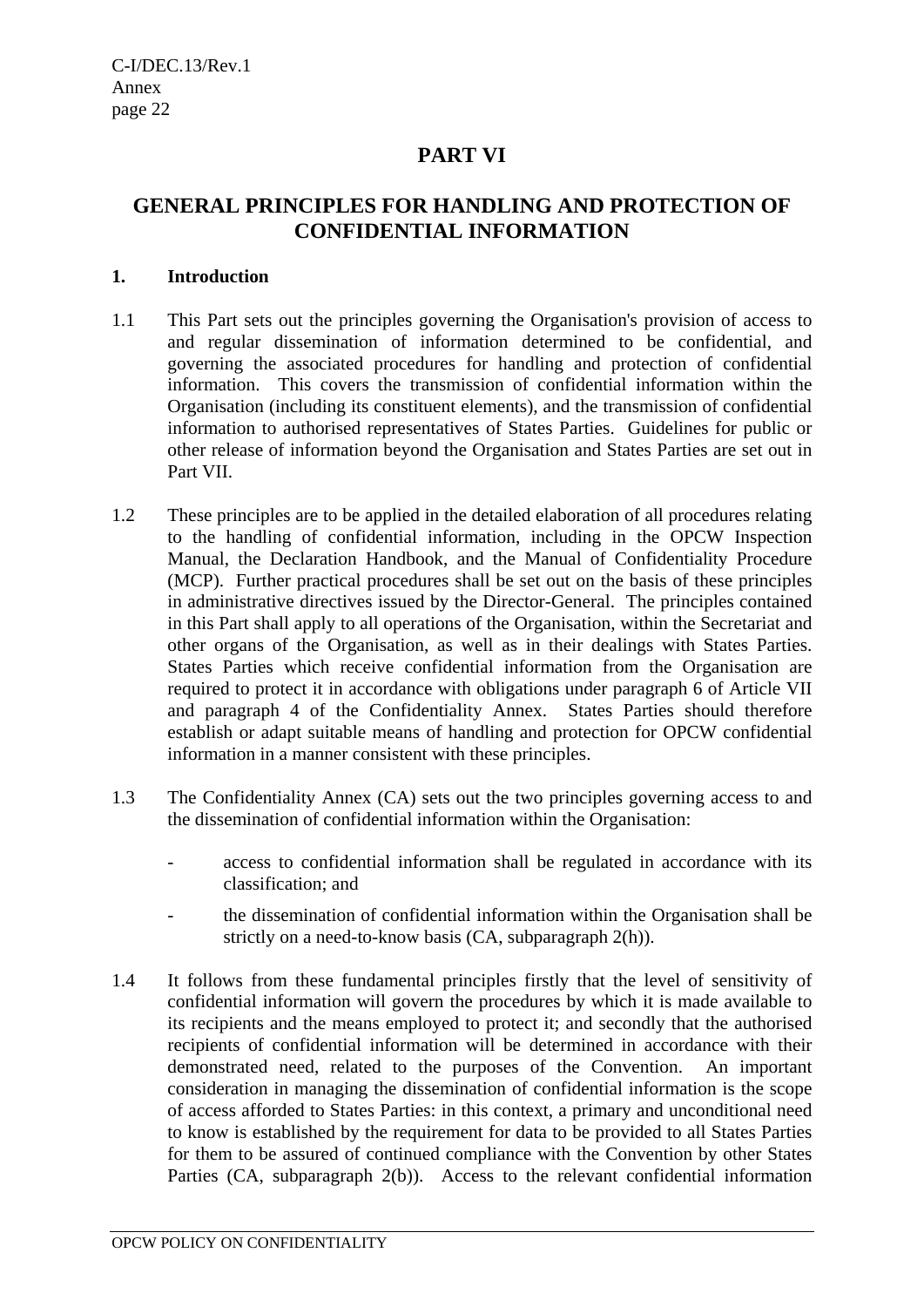defined by this provision must therefore be provided to serve the vital aim of due transparency and enhanced mutual confidence between States Parties.

1.5 The actual scope of access associated with a certain item of confidential information shall be specifically determined, rather than implicitly assumed, and specific practical steps shall be undertaken in order to protect it against illegitimate or unauthorised access. The rigour of the determination of scope of authorised access and the required level and intensity of protection against unauthorised access shall be regulated in accordance with the classification of that confidential information. However, level of classification does not in itself determine the scope of access to classified information, but simply the manner in which it is to be handled and protected against unauthorised disclosure.

## **2. Access, dissemination and protection**

- 2.1 The scope of access to confidential information is the full set of possible recipients authorised to acquire or retain that information; dissemination is the process of actively passing that information to its authorised recipients. Accordingly, the notion of 'access' to information entails permitting an individual to acquire or retain that information. Dissemination of confidential information is made possible by the application of protection measures applied in accordance with the level of sensitivity of information, so that it is disseminated to the extent required for the implementation of the Convention without unnecessary or unauthorised disclosure. Accordingly, dissemination of confidential information to all authorised recipients within the Organisation must take place, irrespective of level of classification, with the appropriate protection measures being taken. In this connection, it is notable that States Parties have an obligation under Article VII, paragraph 6, to apply special handling to confidential information received in accordance with the Convention.
- 2.2 Detailed protection procedures and measures are therefore to be elaborated to permit access to confidential information by an individual Secretariat staff member or by a State Party in accordance with a functional need to know or a specific provision of the Convention, while impeding all other access with a rigour and level of effort linked to the sensitivity of the information as established by its classification. The provision of confidential information to the Conference and to the Executive Council shall be based on the general principles for the dissemination of confidential information.

## **Need-to-know principle**

2.3 The need-to-know principle is the governing principle for determination of the scope of access and the recipients of dissemination of information. There is no absolute right within the Organisation to receive confidential information: no individual staff member of the Secretariat and no member of any organ of the Organisation is entitled by virtue of status or level alone to have access to any items of OPCW confidential information.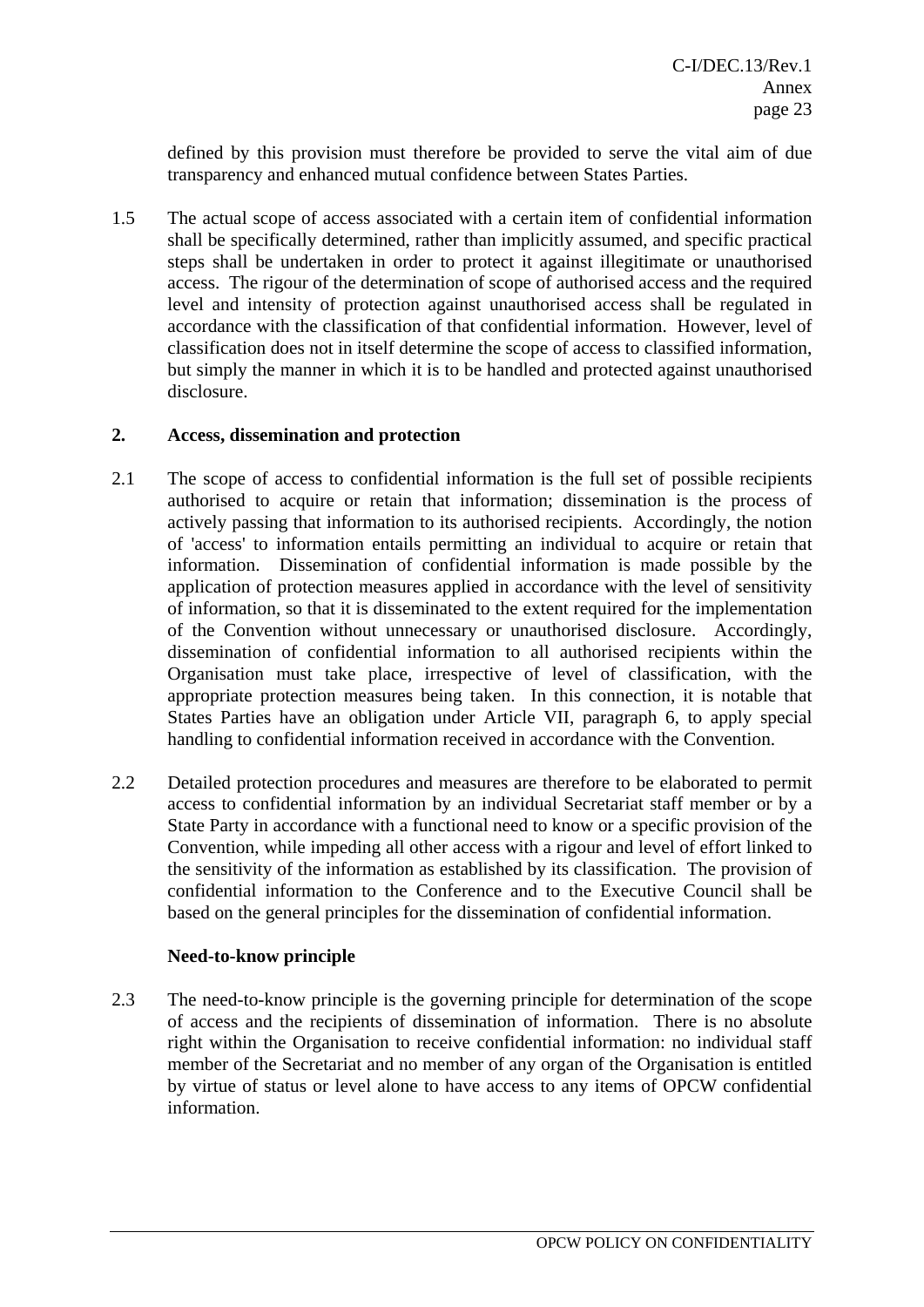C-I/DEC.13/Rev.1 Annex page 24

- 2.4 Access to confidential information shall normally be granted both on a case-by-case basis and in accordance with the determination of the functional need to know. There is, however, an unconditional requirement for access to certain information by States Parties in accordance with subparagraph 2(b) of the Confidentiality Annex, and this and related provisions should be viewed as establishing an unquestionable need to know for each State Party, so as to be ensured of the continued compliance of other States Parties with the Convention.
- 2.5 Within the Secretariat, the specific function or tasks defined for a staff member shall, within practical bounds, be the principal determinant of that individual's need to know and of the consequent scope of authorised access to confidential information.
- 2.6 The Director-General has the primary responsibility for ensuring the protection of confidential information (CA, paragraph 2). Hence, subject to the provisions of the Convention, the Director-General shall be the final arbiter in the determination of the need to know in relation to any particular items of confidential information.

#### **Administration of dissemination and handling procedures**

- 2.7 The Office of Confidentiality and Security (OCS) shall be charged by the Director-General with the overall supervision of the administration of confidentiality provisions. The Director-General may decide to delegate specific issues related to confidentiality to the Head of the OCS. Ultimate responsibility for confidentiality remains with the Director General.
- 2.8 Once the scope of authorised access to confidential information has been determined on the basis of the need-to-know principle, access shall be granted by means of detailed handling procedures established for the Organisation, to ensure that the manner of access and the level of protection provided are linked to the classification which applies. Each access by a staff member of the Secretariat to a physical medium holding confidential information shall be controlled on a need-to-know basis and shall be recorded, and this record shall be retained. In the event that such access is through an electronic data system, a log-on and log-out procedure shall be established and followed by authorised staff members to ensure that no individual can gain access in the name of another staff member. The OCS will supervise the routine operation of these handling procedures.

## **Determination of scope of access and dissemination of confidential information to States Parties**

2.9 There are various circumstances when the Secretariat will need to determine authorised scope of access and consequently to disseminate confidential information to States Parties. In all cases, the governing principle is that established in subparagraph 2(b) of the Confidentiality Annex, and procedures shall be established to ensure that the requirements of this provision are met. Hence, data required by States Parties to be assured of the continued compliance with this Convention by other States Parties shall be routinely provided to them. In particular, information management and clearance procedures shall be followed to ensure that the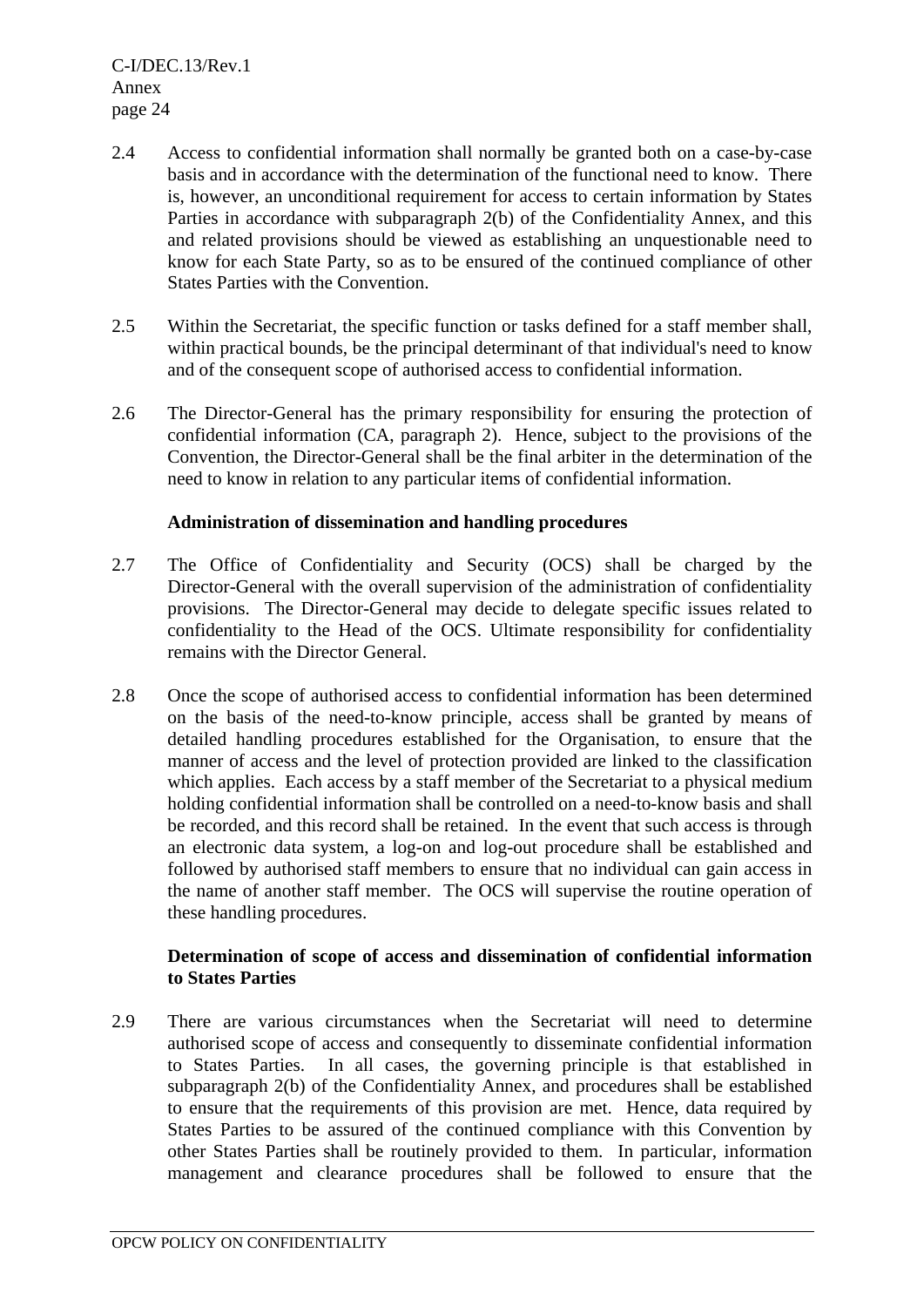information which must be provided to all States Parties, in accordance with subparagraph 2(b) of the Confidentiality Annex, is duly provided without further need for consultation and approval within the Secretariat.

- 2.10 In the case of the provision of certain confidential information to a State Party for a particular purpose, when it is not the application of a specific requirement under the Convention for dissemination, but is related to a more specific need to know (such as in the course of clarifications under Article IX, paragraphs 3 - 7, or in the settlement of disputes under Article XIV), the general rule is that the Director-General or a single senior official to whom this authority is specifically delegated under the primary responsibility of the Director-General shall be consulted and shall give specific clearance for the proposed access, after confirming the need to know, with the agreement of any State Party to which the information refers and/or which has provided the information. The Director-General shall at all times be kept informed of any exercise of such authority.
- 2.11 The method of provision of confidential information to a State Party by the Organisation shall be based on the need for continuity of protection, at a level linked to the sensitivity of the information. The receiving State Party is obliged in turn to afford such confidential information the special handling appropriate to its level of sensitivity, and shall provide, upon request, details on the handling of information provided to it by the Organisation.

## **Granting of access to other authorised recipients associated with the Organisation**

- 2.12 It may be necessary to disseminate OPCW confidential information to certain authorised entities or individuals that are outside the Secretariat but are integral to the Organisation's implementation of particular functions specified in the Convention. The Director-General shall establish a stringent regime to govern such access and, in accordance with the Confidentiality Annex, paragraph 2, will retain primary responsibility for any access approved under this regime. Any such proposed access must be specifically authorised by the Director-General or the single senior official specifically delegated this authority under the regime and under the direct responsibility of the Director-General, and then only after a functional need to know has been clearly established for the proposed recipient. The Director-General shall at all times be kept informed of any exercise of such authority.
	- The Secretariat shall notify a State Party of any such access of those authorised entities or individuals to confidential information in relation to the territory of the State Party or any other place under the jurisdiction or control of the State Party. A specific secrecy agreement providing for protection of confidentiality shall be required as a condition for such access, and this agreement shall be binding on each individual it designates as an authorised recipient. An assessment of the level of protection provided to confidential information by the proposed recipient may be undertaken as a preliminary measure.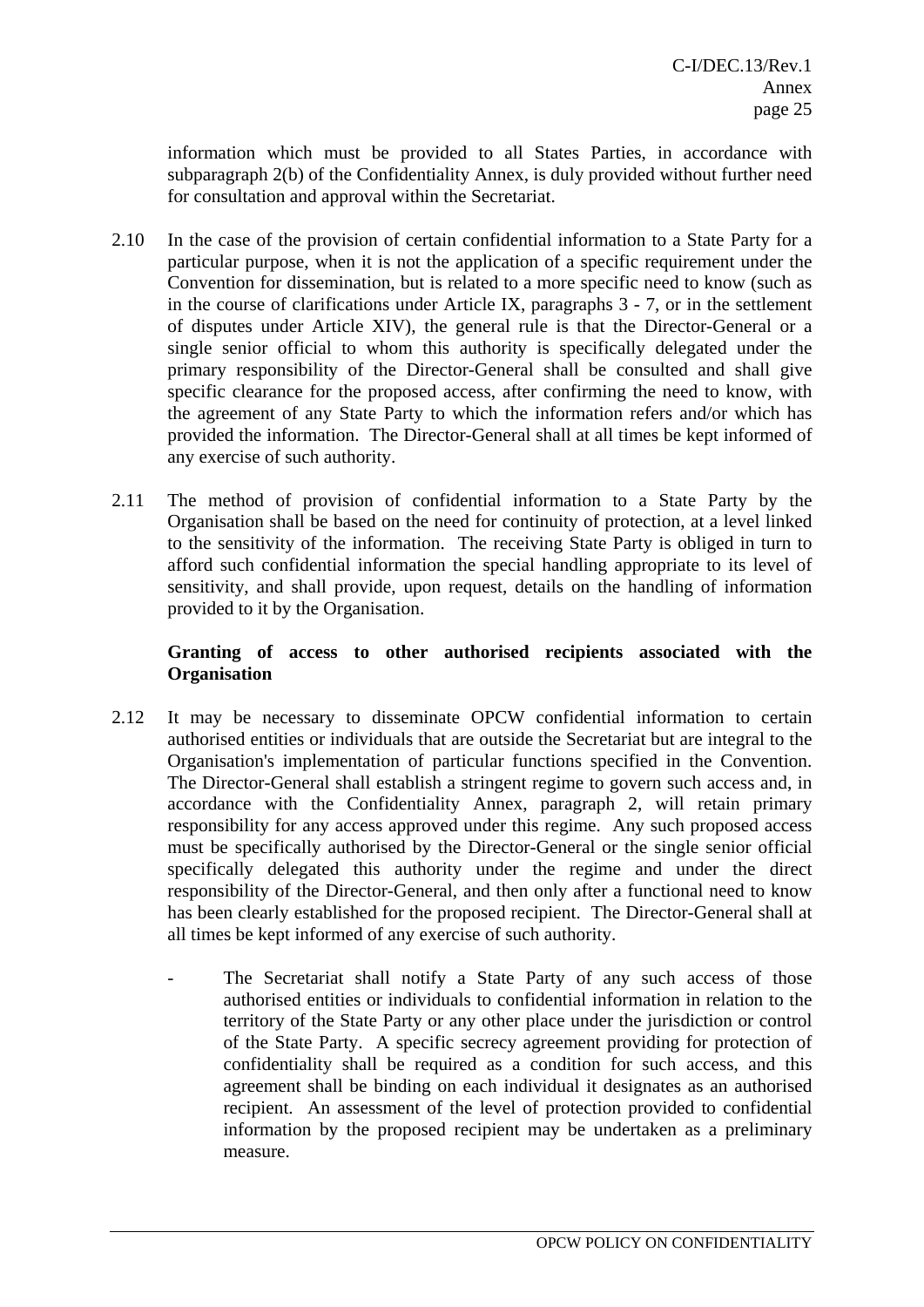C-I/DEC.13/Rev.1 Annex page 26

- The above principle applies to the transfer of samples to designated laboratories under the regime established under paragraph 56 of Part II of the Verification Annex. It may also apply, inter alia, to any access to OPCW confidential information required by an authorised expert (such as may be appointed under subparagraph 4(e) of Article IX or paragraph 8 of Part XI of the Verification Annex) in order to discharge an official function.
- In case of access to confidential information by authorised entities and individuals outside the Secretariat, such access shall be strictly limited to the minimum necessary for carrying out functions integral to the Convention's implementation.
- 2.13 Each person who has been granted access to OPCW confidential information in accordance with this provision shall be responsible for ensuring that any individual beyond the Secretariat to whom he subsequently discloses such information has a functional need to know and also has written authorisation from the Director-General or the delegate (as specified in subparagraph 2.12 above) granting the necessary access.

## **Determination of scope of access to confidential information within the Secretariat**

- 2.14 Access to OPCW confidential information within the Secretariat shall be granted only to those for whom such access is necessary for the fulfilment of designated professional duties. In determining need to know within the Secretariat, close attention shall be paid to a staff member's formal position description and specified scope of access to confidential information. An explicit reference to a staff member's particular professional functions is required in permitting access to **OPCW PROTECTED** and **OPCW HIGHLY PROTECTED** information. The authorised scope of access to confidential information classified **OPCW HIGHLY PROTECTED** shall be expressed in writing on a case-by-case basis.
- 2.15 A register shall be kept of those staff members whose professional duties entail regular access to confidential information relating to each State Party. The Secretariat shall inform a State Party of proposals to accord to an individual staff member access to confidential information in relation to the territory of that State Party or any other place under its jurisdiction or control. The State Party concerned shall be informed not less than thirty days before access is confirmed. Any staffing appointments or changes in personnel structure or functions that will lead to access to confidential information relating to States Parties must be advised to the States Parties concerned not less than thirty days in advance.
- 2.16 Only certain senior executive staff members shall be authorised to grant access to confidential information to other staff members under their supervision. An administrative directive shall be established by the Director-General which determines the respective criteria according to strict need to know. The granting of access is in each case contingent on a determination that the subject matter is of direct relevance to the proposed recipient's specified duties, with such access always subject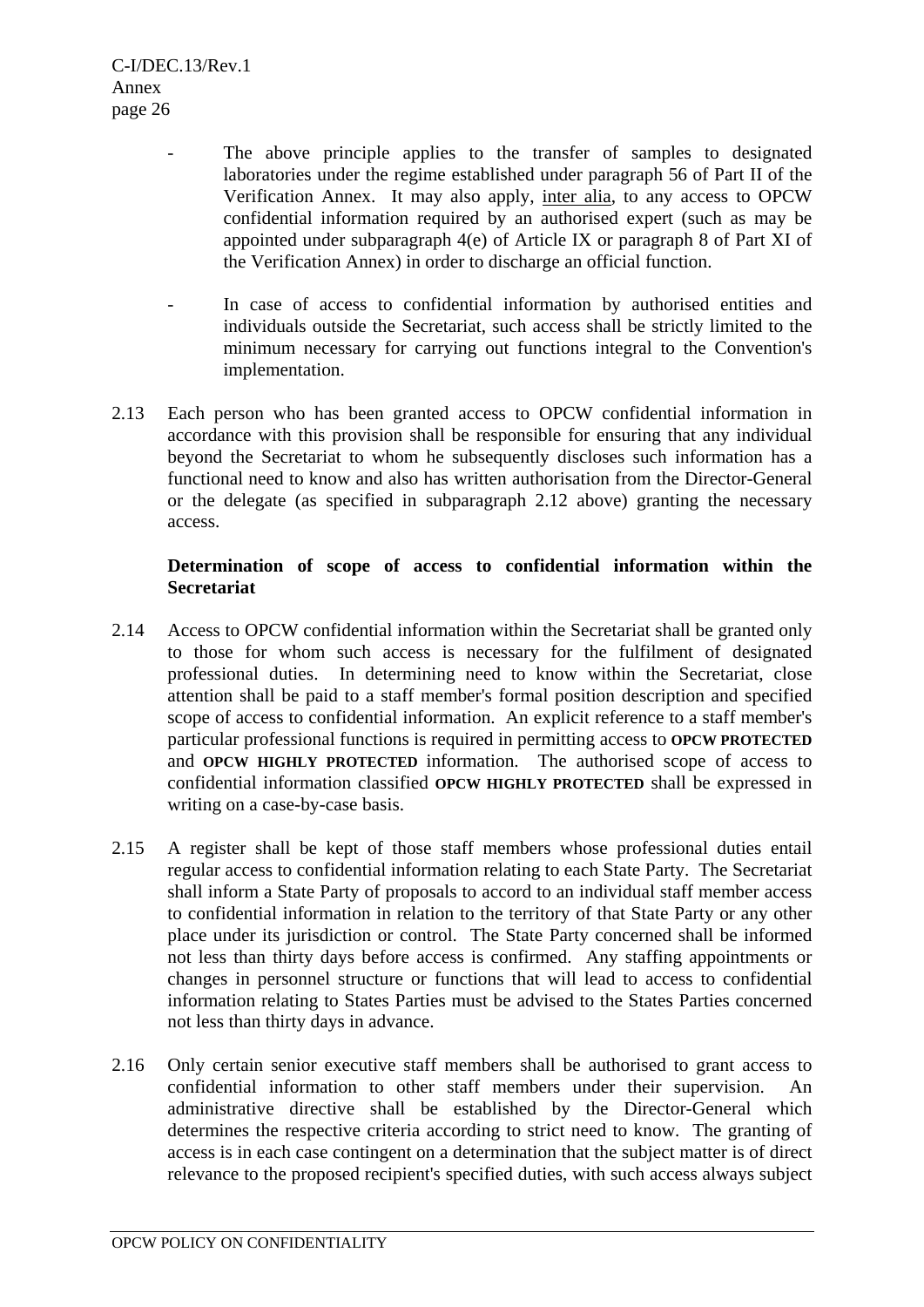to review by the Director-General. In cases of uncertainty about the functional or task-specific need-to-know status of a proposed recipient, a senior staff member with a supervisory responsibility over the recipient must be consulted.

## **3. Principles for handling and dissemination**

## **Dissemination of confidential information**

3.1 The dissemination of confidential information needs to be distinguished from the process of release of information by the Organisation. In general terms, the dissemination of confidential information refers to the authorised disclosure of such information within the Organisation including all its organs and to the governments of States Parties, including governmental organisations and authorised entities or individuals within States Parties concerned with the operation of the Convention, when this disclosure is essential for specific professional tasks or is in accord with the provisions of the Convention for the furnishing of information to States Parties. With regard to the "release" of information by the Organisation<sup>5</sup>, this process, and its precise scope of application, are defined in Part VII of this Policy.

## **Acquisition, collection and generation of confidential information**

- 3.2 Specific handling and protective procedures shall be applied on a continuous basis from the first acquisition, collection or generation of confidential information by the Organisation, and to all subsequent activities during its dissemination. Information6 that may be confidential is acquired, collected and generated by the Organisation in several ways:
	- (a) information is provided to the Organisation by States Parties:
		- in conformity with their declaration obligations and reporting requirements specified under the Convention;
		- in the course of a formal procedure established under the Convention, such as those included in Article IX; and
		- in passing on other information pertinent to implementation of the Convention;

1

<sup>5 &</sup>quot;Release" of information refers to the approved disclosure of information beyond the Organisation itself (including all its constituent elements) and beyond the governments of States Parties (specifically, beyond governmental organisations and authorised entities or individuals within States Parties concerned with the operation of the Convention (subparagraph 1.1 of Part VII of this Policy)).

<sup>6</sup> As defined in Part III of this Policy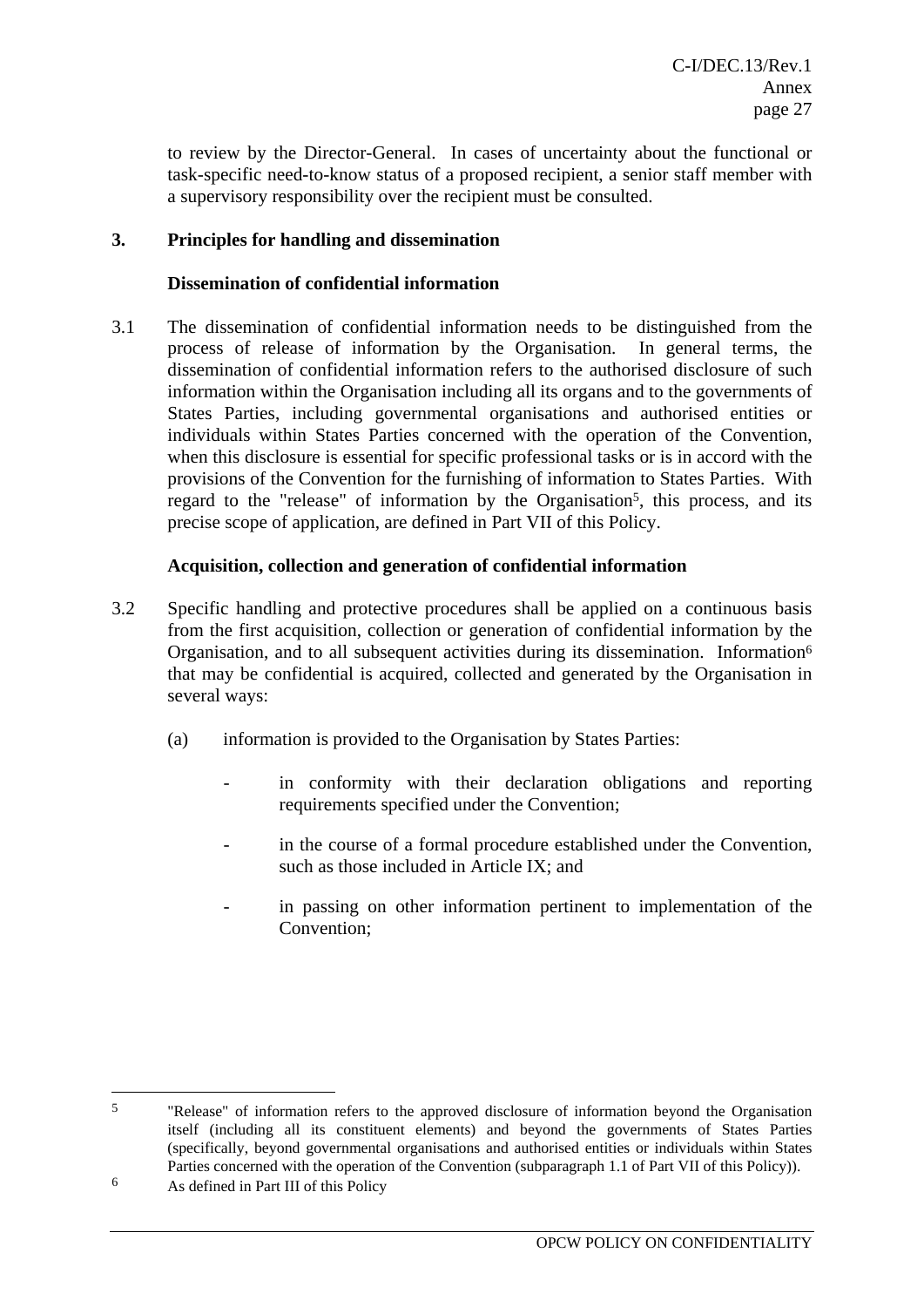- (b) other information pertinent to implementation of the Convention in a State Party may be passed to the Secretariat by that State Party;
- (c) information may be passed to the Secretariat or any other organ of the Organisation by a representative of a State Party in the course of a formal procedure established under the Convention, such as those included in Article IX;
- (d) information is acquired or collected by an inspection team in the course of an on-site inspection;
- (e) information is generated by Secretariat staff members through the synthesis or other processing of other information, for instance in the course of analysing samples or compiling inspection reports. Generated information may draw on or duplicate information initially provided by States Parties, or may only use information from within the Secretariat. The synthesis of information or the conduct of analysis may produce confidential information which is of a higher level of sensitivity than its original sources.
- 3.3 When information is received by the Organisation from any of these sources, specific obligations are incurred to protect and handle it appropriately. In particular, the initial recipient or the originator of the information is obliged to ensure that the confidentiality content is clearly determined, and that the correct classification has been applied, in consultation where necessary with the OCS. Confidential information which is compiled or synthesised by Secretariat staff members, and which draws on confidential information originating from States Parties shall, as a rule, bear at a minimum the classification designated by the State Party, unless the level of the sensitivity of the information has been reduced with the consent of the originating State Party, or the level of sensitivity is determined to be higher. Any deviation from this rule shall be authorised by the Director-General or by a member of staff authorised by him to do so. The Director-General has authorised the Head of the OCS to do so.
- 3.4 Information generated within the Secretariat (such as analytical or other reports, policy papers, profiles, letters, memoranda) which contains confidential information shall be initially classified and so labelled by its originator in accordance with its sensitivity, at a level at least as high as the most sensitive classification of the source material from which it was derived or which was used in the synthesis. Where the level of sensitivity has consequently increased above that of the original source material, a higher level of classification shall be applied.
- 3.5 Information, including that designated as confidential, which is passed to the Organisation by a State Party must be provided by an official representative of that State Party. The Secretariat will establish and follow a registry process to record the receipt and the official source of such material.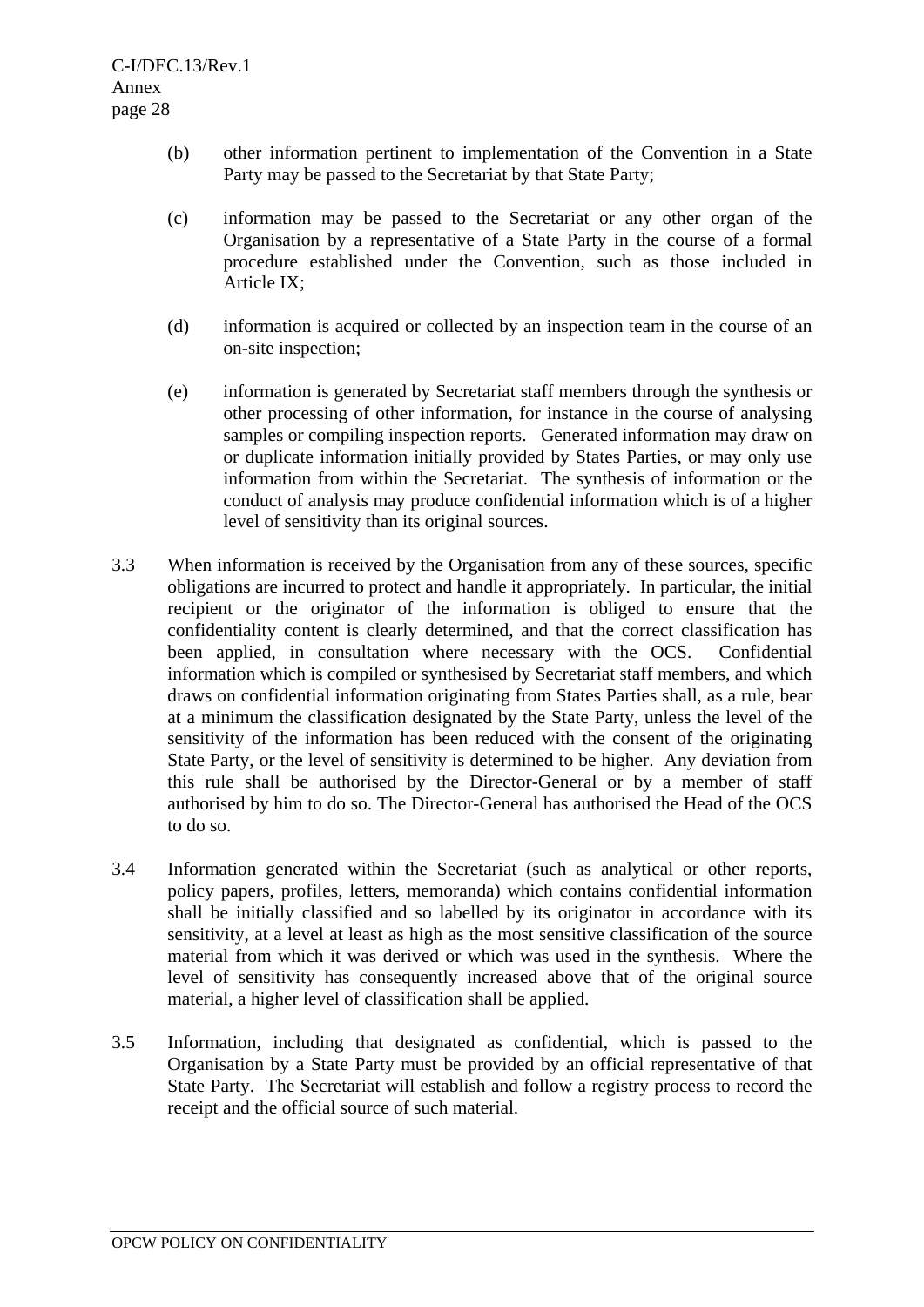- 3.6 The classification of information provided by a State Party to the Secretariat would in most cases have already been specified by that State Party, in view of its primary authority for classification. In doing so, the State Party should take into account the level of sensitivity and the corresponding criteria established for each classification category in Part V of this Policy. If a State Party provides the Secretariat with information which appears to be confidential, but without indicating a level of sensitivity, a provisional classification category shall be implemented as provided under subparagraph 2.2 of Part V of this Policy.
- 3.7 The overall obligation to protect and appropriately handle information upon first disclosure to the Organisation is especially important when information is collected during the course of on-site inspections, such as the collection of site-specific observations or the taking of samples. Particular principles for the handling and protection of confidential information during inspections are accordingly set out in paragraph 6 of this Part.

### **Handling procedures for the protection of confidential information**

#### **General guidelines on handling and protection**

- 3.8 Individuals shall not discuss or disclose confidential matters in any circumstances when they do not have control over the security of the information and its environment. The Director-General shall establish in an administrative directive specific procedures to prevent unauthorised access and disclosure in conversation or through telecommunication media, with the level of physical or other protective measures linked to the level of sensitivity of the information as expressed in its classification. Actual recourse to the approved use of telecommunications for transmission of confidential information shall be limited to cases of clear operational necessity.
- 3.9 Subject to the obligation to preclude unauthorised access, Secretariat staff members may disclose confidential information to, or discuss it with:
	- (a) authorised Secretariat staff members with an established need to know;
	- (b) persons, who are not staff members and to whom access has been granted under the provisions of subparagraphs 2.12 and 2.13 of this Part, such as authorised experts or authorised personnel of a designated laboratory who are individually bound by secrecy agreements; in such a case the amount of information disclosed shall be kept to a minimum and any such information shall be provided on a need-to-know basis, yet should be sufficient to facilitate the task for which the access was granted; and
	- (c) authorised representatives of a State Party to which the information pertains, which has the clear entitlement to such disclosure as explicitly established by a provision of the Convention, or for which any other authorisation and need to know have been established.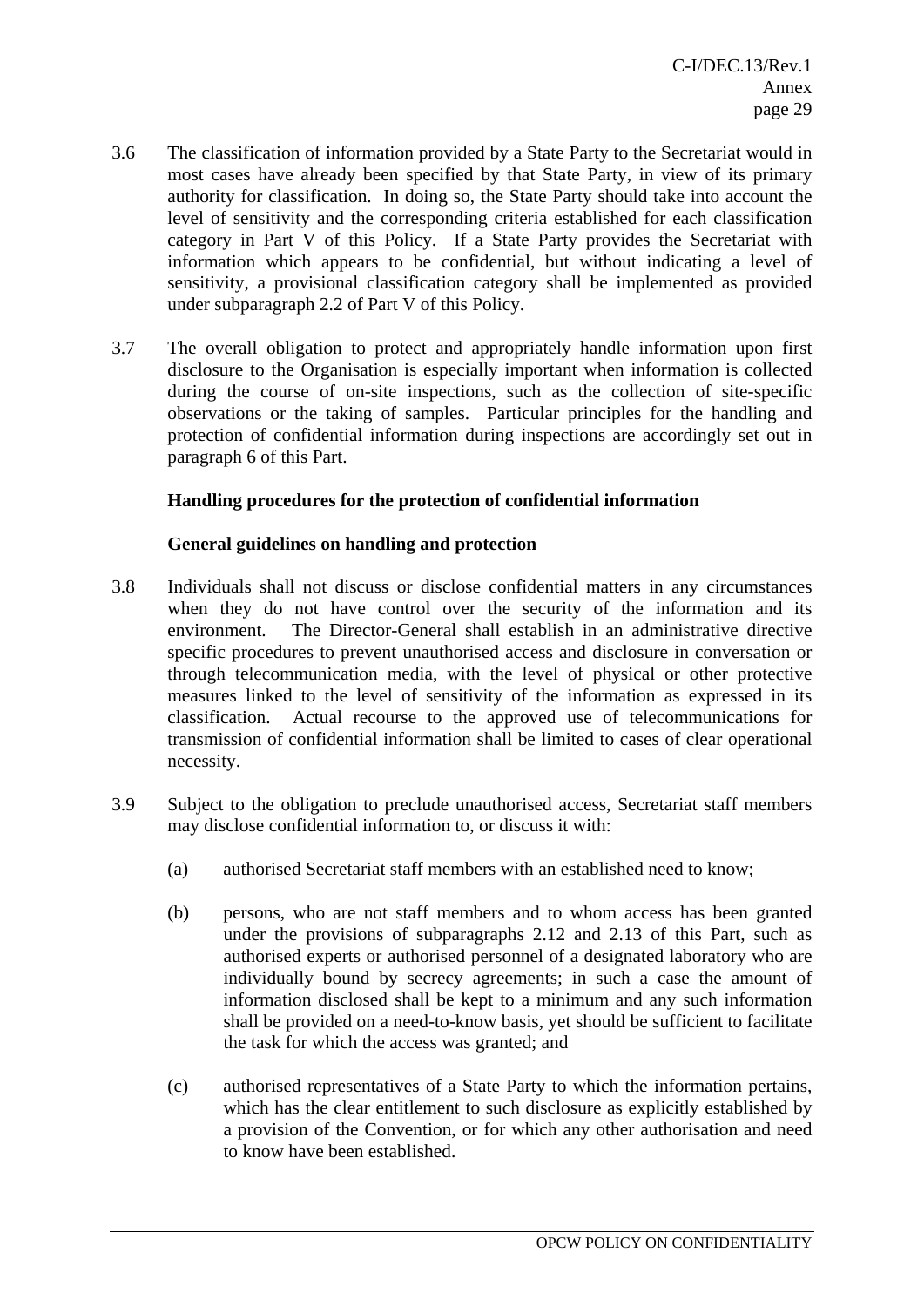C-I/DEC.13/Rev.1 Annex page 30

- 3.10 The Director-General shall issue, and the OCS shall supervise the implementation of, administrative directives setting out detailed practical handling procedures for the following categories of physical media, to ensure the protection of confidential information each such medium carries during all handling and storage operations:
	- documents, including papers and paper files;
	- computer material;
	- audio-visual material; and
	- samples.

 These administrative directives shall aim at establishing practical mechanisms for ensuring that all the principles established in this document are met.

3.11 For confidential information which relates specifically to inspected or declared facilities, a coding system and associated storage shall be applied to preclude direct identification of any facility to which it pertains, to the greatest extent consistent with effective verification.

## **4. Specific handling procedures for confidential information**

## **Marking of confidential information**

- 4.1 In order to ensure the proper handling of OPCW confidential information, all documents and media for information storage shall be clearly marked in accordance with the marking instructions set out in an administrative directive issued by the Director-General and supervised by the OCS. The basis of the markings will be the three classification categories, one of which should be clearly applied to any medium carrying information determined to be confidential:
	- **OPCW RESTRICTED**
	- **OPCW PROTECTED**
	- **OPCW HIGHLY PROTECTED**
- 4.2 Each individual document must be clearly marked according to the highest level of sensitivity of the material it contains. Where this may facilitate subsequent release or dissemination of less sensitive portions of a document, the principle of portion (paragraph) marking may be applied so that classification indications are given of the particular levels of sensitivity of sections within a document, the overall document being clearly marked as bearing the highest level of sensitivity. Alternatively, all confidential information may be contained in a confidential annex to an otherwise unclassified document, the overall document to be clearly marked as bearing the highest level of sensitivity.
- 4.3 The Confidentiality Annex stipulates that all data and documents obtained by the Secretariat shall first be evaluated for confidentiality content (subparagraph 2(b)) and that, if confidential, such data and documents shall then be classified (subparagraph 2(d)); this process shall accord with the right of any State Party to designate information it provides as confidential. The unit of the Secretariat that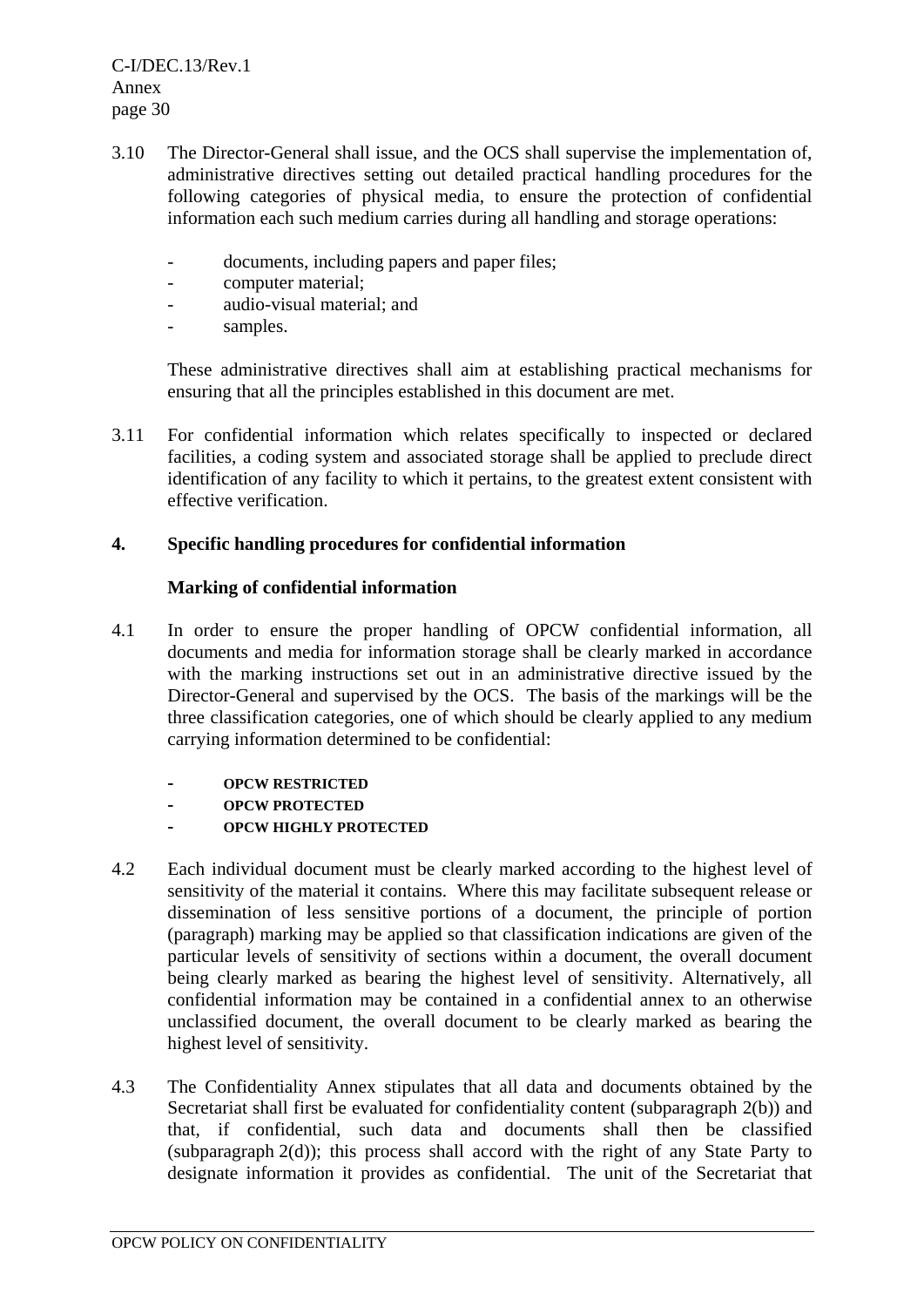receives a given document will be the appropriate unit for this task and, when it deems it necessary, will therefore implement procedures, with assistance of the OCS, to ensure that all information with possible confidentiality content which has been acquired from outside the Secretariat is evaluated and any necessary classification is clearly marked. The determination of the classification to be applied and the authority to classify must be in accordance with the OPCW Classification System. In cases where information appears to be confidential but is initially not clearly marked by the originator, appropriate marking shall be carried out by the unit, with the determination of a provisional classification category if necessary. Any provisional classification so applied should be promptly confirmed, amended or removed following consultations with the originator of the information.

- 4.4 All confidential information generated in the Secretariat is required to be clearly marked by its originator in accordance with a provisional classification category relevant to its sensitivity. The level of this classification must be determined in accordance with the OPCW Classification System. Branch heads must supervise the proper marking of internally generated confidential material, under the overall coordination and authority of the OCS.
- 4.5 Information generated by inspectors on the basis of information provided by an inspected State Party, such as inspection reports or parts thereof, shall be marked with the classification which accords with the level of sensitivity indicated by the State Party. In cases where the level of sensitivity of such information is unclear, the information shall be treated as **OPCW HIGHLY PROTECTED** until the level of sensitivity has been clarified through consultations with the inspected State Party.

#### **Filing and record-keeping**

- 4.6 Filing and record-keeping procedures to ensure that the internal routing and filing of confidential information are registered shall be established by the Secretariat in accordance with an administrative directive issued by the Director-General and supervised by the OCS. These procedures shall record the provision of any such confidential information to any individual, agency or body within and beyond the Secretariat, including to representatives of States Parties.
- 4.7 All confidential information should be stored and internally distributed in a manner that records each staff member who has had access to it, and the date and time of access. The Secretariat shall also establish additional record-keeping procedures to ensure the continuous monitoring of **OPCW HIGHLY PROTECTED** information, and to determine who has had or currently has such information in his possession.

## **Copying of confidential information**

4.8 Copying information entails its replication in a way that generates potential or possible additional access to the information. When copying confidential information, the number of copies made should be kept to a minimum and shall be linked to the approved scope of access and consequent dissemination. The staff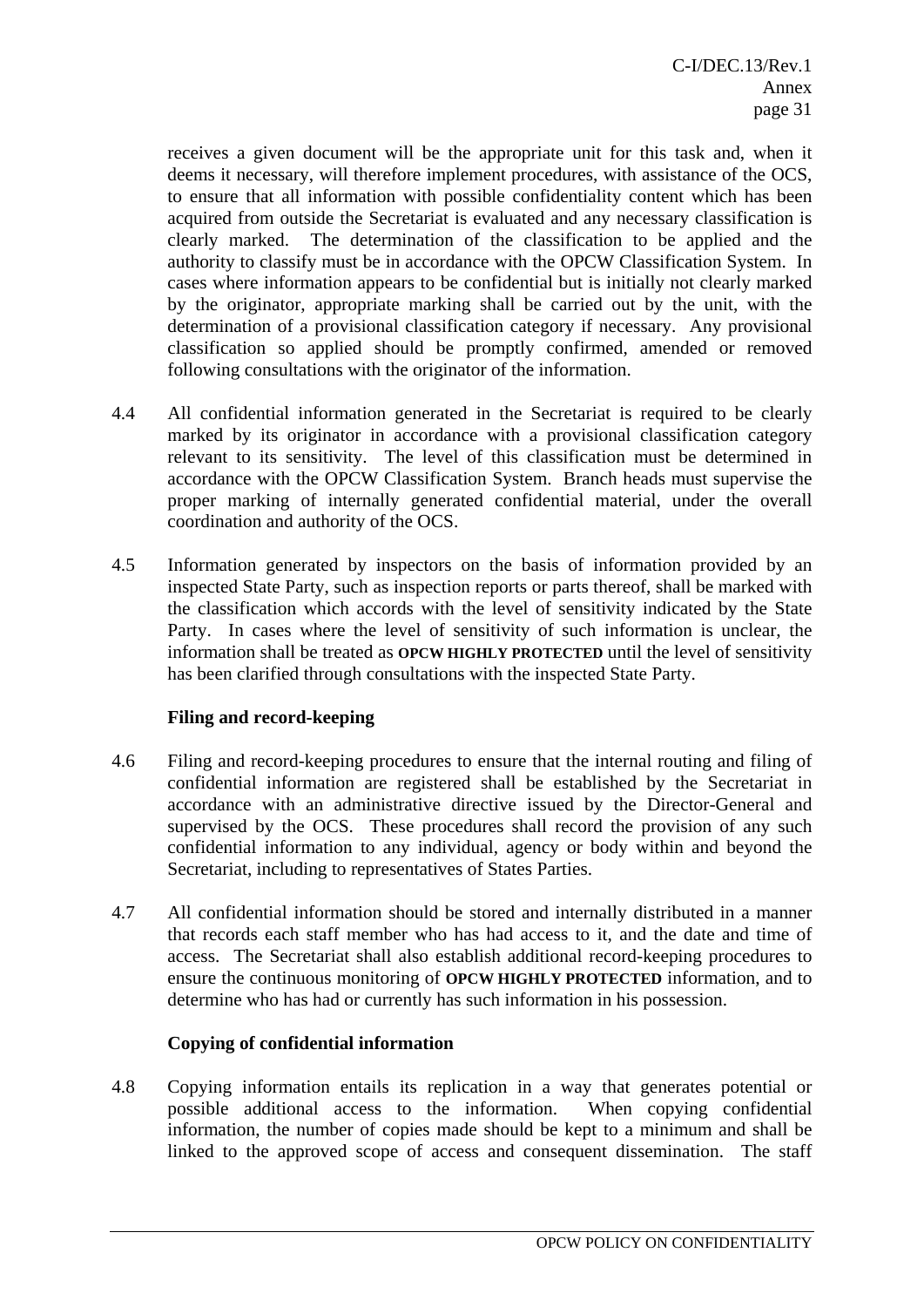C-I/DEC.13/Rev.1 Annex page 32

> member responsible for copying the information must ensure that all copies of a copied document clearly have the appropriate markings.

- 4.9 Classified information shall be copied only under disciplined and auditable conditions. **OPCW HIGHLY PROTECTED** information can be copied only after obtaining the registered consent of an authorised senior staff member other than the staff member who will be copying the information, or in terms of a specific standing order. Such consent may specify that the copying must be done under the supervision of another staff member. The number of copies taken must be recorded, and each copy numbered. Copies should be distributed to any approved recipients, with this transmission recorded. Any surplus copies, or copies no longer in use shall be returned to the filing clerk, who shall either file or destroy them, recording this action.
- 4.10 Information to be provided to States Parties in accordance with subparagraph 2(b) of the Confidentiality Annex, but which is confidential, shall be copied and disseminated routinely in accordance with the requests of States Parties and in accordance with an administrative directive issued by the Director-General. In the case of **OPCW PROTECTED** and **OPCW HIGHLY PROTECTED** information, a record should be kept of the number of copies taken and the recipient(s) of each of the copies.

#### **Disposal and destruction of confidential information**

- 4.11 An administrative directive issued by the Director-General shall establish handling procedures for the Secretariat to ensure the secure disposal and destruction of material containing confidential information. These procedures shall cover:
	- technical methods of destruction or disposal for all categories of media;
	- registration of destroyed or disposed material;
	- witness procedures during destruction and disposal; and
	- reporting requirements for highly classified material provided by States Parties.

## **Transmission of confidential information**

- 4.12 Transmission of confidential information, in hard copy and electronic format, to and from the Secretariat shall occur in conformity with the level of sensitivity of the information and shall be bound by strict procedures set out in an administrative directive issued by the Director-General. These procedures shall include:
	- guidelines for secure mailing or manual transmission, and the safe-hand carriage, of confidential information; and
	- procedures for secure transmission by telephone, telefacsimile and other telecommunications systems.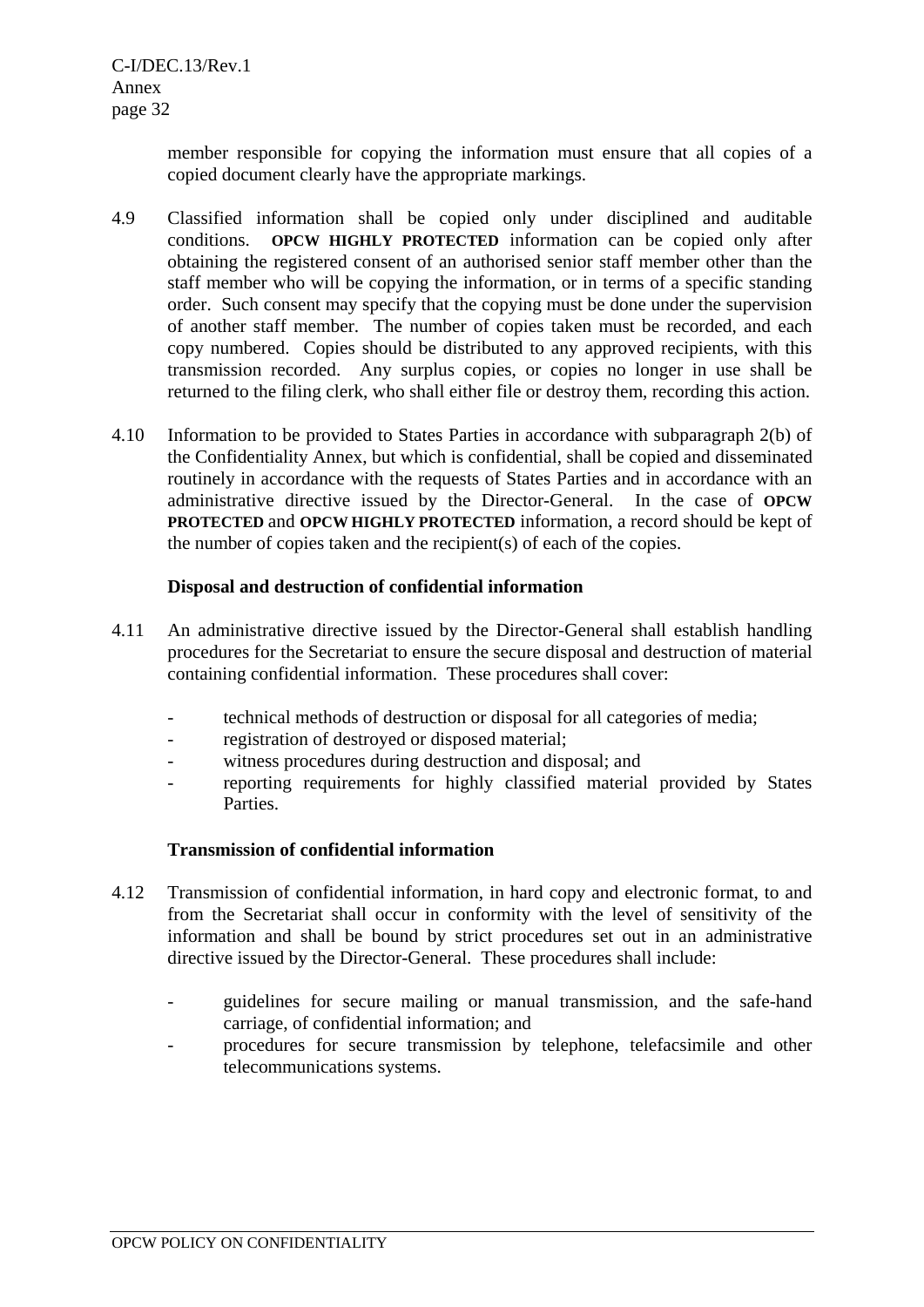- 4.13 These rules must ensure that for each item of confidential information disseminated:
	- the item is received at its intended destination;
	- only authorised users have access to any transmitted data; and
	- the recipient of a message can verify that the sender is an authorised person.
- 4.14 An administrative directive issued by the Director-General will describe the standards set down for the secure communications system established for the IMS, and this will be applied in the inspection manual.

### **Safeguarding of confidential information**

- 4.15 Staff members, and other personnel authorised in accordance with paragraphs 2.12 and 2.13 above, who are using confidential information or are responsible for its safe-keeping must take every precaution to prevent deliberate or accidental access to such information by unauthorised persons. This involves at a minimum following all the procedures and meeting the standards established within the Organisation for handling and protecting confidential information, and ensuring the continuity of protection during dissemination.
- 4.16 Confidential information must not be used or placed so that it is exposed or made accessible to individuals not authorised to have access to such information. The Director-General has designated the OCS to establish procedures to ensure that confidential information is properly handled by Secretariat staff members, and the Director-General shall ensure that these procedures are fully carried out, that any violations are detected and reported, and that appropriate disciplinary sanctions are imposed in accordance with Part IX of this Policy.

## **Physical protection and storage**

- 4.17 The Director-General shall set out, in an administrative directive, physical security measures for offices, laboratories, information storage areas, computer media and audio-visual material classified as confidential, as well as standards for physical storage facilities within the Secretariat, including locks and security of secure areas, filing cabinets and sealed containers. These measures shall include procedures for restricting access to OPCW buildings and other sites, and for registering the presence of visitors and staff members during and after working hours. The procedures shall include special access arrangements for especially sensitive areas within the OPCW building(s) and other sites, such as storage areas for confidential information, office areas working with the processing and validation of declarations and inspection reports, the operations centre, and the OPCW Laboratory.
- 4.18 Confidential information shall be stored securely at the premises of the Organisation. Some data or documents may also be stored with the National Authority of a State Party. Sensitive information, including, inter alia, photographs, plans and other documents required only for the inspection of a specific facility may be kept under lock and key at this facility (CA, subparagraph 2(e)).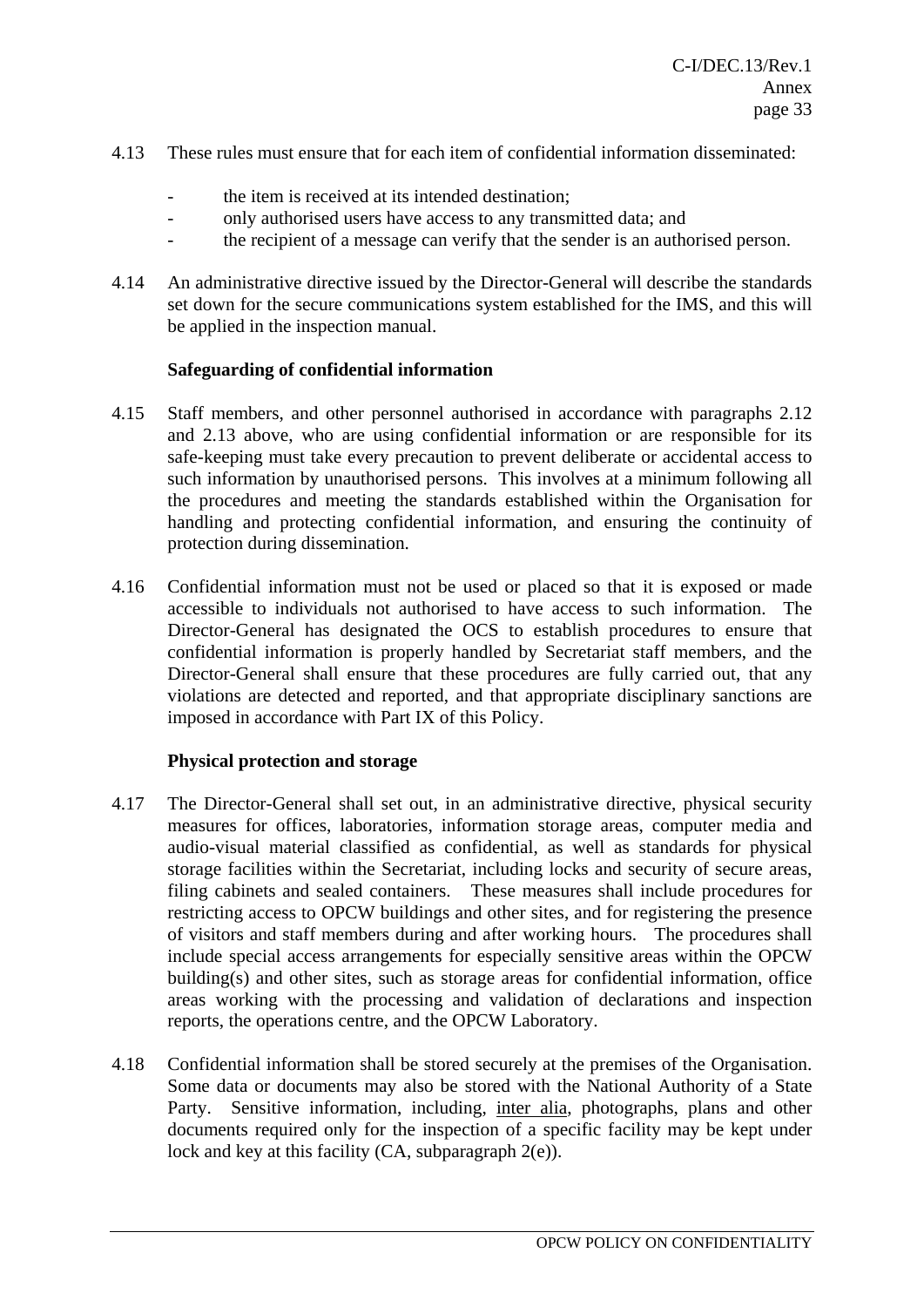4.19 To the extent practicable, storage of OPCW confidential information at the National Authority of a State Party or at an inspected facility should accord with the minimum standards applied by the Secretariat.

## **Removal of confidential information from OPCW premises**

4.20 Handling procedures shall be established in an administrative directive issued by the Director-General to cover the carriage of confidential information from the premises of the Organisation, between inspected sites and the Organisation, and between the Organisation and representatives of States Parties. Any such removal shall occur only for purposes related to the implementation of the Convention, and only to the minimal extent necessary for the performance of authorised professional functions.

### **Loss of confidential information**

4.21 Procedures shall be set out in an administrative directive issued by the Director-General to cover the eventuality of a loss or suspected loss of OPCW confidential information, including loss by an inspector, by a staff member of the Secretariat or by a representative of a State Party, as well as loss in transit. Such procedures shall include requirements for reporting, investigations, and consulting with States Parties concerned. As the loss or suspected loss indicates a possible breach of confidentiality, the procedures for dealing with breaches or alleged breaches of confidentiality must be invoked.

#### **5. Handling procedures for particular information media**

5.1 The handling procedures for confidential information set out in paragraph 4 above apply to all confidential information, regardless of the medium on which it is stored; the following additional procedures relate to information carried on particular forms of media.

#### **Audio-visual material**

5.2 An administrative directive shall set out procedures for the handling of audio-visual material containing confidential information, specifying levels of protection in accordance with classification categories, and following closely the procedures specified for handling documents containing confidential information.

## **Confidential information in computers and computer material**

5.3 Access to all sites of the OPCW and key components of the IMS, such as the servers and mass storage devices, must be controlled. All hardware in the confidential part of the IMS, and especially workstations, servers and user terminals shall be protected, not only from theft or criminal damage, but also from unauthorised physical access and tampering attempts. In addition, maintenance and repair activities on confidential IMS hardware shall be supervised and recorded. Access to such hardware items as servers, printers, back-up devices, as well as other output devices, shall be limited to staff members with appropriate clearances.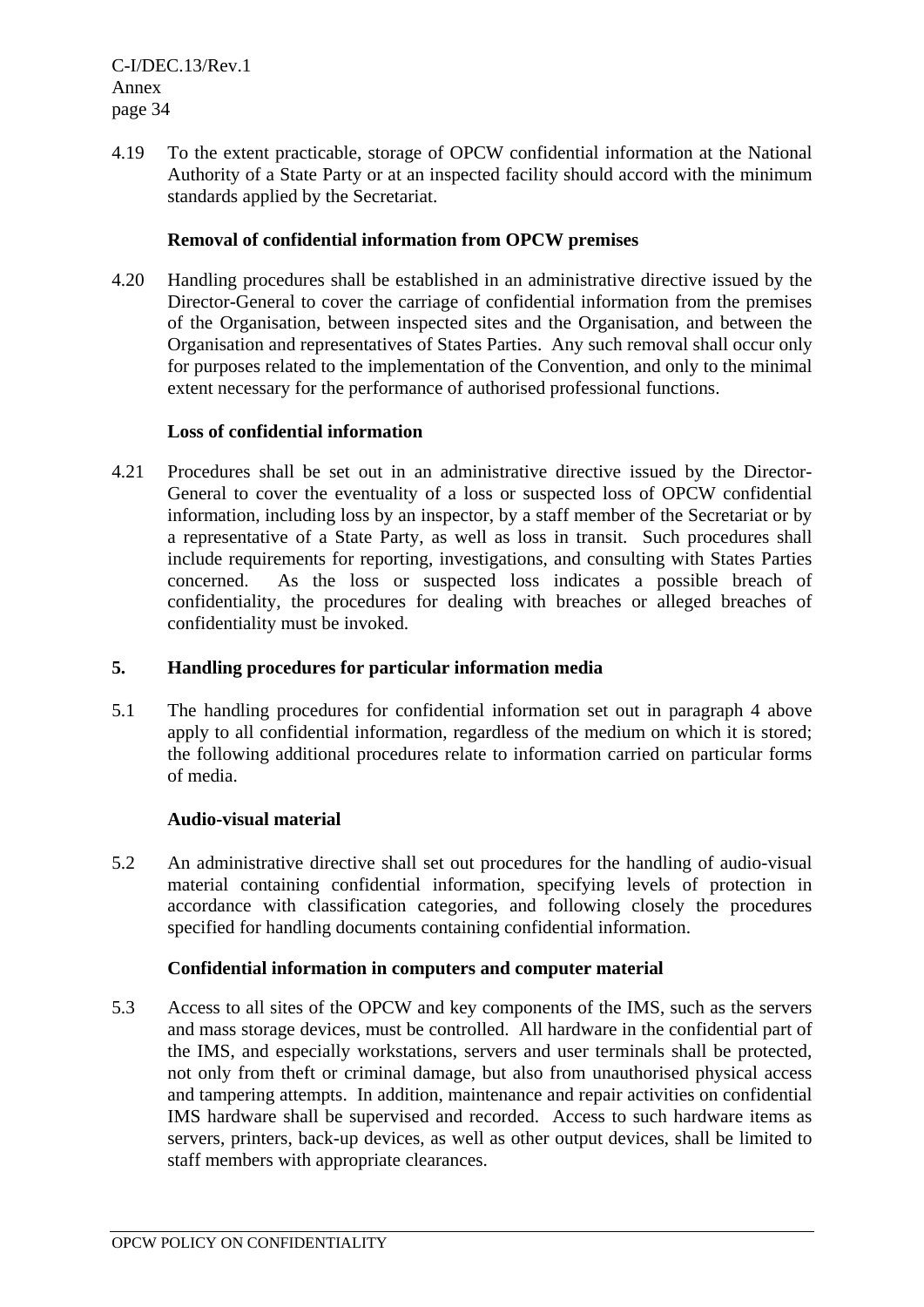- 5.4 Procedures for the protection of data stored within the confidential part of the IMS and any other electronic data-processing system or storage device shall incorporate the following elements:
	- access control measures against unauthorised users or any unauthorised external access;
	- separation of the files and data of the various users; and
	- audit on user activities including access to the databases and changes made to operating system parameters and system files. In particular, any access by individual staff to computer files containing confidential information shall be recorded and regular audits conducted of these records.
- 5.5 The data, document and information computer security procedures shall provide detailed guidelines for protecting confidentiality while creating, handling, marking, backing up and destroying all forms of computer files, computer documents and other documents relevant for tasks such as system administration and computer security management and operations.
- 5.6 Computer material (including portable storage media such as diskettes) and confidential information stored in the OPCW IMS must be handled and protected in accordance with handling and storage procedures supported by detailed technical specifications set out in an administrative directive by the Director-General.

## **Samples from on-site inspections**

- 5.7 Paragraph 55 of Part II of the Verification Annex provides for the transfer of samples taken during inspections off-site for analysis at designated laboratories. The process of sampling is inherently relevant to the verification of compliance with the Convention, but such samples may also incidentally carry and potentially yield other information which is itself not directly relevant to verification. For this reason, the inspection manual shall include procedures for ensuring the protection of the confidentiality of samples transferred for off-site analysis at designated laboratories.
- 5.8 Development and implementation of the regime established under paragraph 56 of Part II of the Verification Annex for the collection, handling, transport and analysis of samples shall be founded on the requirement for the protection of confidentiality during the transfer to and storage by designated laboratories. This regime shall address the particular concern that further confidential information not related to compliance might be yielded during the process of compliance-related analysis. Further confidentiality concerns shall be addressed by the sample accounting procedures established under paragraph 57 of Part II of the Verification Annex, and associated procedures for informing the inspected State Party that designated laboratories have destroyed samples or have returned them to the Secretariat after the completion of analysis for appropriate final handling. Designated laboratories shall be required to enter specific secrecy agreements confirming obligations established under the regime governing the sampling and analysis process.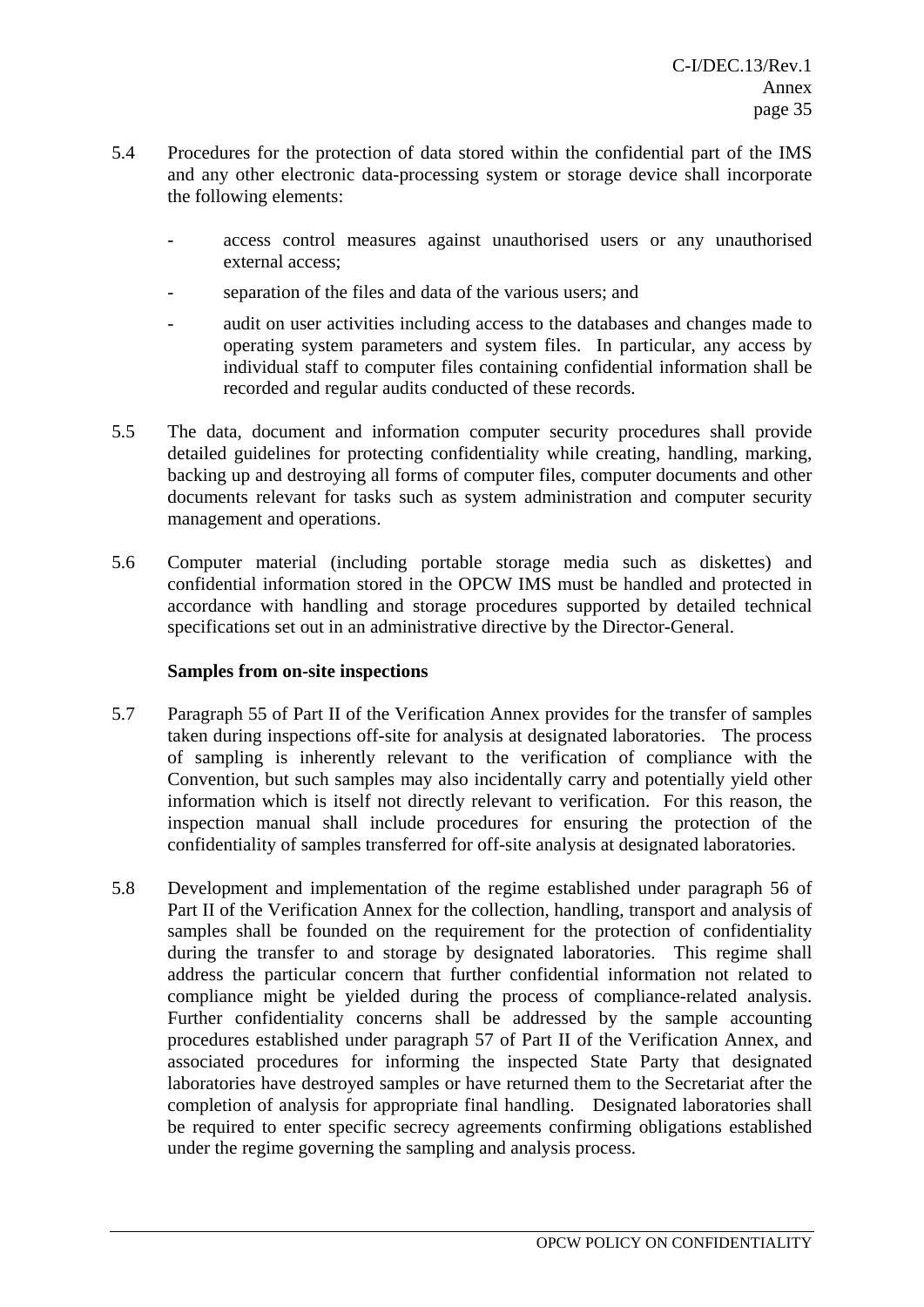## **6. Handling and protection of confidential information during on-site verification activities**

### **Inspection procedures**

- 6.1 The Confidentiality Annex and earlier sections of this Policy establish fundamental principles for the handling and protection of confidential information during inspections, both the information acquired or collected during the verification of compliance, and other information not relevant to the aims of the Convention which may be disclosed in the course of inspection activities. The OPCW inspection manual is to establish detailed procedures founded on these principles, including the necessary procedures for the use, protection and scope of access of data, documents and files during the conduct of inspections, consistent with the requirements of the Confidentiality Annex and the functional requirements for inspectors in the field. These must take into account functional requirements for the protection of data stored in portable devices, and the general procedures established for the carriage and storage of confidential information.
- 6.2 The key practical elements for the protection of confidential information in the course of inspections are the inspection procedures, the use of equipment, and the process of consultation within the inspection team and with representatives of the inspected State Party. Inspection procedures shall stipulate a clear hierarchical line of communication within the inspection team to allow consultations on issues that arise in relation to confidentiality, and the use to be made of confidential information. In accordance with this structure, there shall be consultations during facility agreement negotiations, pre-inspection briefings, and during the conduct of initial and subsequent inspections, between representatives of the inspected State Party, the inspected facility and the inspection team, to establish clearly the level of access to be granted to each inspection team member and the treatment to be afforded to confidential information disclosed or collected. In the case of a challenge inspection, an observer is obliged to respect fully the confidentiality of any information to which access is provided in accordance with the Convention's challenge inspection provisions, and shall treat such information accordingly.

## **Evaluation and classification of confidential information**

6.3 The classification procedure set out in subparagraph 2.5 of Part V of this Policy shall be applied to information collected during the course of inspection. In accordance with this procedure, such information shall be promptly evaluated for confidentiality, and shall thereupon be given an initial classification and due protection in accordance with its sensitivity, with close reference to any facility agreement and in agreement with representatives of the inspected State Party. Where there is no relevant agreement in place prior to the inspection, the inspected State Party should be encouraged by the inspection team to nominate whenever possible the classification category of any confidential information disclosed during the course of inspection. In the event that sensitive confidential information is disclosed or revealed to any member of the inspection team without any indication of its classification category, the classification system requires that it be handled and protected as **OPCW HIGHLY**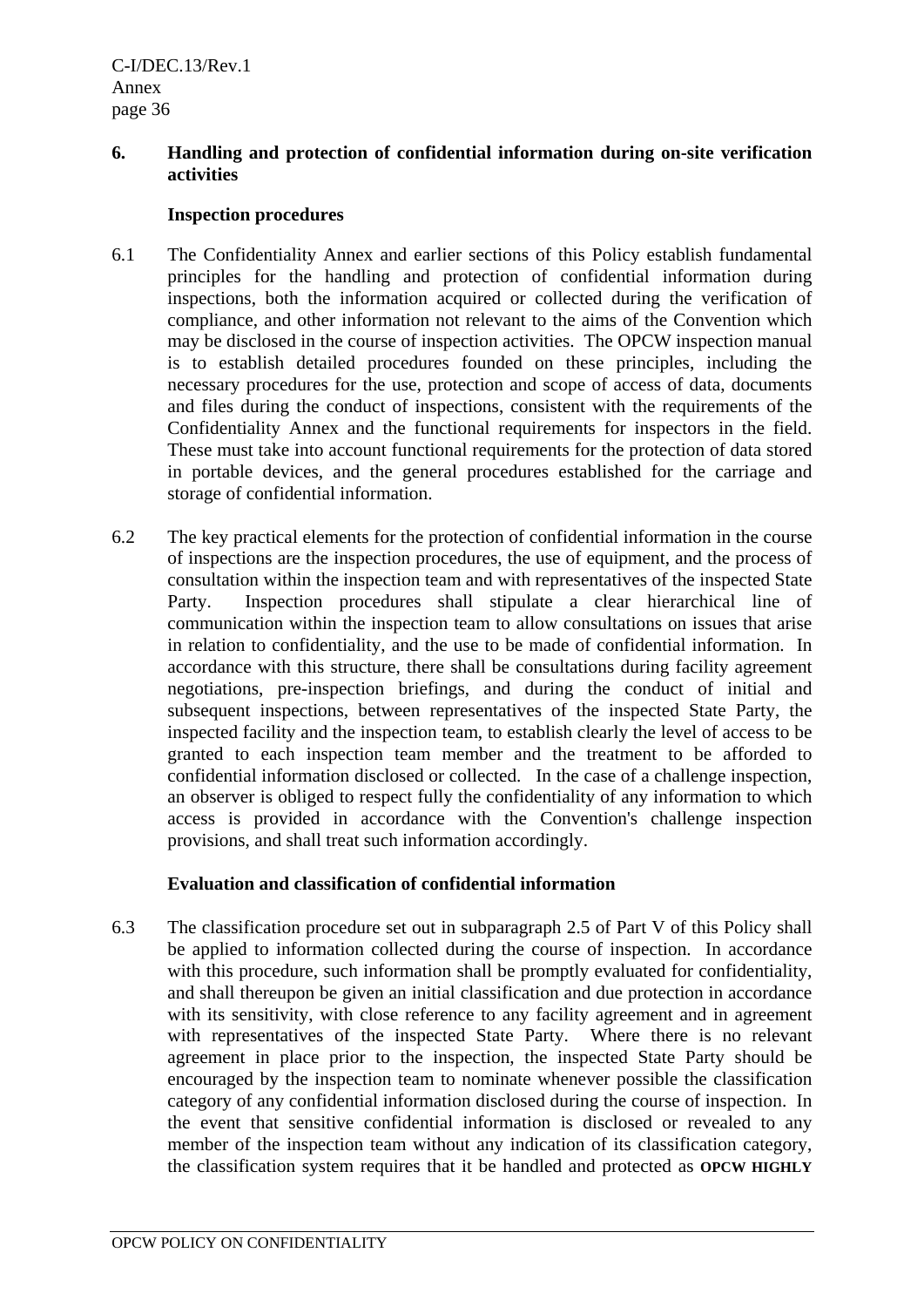**PROTECTED** unless the inspected State Party provides otherwise. In general, where there is doubt or uncertainty, handling and protection afforded to confidential information should be at the most stringent level applicable, and consultations on further disclosure and dissemination even within the inspection team must fully heed the need-to-know principle for determining scope of access. If collected information includes confidential information not relevant to the Convention, it will require particular handling as discussed in the relevant paragraph below.

## **On-site verification: protection of non-relevant confidential information**

- 6.4 This Policy sets out clear principles governing the protection of confidential information not relevant to compliance with the Convention, and the particular responsibilities in this regard.7 Hence verification activities must be designed, planned and carried out so as to avoid unnecessary disclosure of confidential information and so as to seek to prevent disclosure of such information not related to compliance with the Convention in the terms of any inspection mandate, consistent with effective and timely discharge of verification obligations. These principles also require that confidential information not relevant to compliance with the Convention shall not be sought, recorded or retained: in the course of any inspection, it is a basic responsibility of each member of the inspection team, and especially of its leader, to ensure that this does not occur. However, it is recognised that in the course of inspection activities, it might occur that other confidential information which is itself not relevant to the purpose of the inspection is collected or recorded in various forms (as are set out in the definition of "information" in Part III of this Policy) $8$ , by means of items such as approved inspection equipment, inspectors' clothing, and personal articles. In the event that such information is disclosed in the course of inspection activities, it shall not be further disseminated in any form, even within the inspection team, and shall be returned to the inspected State Party or destroyed under its supervision.
- 6.5 In the course of inspection activities, the Confidentiality Annex specifies that States Parties "may take such measures as they deem necessary to protect confidentiality, provided that they fulfil their obligations to demonstrate compliance in accordance with the relevant Articles and the Verification Annex<sup>"9</sup>. Inspection teams are obliged, among other things, "to take into consideration proposals which may be made by the State Party receiving the inspection, at whatever stage of the inspection, to ensure that sensitive equipment or information, not related to chemical weapons, is protected". <sup>10</sup> "Inspection teams shall strictly abide by the provisions set forth in the relevant Articles and Annexes governing the conduct of inspections. They shall fully respect the procedures designed to protect sensitive installations and to prevent the disclosure of confidential data."11

1

<sup>7</sup> Set out in Part IV, subparagraph 1.4 of this Policy.

<sup>8</sup> Set out in Part III of this Policy, under the heading "Scope of information".

<sup>9</sup> Confidentiality Annex, paragraph 13.<br> $\frac{10}{2}$  Confidentiality Annex, paragraph 14.

<sup>10</sup> Confidentiality Annex, paragraph 14.<br>11 Confidentiality Annex, paragraph 15.

Confidentiality Annex, paragraph 15.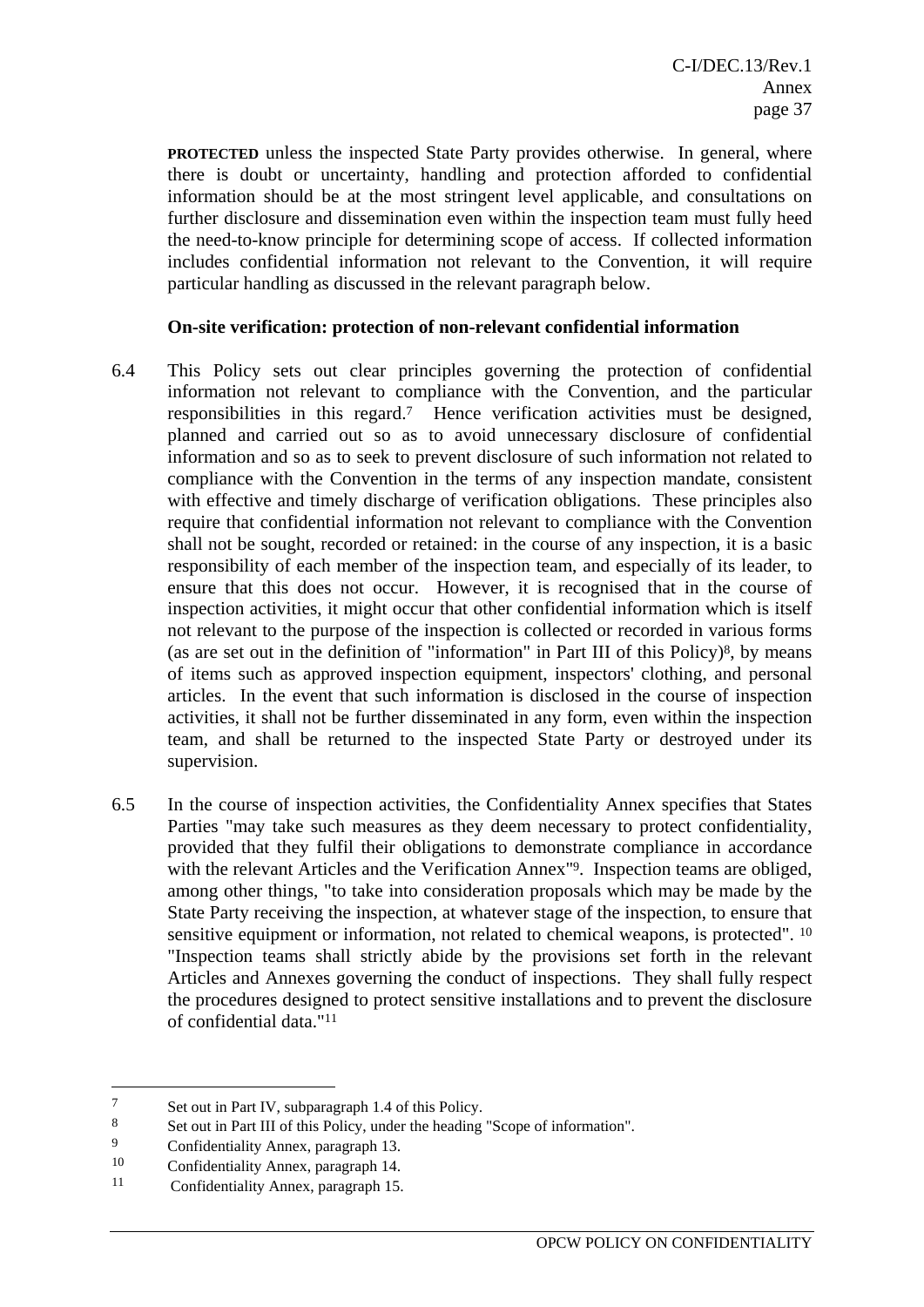C-I/DEC.13/Rev.1 Annex page 38

- 6.6 Subject to a full consultation process with the inspected State Party both during and after an inspection (such as is established for challenge inspections in subparagraph 61 of Part X of the Verification Annex), the Organisation is responsible for confirming to the inspected State Party that information gathered in accordance with the provisions of the Convention in the course of inspection activities is relevant to compliance with the Convention in the terms of the inspection mandate. The inspection team must protect any information gathered during the inspection in accordance with the classification level which the inspected State Party prescribes for it. The inspected State Party may not, within the framework of existing obligations in relation to demonstration of compliance with the Convention, object to inclusion of information in the preliminary inspection findings, if following full consultations the inspection team maintains that it is relevant to compliance with the Convention in the terms of the inspection mandate.
- 6.7 Any information gathered in the course of inspection but not included in the listed and copied material provided to the inspected State Party is presumed not to be relevant to the inspection mandate, and must be treated as specified in subparagraph 6.4 above. The principle is recognised that limitations on access and dissemination, such as those agreed as part of managed access in the case of a challenge inspection, shall be complied with by inspection team members and that no information a State Party views as confidential but of which it has not received a copy will leave the inspection site without its consent. Without prejudice to the obligation for a State Party to demonstrate compliance, procedures to implement the above principles include, inter alia:
	- additional cleaning of inspection equipment;
	- changing of clothes before or after a particular inspection activity;
	- leaving personal articles behind before entrance to a particular area;
	- the transfer of affected equipment under joint seal to the Secretariat for decontamination under the supervision, if requested, of a representative of the inspected State Party;
	- the retention on site of detachable parts carrying confidential information unrelated to the Convention; or
	- after exploring all other possibilities, including the above, the retention of equipment on site.

 These procedures shall not be abused and shall be implemented, where relevant, in accordance with a legal framework respecting the immunity established under subparagraph 11(d) of Part II of the Verification Annex.

6.8 None of the procedures followed in accordance with these principles shall impede or delay verification activities conducted under the inspection mandate and in accordance with the provisions of the Convention.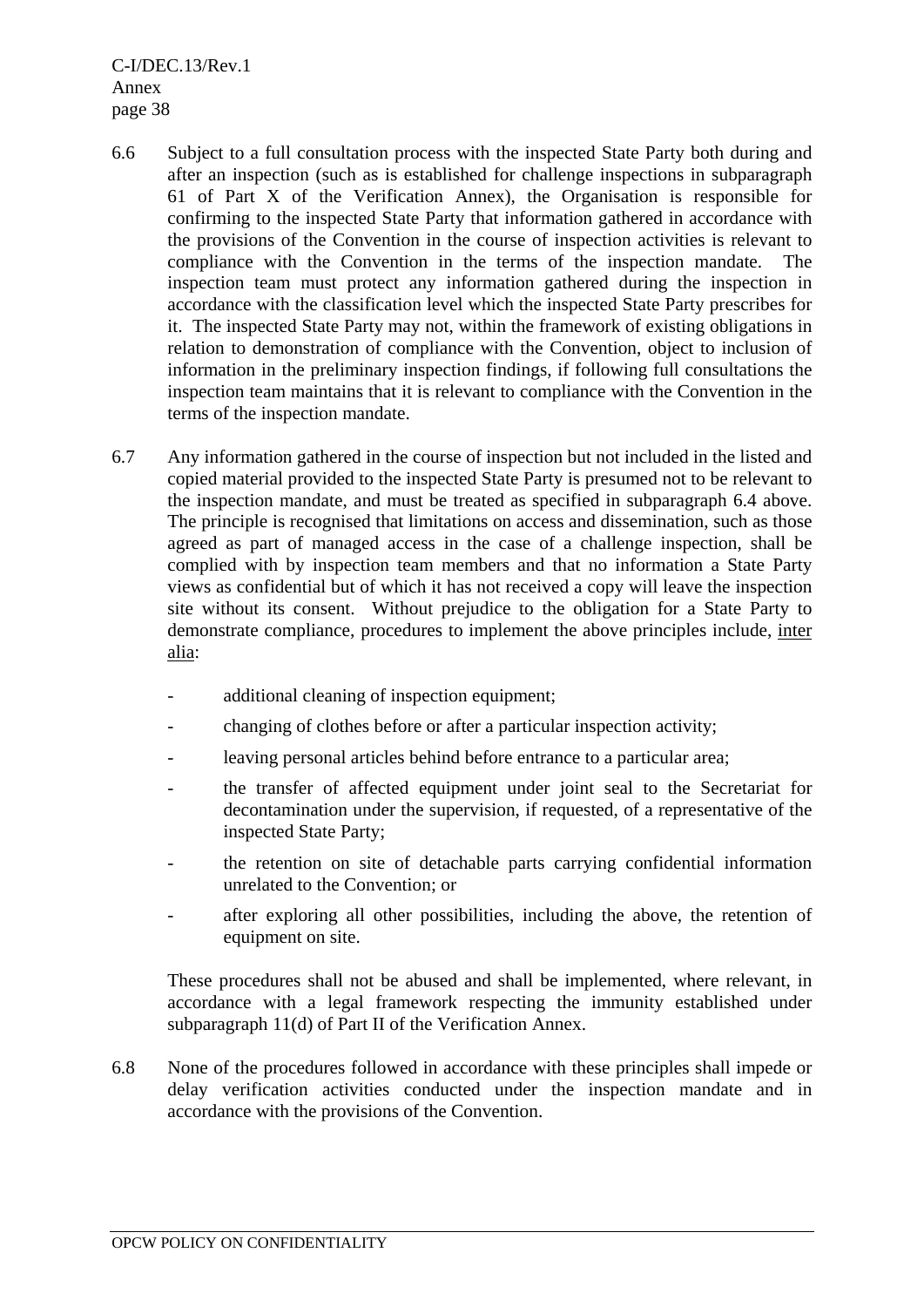## **PART VII**

## **PROCEDURES FOR THE RELEASE OF INFORMATION BY THE OPCW**

### **1. General**

- 1.1 This Part of this Policy sets out the principles governing the procedures which the Organisation is to follow concerning the release of any information which it holds in connection with the implementation of the Convention. 'Release' of information by the Organisation refers to the approved disclosure of information beyond the Organisation itself (including all its constituent elements) and beyond the governments of States Parties (specifically, beyond governmental organisations and authorised entities or individuals within States Parties concerned with the operation of the Convention). Accordingly, these principles govern the release of OPCW information to any other international organisation, to the government of a State not party to the Convention, to private or governmental organisations unrelated to the implementation of the Convention, or to any individual who is neither employed or contracted by the Organisation nor authorised by a State Party in relation to implementation of the Convention.
- 1.2 In the course of the implementation of the Convention, there will be cases in which the Organisation needs to release information in order to comply with its obligations. The release may be fully public, or may be limited in scope according to particular circumstances. The need to release information may arise for both unclassified and classified information. No information obtained or generated by the Organisation in connection with the implementation of the Convention shall be published or otherwise released, except in accordance with the following guidelines.

#### **2. Public release of information**

- 2.1 The Director-General may publicly release information that is not designated as confidential (including formerly confidential information which has been declassified in accordance with subparagraphs 4.6 and 4.7 of Part V of this Policy) and that falls into one of the following categories:
	- (a) general information on the course of the implementation of the Convention which does not contain material relating specifically to any State Party. This excludes specific information about inspection activities being conducted in or planned for a State Party. The types of information which may be released publicly under this provision will be set out in a list approved by the Conference; this list could include details of declaration requirements and forms, generic or model documentation, summary information about the overall verification programme, and verification technology and methodology applied in on-site inspections;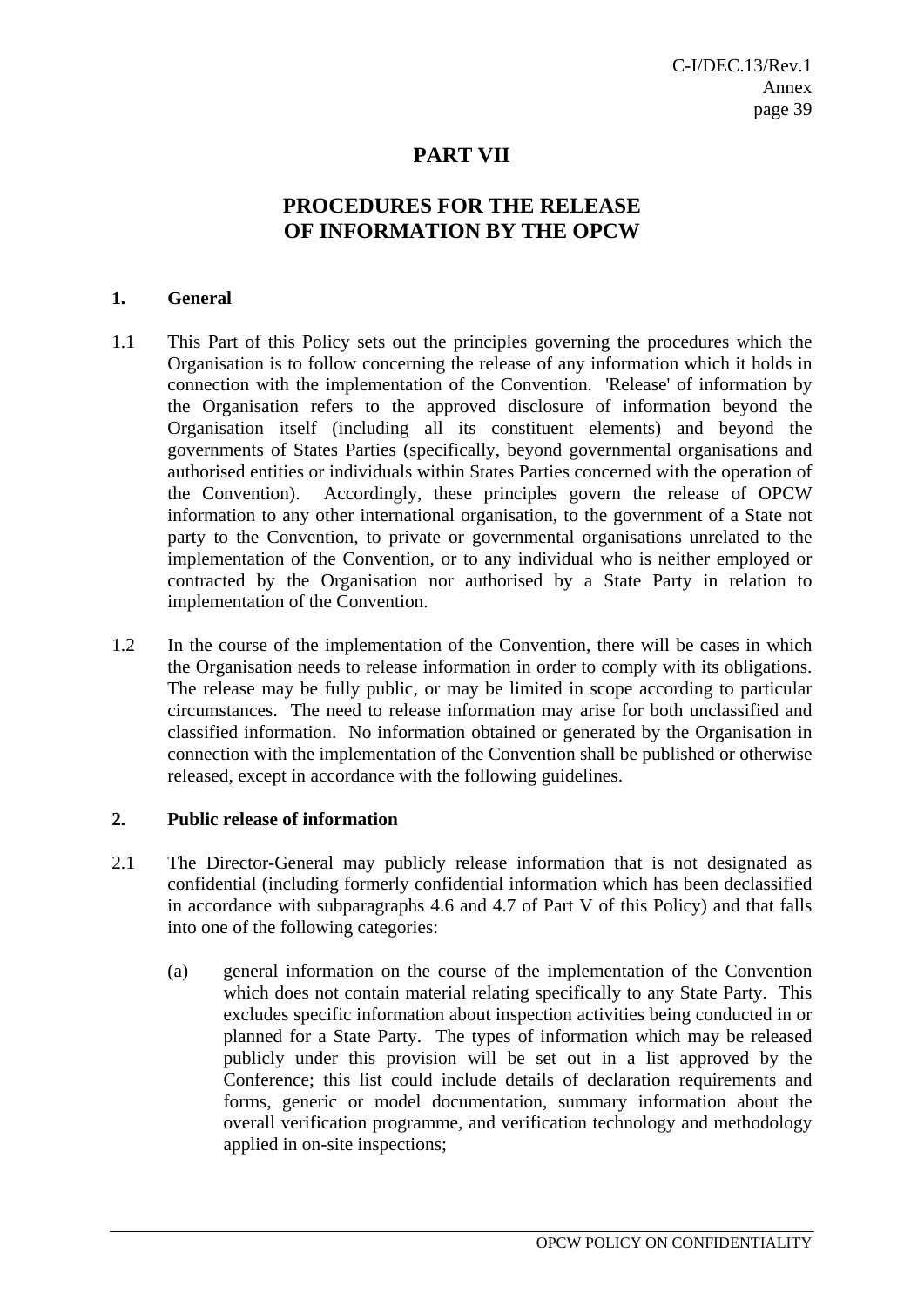- (b) factual organisational information about the Organisation, except for information that relates to the security of the Organisation, or to personnel matters and the privacy of staff of the Secretariat; or
- (c) information referring to a State Party, which is unclassified and which that State Party has specifically requested or consented to be publicly released.
- 2.2 The Director-General shall consider and decide upon individual requests for the public release of information, provided that it falls within the terms of the preceding paragraph. Requests going beyond these parameters shall be referred to the Executive Council or the Conference for decision.
- 2.3 All contacts between Secretariat staff members and the media shall be subject to this Policy, in particular, Part VII of this Policy (including these procedures established for the public release of information) and the OPCW Media and Public Affairs Policy. The Director-General shall issue an administrative directive governing media policy, in accordance with these public release policy guidelines.

## **3. Limited or non-public release of information**

- 3.1 There may be cases where it is necessary<sup>12</sup> to release information beyond the Organisation in a manner that is short of full public release. This may include release to an international organisation or governmental organisation for official use only, and subject to certain conditions. Such non-public release may apply to confidential information bearing an OPCW classification, or to declassified as well as to unclassified information. Confidential information bearing an OPCW classification shall be released only if the Director-General confirms that adequate protection and control can be maintained in the recipient organisation. The Director-General shall conclude an agreement or agreed arrangements with potential recipient organisations on the handling and protection of classified information.
- 3.2 Limited or non-public release of information might take place:
	- (a) when the Executive Council decides to bring an issue or matter directly to the attention of the United Nations General Assembly and the United Nations Security Council in accordance with paragraph 36 of Article VIII;
	- (b) when the Conference decides to bring an issue to the attention of the United Nations General Assembly and the United Nations Security Council in accordance with paragraph 4 of Article XII; or
	- (c) when the Conference or the Executive Council decides to request the opinion of the International Court of Justice with the authorisation of the General Assembly of the United Nations in accordance with paragraph 5 of Article XIV.

<u>.</u>

<sup>&</sup>lt;sup>12</sup> In accordance with subparagraph  $2(c)$  of the Confidentiality Annex.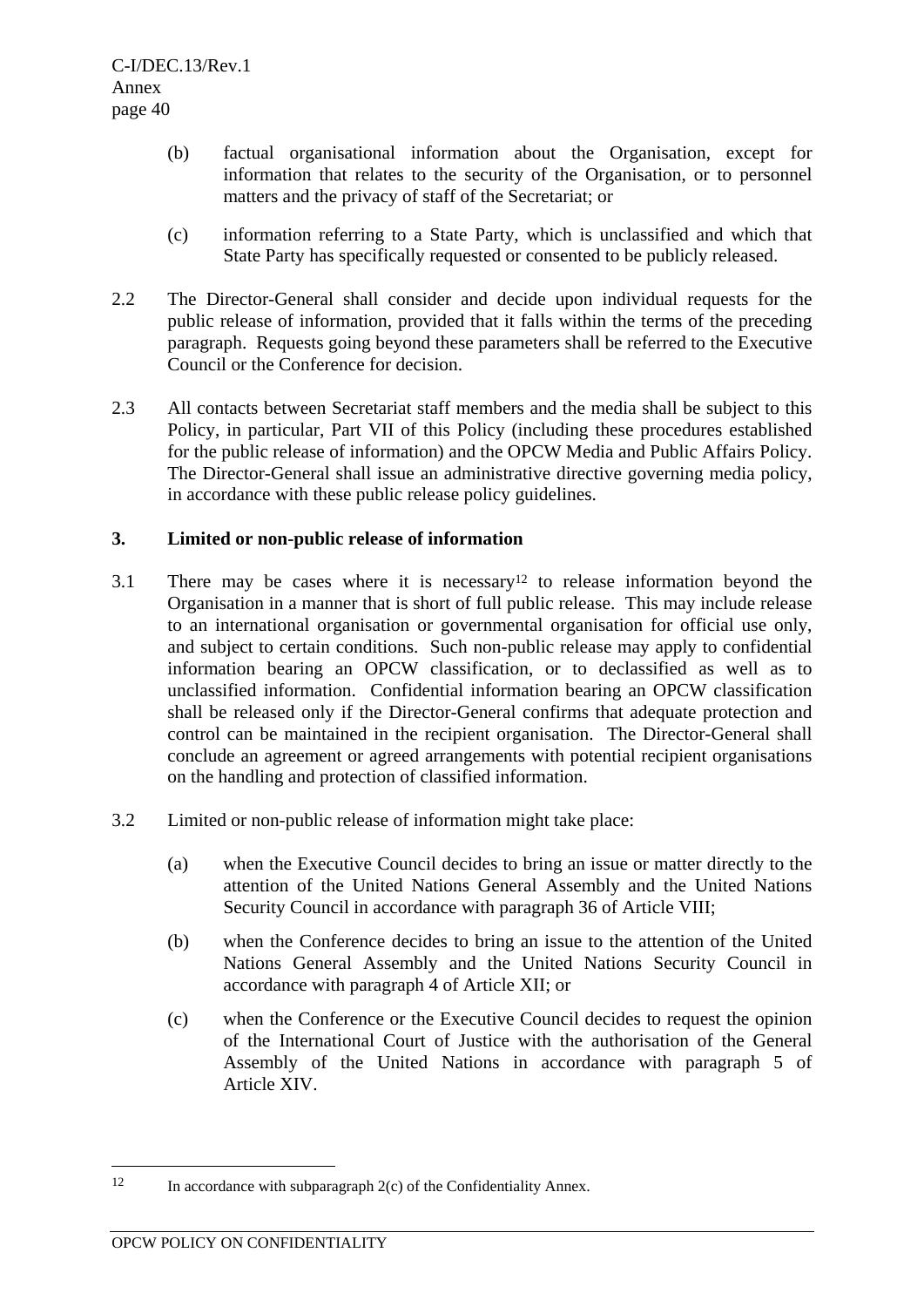- 3.3 The limited or non-public release of information which does not bear an OPCW classification can be authorised by the Director-General provided that the information falls within the categories set out in subparagraph 2.1 of this Part. Requests for the release of information not bearing an OPCW classification but going beyond these parameters shall be referred to the Executive Council or the Conference for decision.
- 3.4 When limited or non-public release is proposed for confidential information, the scope and conditions for such release shall be in strict conformity with the needs of the implementation of the Convention. The need-to-know principle governing dissemination of information must still apply.
- 3.5 If confidential information refers to a particular State Party, and that State Party expressly requests or consents to its release, then the release may proceed without further consultation. In all other cases, a decision of the Conference or the Executive Council is required for the release of confidential information beyond the Organisation. While a request for a decision on such a release can be put to either organ, such a request will normally be part of a general policy decision by the Conference or Executive Council to refer a related issue to an external body in accordance with the Convention, and so the decision on release would be taken by the same organ considering the general policy question.
- 3.6 A decision to approve such a release should be based upon:
	- (a) an explicit determination that the intended recipient has a clear need to know in accordance with the recipient's role in the implementation of the Convention; and
	- (b) a determination that the intended release conforms with the needs of the Convention.
- 3.7 When an apparent need arises for release of confidential information, the Director-General shall prepare a draft proposal for release for consultation and review by the parties concerned. The factors for determining confidentiality and the classification of the information are required to be fully addressed in the formulation of the proposed release. When applicable, the information proposed for release shall be processed into less sensitive forms so that disclosure of confidential information not relevant to the purpose of the release is avoided. In this case the processes for declassification or reclassification should be applied. If the confidential information was obtained from or refers to a State Party, the Director-General or a delegate authorised for this function is required to obtain the written consent of that State Party for the proposed release. The withholding of such consent shall not be used to avoid a State Party's obligations under the Convention.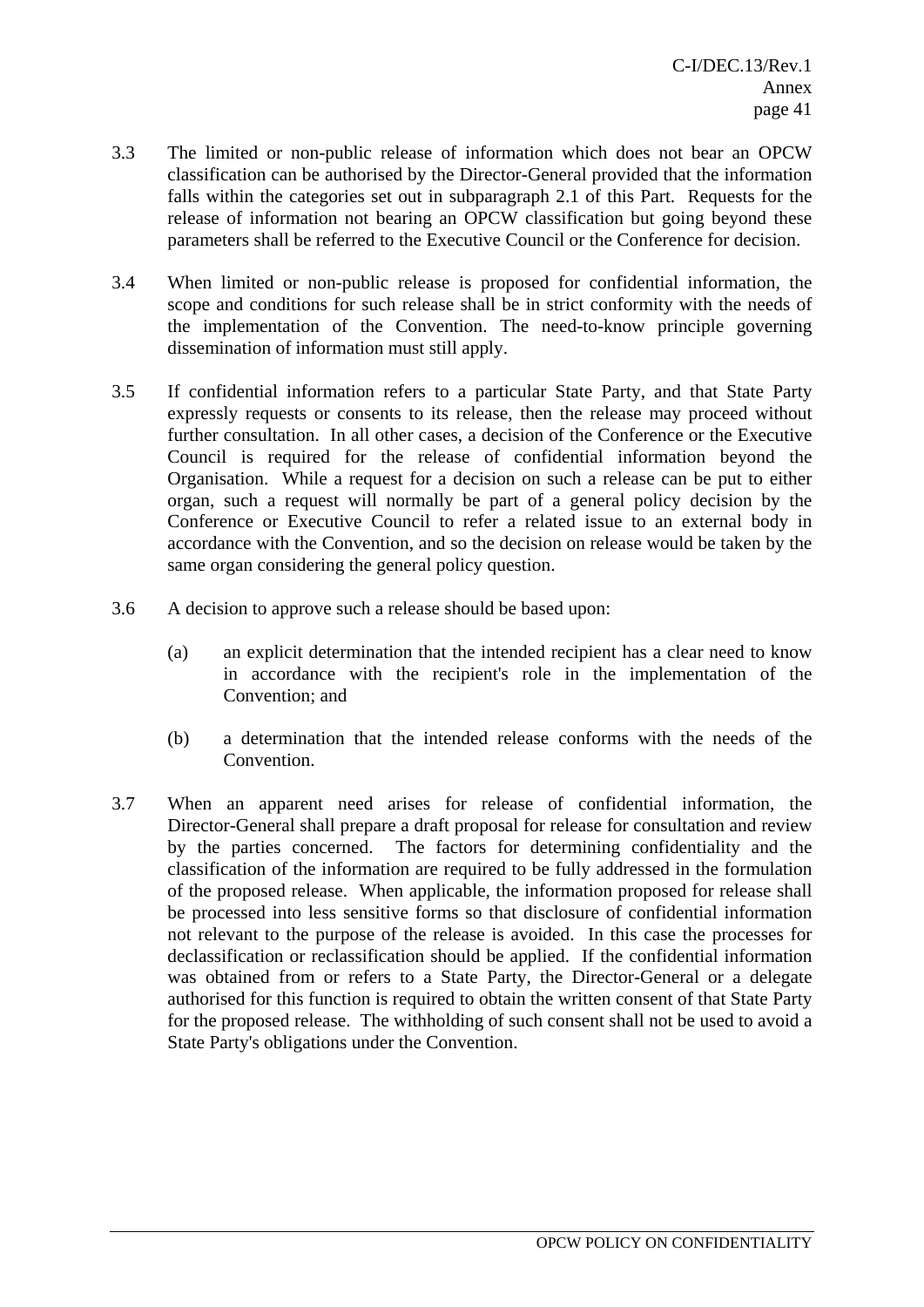- 3.8 In preparing a release proposal, the Director-General may propose specific conditions or limitations on the scope to be associated with the release, with the aim of ensuring that the release is focused on its particular purpose connected with the implementation of the Convention. Some of the limitations of scope or conditions that may apply are:
	- (a) access to the confidential information only on a temporary basis, such as for the duration of a meeting or for the duration of a consultancy;
	- (b) specification that the information is for official use only;
	- (c) request for particular handling, such as a request to destroy or return the information after a specified period;
	- (d) specific controls on some sensitive parts of the confidential information; and
	- (e) visual display of the confidential information, such as projection during the course of a meeting.
- 3.9 After consultation with the parties concerned, the proposal for release will then be put to the Executive Council or the Conference for decision.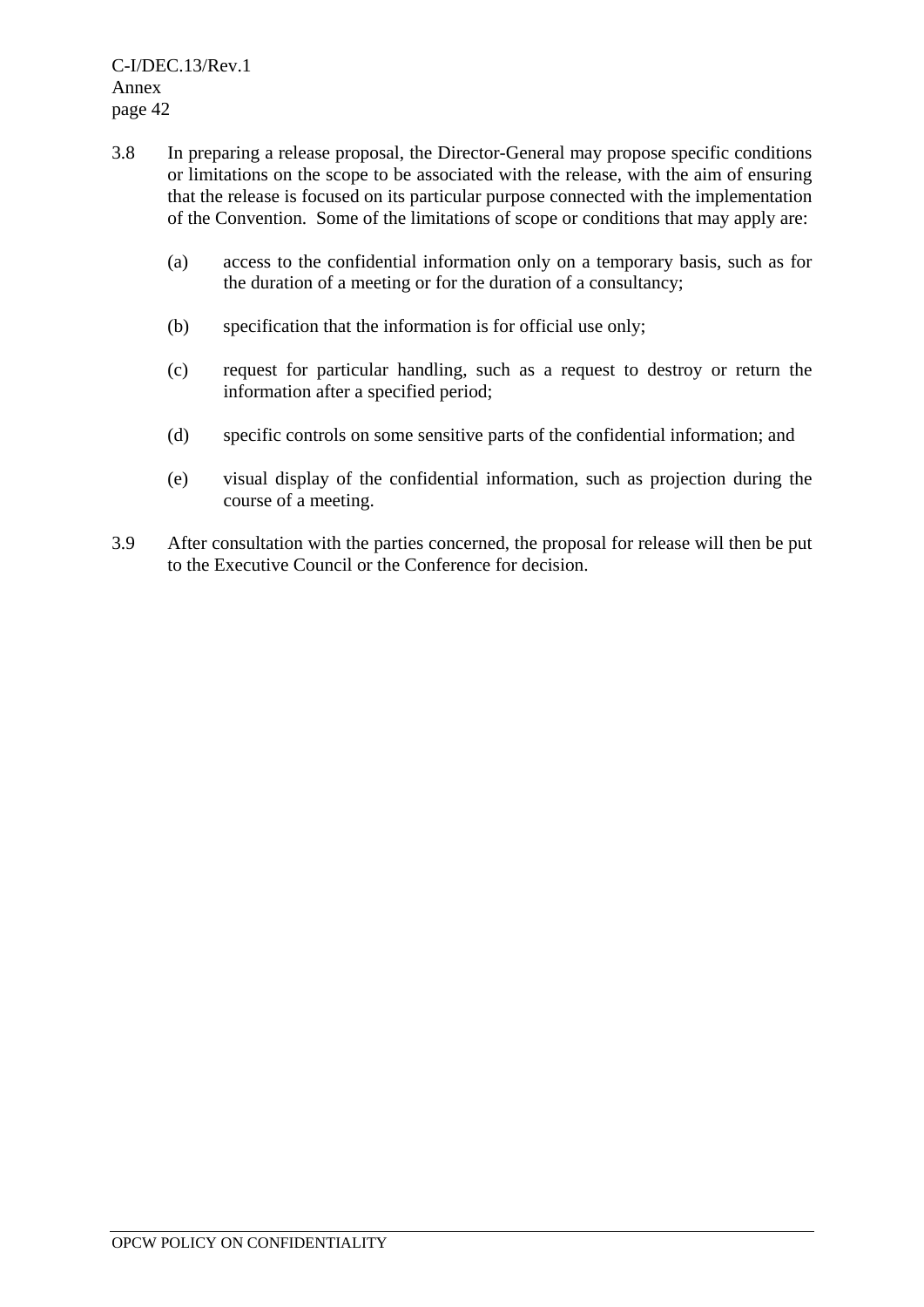## **PART VIII**

## **ADMINISTRATION**

## **The Director-General**

- 1. The Director-General shall establish and supervise the implementation and auditing of the regime for the protection and handling of confidential information within the Organisation in accordance with the principles set out in the Confidentiality Annex and this Policy. To this end, the Director-General shall issue and supervise the implementation of administrative directives required by this Policy.
- 2. The Director-General shall have the primary responsibility for the enforcement of this regime and will charge appropriate units in the Secretariat with particular tasks for the implementation of the regime in accordance with this Policy. In exceptional cases, the Director-General may delegate specific authority in relation to implementation of the confidentiality regime to a limited number of senior Secretariat staff members, subject to specific limitations set out in this Policy<sup>13</sup>. The Director-General shall also personally supervise the conduct of those units and shall remain personally responsible for actions taken by his delegates in exercising his authority.

## **Administration of the confidentiality regime in the Secretariat**

- 3. The confidentiality regime shall apply to the operations of all elements of the Secretariat. The OCS shall assist the receiving Secretariat units in reviewing data and documents obtained by the Secretariat, to establish whether they contain confidential information, applying the guidelines set out in subparagraph 2(a) of the Confidentiality Annex and paragraph 11 of Part III of this Policy. Auditing of the operation of the confidentiality regime shall be conducted by the Office of Internal Oversight in the exercise of its confidentiality-audit function, and shall be kept functionally distinct from any unit tasked with its implementation.
- 4. Under the Director-General's supervision, the Secretariat shall ensure that its staff members are properly advised and reminded about their obligation to protect confidential information and to abide by the confidentiality regime, as well as about the principles of this Policy and the procedures required to implement it, the principles and procedures relating to security, and the possible penalties that they would incur in the event of unauthorised disclosure of confidential information. Training requirements shall also be taken into account following any change in the organisational structure of the Secretariat that affects personnel handling confidential material. In such cases, these additional training requirements shall be met preferably within three months, but in any event as soon as possible after the introduction of the structural change in question.

<u>.</u>

<sup>13</sup> Refer in particular to subparagraphs 2.10 and 2.12 of Part VI of this Policy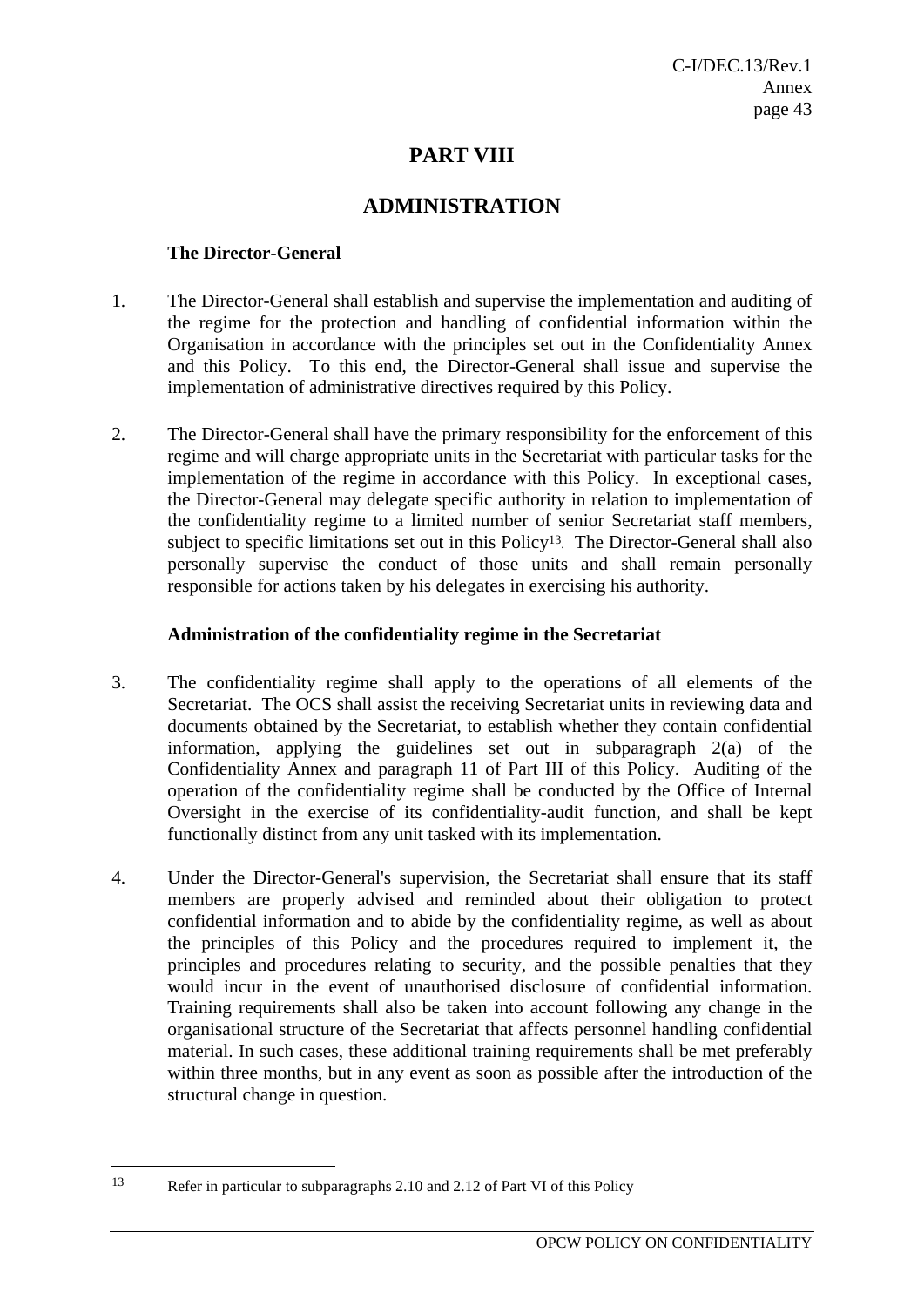## **PART IX**

## **BREACH PROCEDURES**

## **IX.1: BREACH INVESTIGATION PROCEDURES**

### **1. Investigations into breaches and alleged breaches of confidentiality and violations of confidentiality obligations**

 On the basis of the provisions of the Confidentiality Annex (paragraph 19), this Part of the Policy outlines the procedure for investigations by the Director-General in relation to breaches and alleged breaches of confidentiality and violations of related obligations to protect confidential information.

- Step 1: Investigation by the Director-General
- Step 2: Interim action
- Step 3: Report of investigations
- Step 4: Action in response to an investigation report
	- 4a: Disciplinary sanctions against serving Secretariat staff
		- 4b: Sanctions against former Secretariat staff
		- 4c: Action taken in relation to waiver of immunity
		- 4d: Other legal action within national jurisdiction
		- 4e: Action taken when a State Party appears responsible
		- 4f: Action to reform or enhance the confidentiality regime

#### **2. Definitions**

 A breach of the obligation to protect confidentiality ('a breach of confidentiality') includes any unauthorised disclosure of OPCW information to any individual, or government or private entity, regardless of the intention or the consequences of the disclosure. A breach of confidentiality can also be associated with misuse of information to gain a personal advantage or to benefit or damage the interests of a third party. A violation of obligations concerning the protection of confidential information is deemed to have taken place if there has been non-compliance with the specified procedures for the handling, protection, release and dissemination of confidential information so as to create a clear risk of unauthorised disclosure, with or without such disclosure actually occurring. In practical terms, there is considerable overlap between a breach of confidentiality and a violation of obligations to protect confidential information.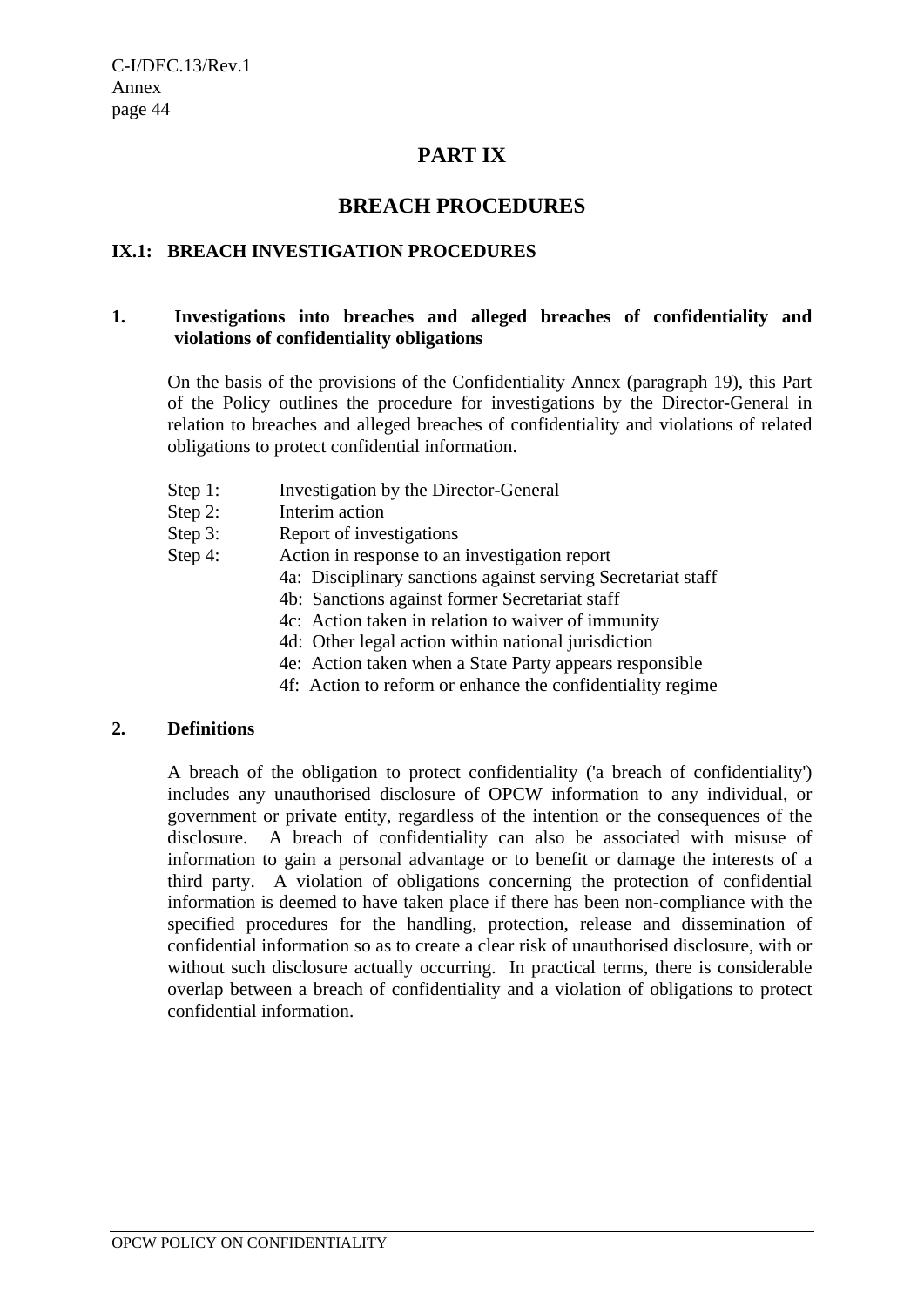## **3. Step 1: Investigation by the Director-General**

- 3.1 As required in the terms of the Confidentiality Annex, the Director-General shall promptly initiate an investigation:
	- (a) following 'sufficient indication' that there has been a violation of an obligation to protect confidential information on the part of a staff member of the Secretariat, another authorised individual or entity beyond the Secretariat , or an agent or official of a State Party; or
	- (b) when a State Party has lodged an allegation concerning a breach of confidentiality.
- 3.2 In particular, the Director-General shall initiate an investigation if he becomes aware that there is a reasonable possibility, or clear risk, of unauthorised disclosure of confidential information occurring, inter alia, in a manner:
	- (a) which violates the policy or guidelines of the Organisation established for the handling, protection, release and dissemination of confidential information; or
	- (b) which could adversely affect the object and purpose of the Convention or the interests of the Organisation, a State Party, or a commercial or governmental body or a national of a State Party, or could offer particular or selective advantage to an individual, a State, or any other body, including a commercial firm.
- 3.3 The Director-General is obliged to investigate any allegation by a State Party that a breach of confidentiality has occurred. Such an allegation should be made in writing to the Director-General, and should to the extent possible provide supporting information. An allegation should, if possible, state the nature of the information involved, the time and location at which the breach is alleged to have occurred, and the actual or possible future damage believed to affect relevant interests.
- 3.4 When a decision has been taken by the Director-General to proceed with an investigation, the decision should be made known immediately to any States Parties and any Secretariat staff member involved in the alleged breach or suspected violation.
- 3.5 The aim of the investigation is to establish whether there has been a breach of confidentiality or a violation of the handling, protection, dissemination or release procedures for confidential information, and the severity of any breach including the degree and nature of any damage caused. The investigation should also consider ways of enhancing the confidentiality regime so as to prevent any recurrence of a breach or violation of procedures.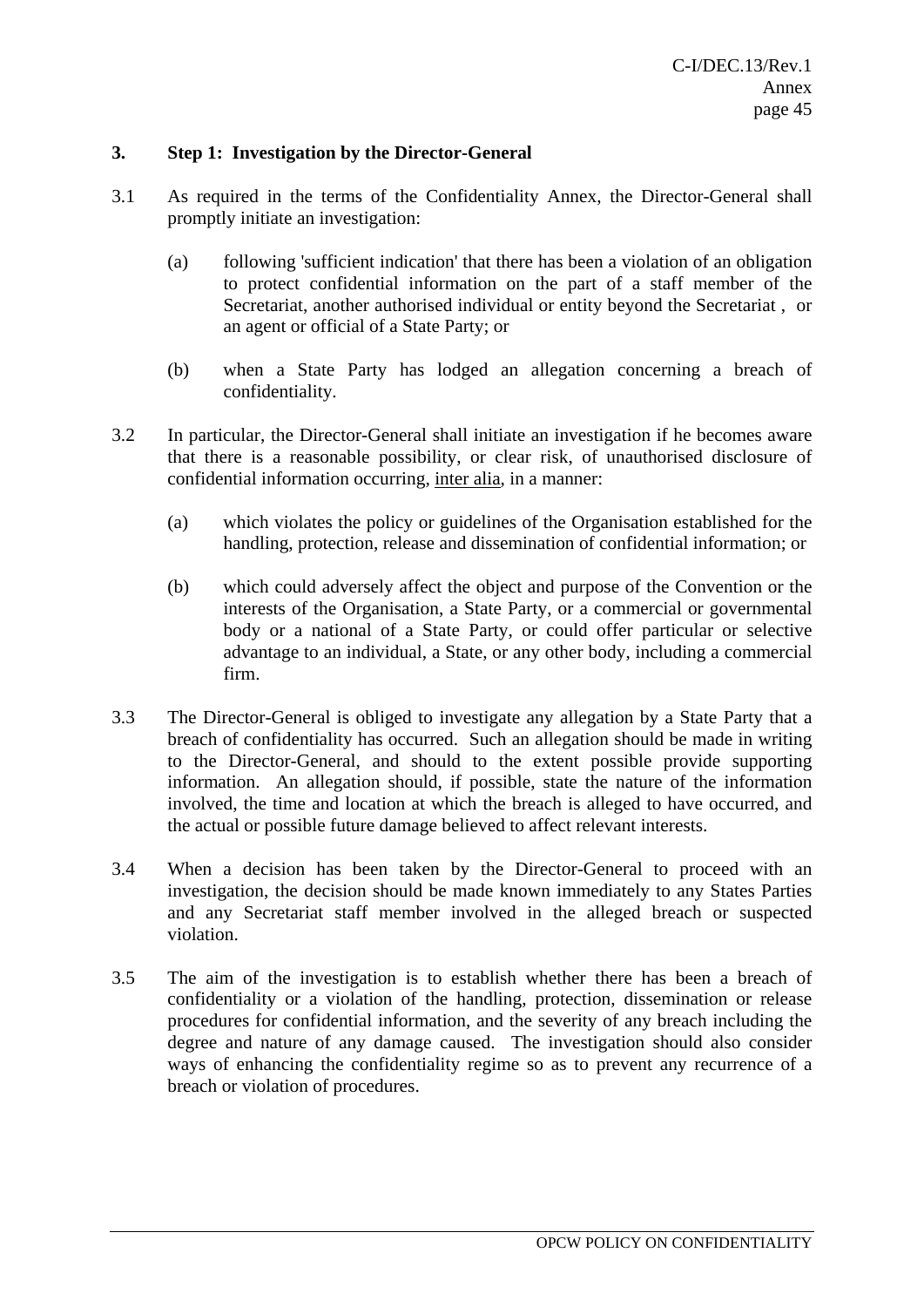C-I/DEC.13/Rev.1 Annex page 46

- 3.6 The Director-General shall be directly responsible for the investigation, and will direct it personally, but may designate a senior staff member to conduct investigatory work. The investigation should commence with a preliminary review of the circumstances surrounding the allegation or indication of a violation, and a consideration of any evidence or supporting information. The Director-General at this stage may find that a prima facie case does not exist; if so, he may, at his discretion, either consult with a State Party that has made an allegation, or he may conclude the investigation and report a finding that no prima facie case was established. Following the establishment of a prima facie case of a breach affecting the interests of a State Party, the Director-General shall notify the Executive Council that an investigation into a breach is in progress and, with the consent of that State Party, may present specific information about the investigation, if requested.
- 3.7 The investigation procedure following the establishment of a prima facie case may include the following activities:
	- (a) the collection and examination of evidence within the OPCW or its constituent organs;
	- (b) the examination of further material supplied by States Parties as evidence;
	- (c) confidential interviews with staff members of the Secretariat;
	- (d) consultations with States Parties concerned, including with representatives of industry or private entities concerned nominated by States Parties; and/or
	- (e) a request for a State Party to provide details on the handling of information provided to it by the Organisation.
- 3.8 The proceedings of the investigation will remain confidential, and will be subject to the strict application of the need-to-know principle. Particular care should be given to the possible damaging effects of disclosures about such an investigation to Secretariat staff members as well as to the interests of States Parties. The investigation should be conducted on the basis of objectivity and due process, and there should be no use of coercion to elicit information from any individual concerned. Every effort should be made to conclude the investigation and take appropriate action in response to its findings as quickly as is possible and consistent with proper procedure.
- 3.9 All States Parties concerned and all staff members of the Secretariat involved shall cooperate with and support the investigation to the extent possible. For States Parties, this may entail providing details of internal investigations conducted, furnishing evidence, advising on national judicial proceedings in relation to the same matter, and advising on the degree and nature of damage caused by a breach. Staff members are required to provide any factual information relating to the aims of the investigation and their professional responsibilities.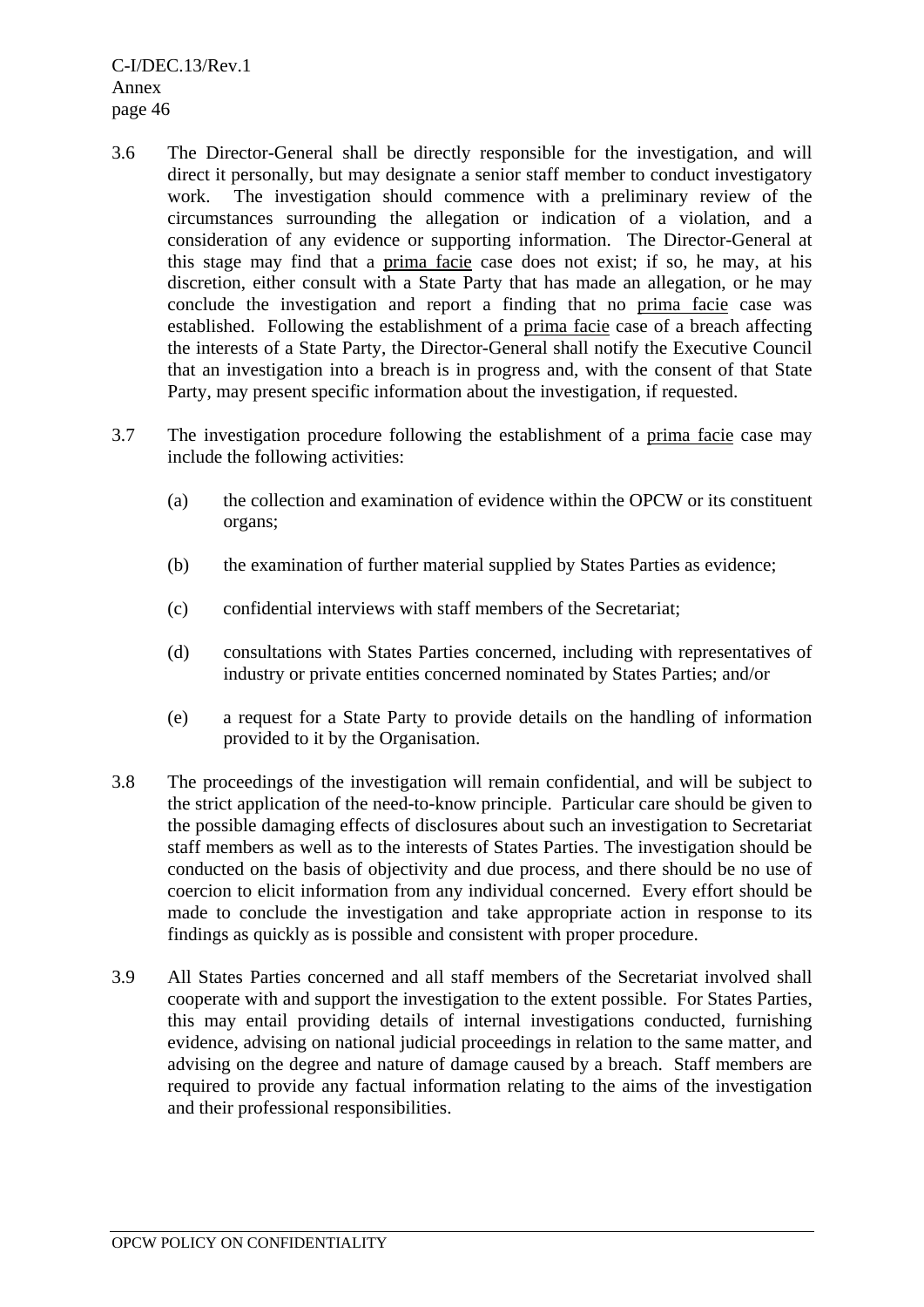## **4. Step 2: Interim action**

- 4.1 If a prima facie case is established which apparently implicates a currently serving member of the Secretariat:
	- (a) procedures will be initiated in accordance with the Staff Regulations and Rules to impose interim restrictive measures for the duration of the investigation, such as withdrawal from certain functions or denial of access to certain information, or, if the case appears serious, temporary suspension in accordance with the OPCW Staff Regulations and Rules;
	- (b) the Director-General shall consider and may propose immediate action, if necessary in consultation with the Executive Council, to protect all legitimate interests which could be prejudiced by the breach or alleged breach of confidentiality, including the interests of a State Party or of the Organisation; and
	- (c) if the investigation is at the request of a State Party, then the Director-General shall inform this State Party of any such interim action taken.
- 4.2 An employee suspected of involvement in a breach should be informed by registered letter of the decision to take such interim action, stating the basis of this action and advising of any recourse available.
- 4.3 If the preliminary stage of the investigation discloses prima facie indications that a State Party may have been responsible for a breach, or may have otherwise been involved, the Director-General shall consider and may propose immediate action for decision of the Executive Council, to protect all legitimate interests which could be prejudiced by the breach of confidentiality, including the interests of any other State Party or of the Organisation. The Director-General may request that State Party to provide details on the handling of information provided to it by the Organisation.
- 4.4 If the preliminary stage of the investigation discloses prima facie indications that a natural or legal person in a State Party's jurisdiction may have been responsible for a breach, or may have otherwise been involved, the Director-General may consult with and request support from that State Party, if necessary following Executive Council approval, on possible action to protect all legitimate interests which could be prejudiced by the breach of confidentiality.

## **5. Step 3: Report of investigations**

5.1 The Director-General shall prepare a report of the investigation which will state whether there has been a breach of confidentiality or a violation of the handling, protection, dissemination or release procedures for confidential information. The report will be prepared in two forms, a full form which sets out the facts determined in detail, and a modified form from which specific confidential material has been removed to ensure that confidential information connected with a breach is not further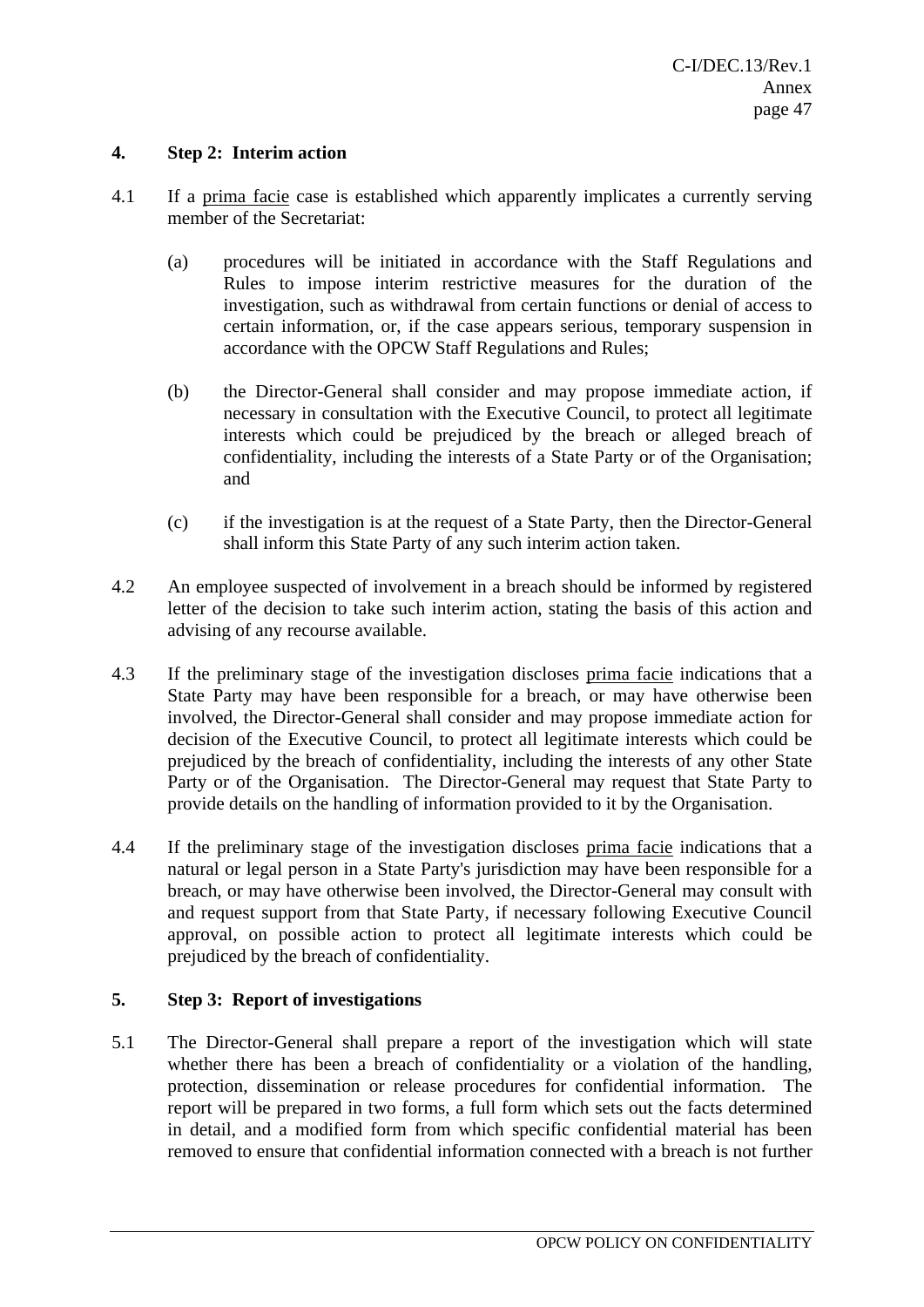C-I/DEC.13/Rev.1 Annex page 48

> disclosed beyond its authorised scope of access, and to respect those elements of the privacy of individual staff members not relevant to the case.

- 5.2 The full report shall be treated as confidential, to be classified and handled according to its sensitivity. It should be made available only to all those who are directly involved in the investigation, including any individual staff members implicated in a breach or alleged breach, and any State Party making an allegation of a breach. In its modified form, the report may be made available to any State Party upon request and it shall be summarised in the annual report of the Director-General to the Conference concerning confidentiality as required under paragraph 3 of the Confidentiality Annex. Where possible, the report should, in both forms, contain concrete proposals for the enhancement of the confidentiality regime. If the Director-General requested the Executive Council to approve interim action in accordance with subparagraphs 4.1, 4.3 or 4.4 of this Part, then he should report directly to the Executive Council on the implementation of interim action.
- 5.3 When the report finds that there has been a breach of confidentiality, there should be an account of the degree of severity of the breach, with reference to the following factors:
	- (a) whether the breach occurred through deliberate or accidental steps, or through negligent omission;
	- (b) whether the breach involved a violation of obligations under this Policy and associated administrative directives, or of specific agreements such as a staff secrecy agreement or a facility agreement;
	- (c) the degree of actual or potential damage, if any, to the interests of any party concerned; and
	- (d) the degree of any private advantage gained through the unauthorised disclosure or consequent misuse of information, in particular promoting selfinterest, competitive advantage, the benefit of a third party, or an intention to damage a third party's interest.
- 5.4 If the State Party requesting an investigation is not satisfied with the report issued by the Director-General following an investigation, and after all reasonable attempts have been made to resolve the issue through consultations, that State Party has the right to request that the Confidentiality Commission be convened to consider the case.
- 5.5 If the investigation has not been completed within three months of the initial decision to proceed, the Director-General should make an interim progress report to those who receive the final report. This report should set out the steps taken to that date, and any obstacles or reasons for delay in completing the investigation. If, after consultations, it subsequently appears that these obstacles or delays can not be expediently overcome, the Director-General may conclude the investigation and in his report request that the Confidentiality Commission be convened to consider the case in accordance with paragraph 23 of the Confidentiality Annex.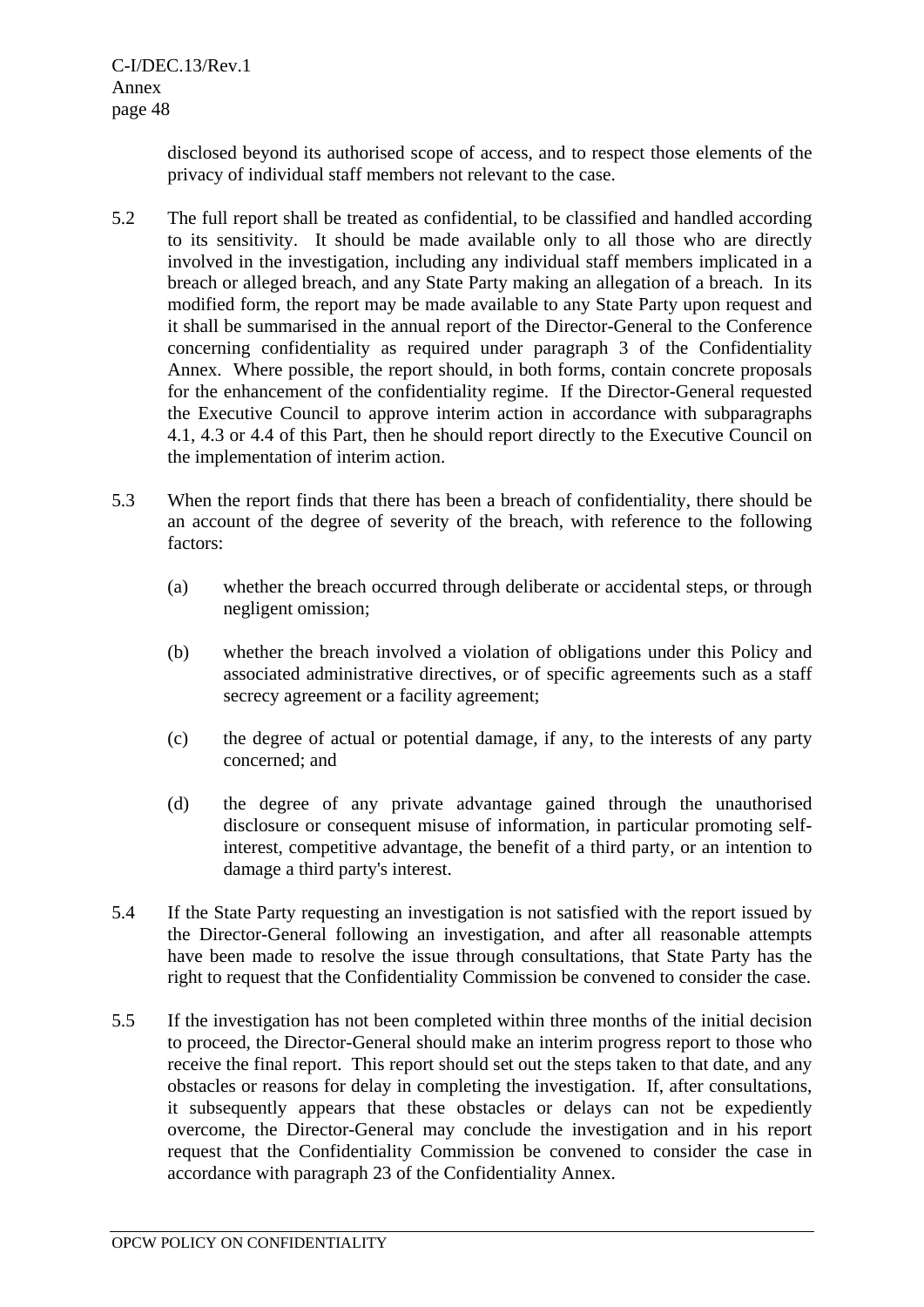5.6 If, on conclusion of the investigation, it is determined that a breach or violation has not occurred, the Director-General's report should include a statement exonerating the accused Secretariat staff member or State Party.

#### **6. Step 4: Action in response to an investigation report**

 An investigation and report which finds that there has been a breach or violation may lead to four broad categories of possible response:

- (a) disciplinary actions internal to the Organisation and covering current staff of the Secretariat, and sanctions covering former staff members;
- (b) legal proceedings conducted under the national jurisdiction of a State Party, following the waiver, when relevant, of any immunity from jurisdiction;
- (c) reform or enhancement of the OPCW confidentiality regime; and
- (d) other action when a State Party appears responsible.

### **7. Step 4a: Disciplinary sanctions against serving Secretariat staff**

- 7.1 If, on conclusion of the investigation, it is determined that a breach or violation has been committed by a Secretariat staff member, the Director-General shall apply proper disciplinary measures in accordance with the OPCW Staff Regulations and Rules.
- 7.2 The severity of the breach and the degree of individual responsibility should be weighed in determining which measures should apply to a staff member.
- 7.3 The decision of the Director-General concerning disciplinary action may be subject to review or appeal, in accordance with procedures established under the OPCW Staff Regulations and Rules.

#### **8. Step 4b: Sanctions against former Secretariat staff**

 If a breach or violation is determined within the report to have been committed by a former member of staff of the Secretariat, the Director-General may decide on the application of whatever measures may still be applied within the terms of the OPCW Staff Regulations and Rules. This may include the loss of financial or other entitlements, such as those related to the OPCW Provident Fund.

#### **9. Step 4c: Action taken in relation to waiver of immunity**

9.1 Separate from these disciplinary measures, the Director-General may decide to waive immunity from prosecution. This applies both to currently serving Secretariat staff members of the Secretariat, and to former staff members who may retain immunity relating to actions taken during their term of service with the Secretariat. Waiver of immunity is to be considered only in the event of a serious breach, when individual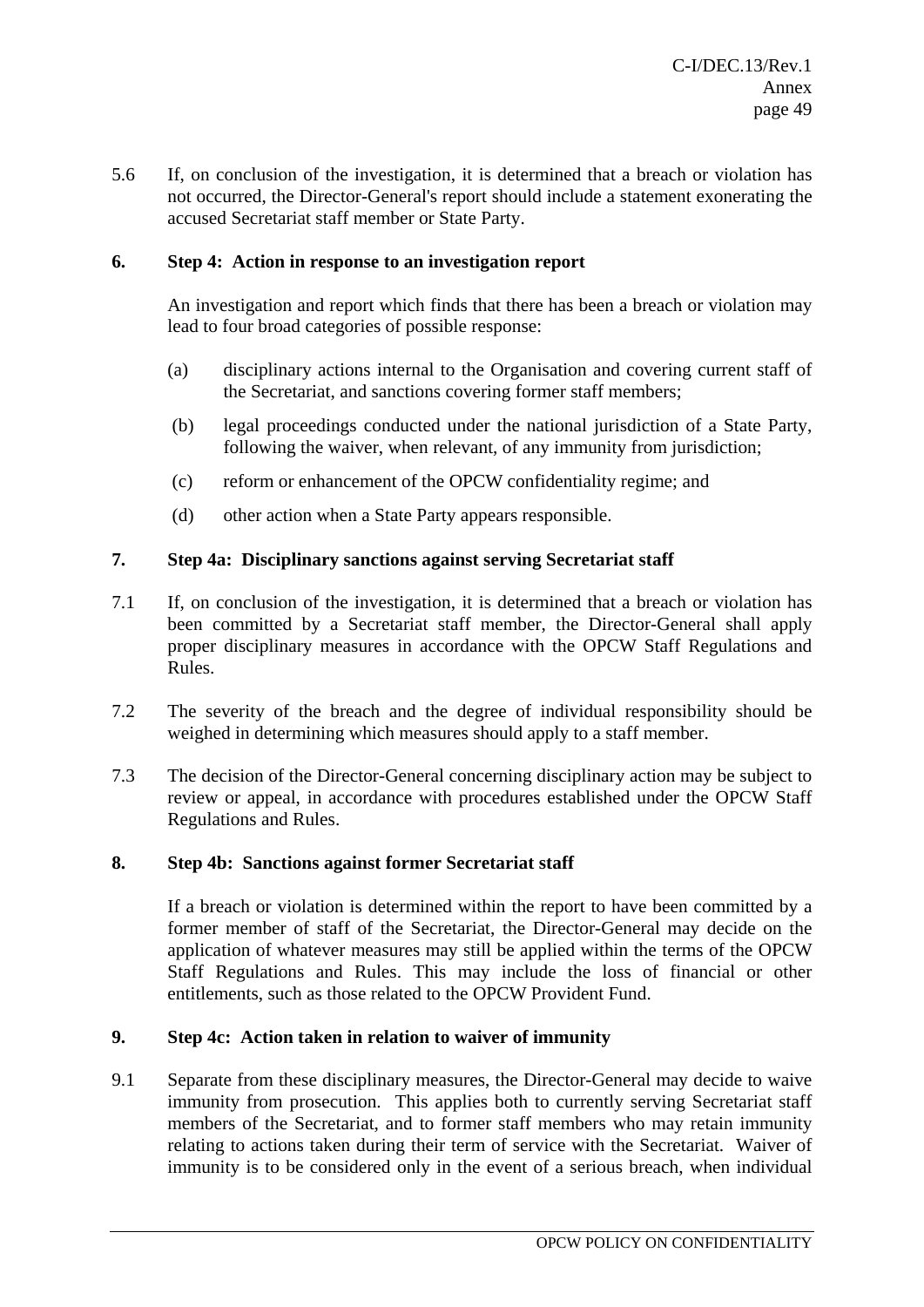responsibility has been established and damage has been suffered as a result thereof, and should ensue in conjunction with confidential consultations as to the possibilities of relevant national jurisdiction being applied. The individual secrecy agreement signed by the staff member should also be reviewed for its possible use in legal action.

- 9.2 Any decision to waive immunity may be subject to review or appeal in accordance with the procedures established under the OPCW Staff Regulations and Rules.
- 9.3 States Parties shall take appropriate legal action, to the extent possible, in making an appropriate response to the waiver of immunity. The action to be taken will be in accordance with Part IX.3 of this Policy below including possible legal proceedings that may apply to the present or former staff member whose immunity is waived. If the present or former staff member responsible for a breach is residing or is otherwise within the jurisdiction of a State not Party to the Convention, the Director-General may seek the authority of the Executive Council or the Conference to undertake consultations with the aim of encouraging that State to initiate or facilitate appropriate action to support legal processes resulting from the breach.

### **10. Step 4d: Other legal action within national jurisdiction**

- 10.1 If the investigation by the Director-General determines that a natural or legal person (including a commercial entity) under the jurisdiction of a State Party appears to have been responsible for a breach of confidentiality, has derived particular advantage from a breach of confidentiality, or has otherwise been involved in a breach of confidentiality, that State Party may be required to take appropriate legal action in accordance with Part IX.3 of this Policy below.
- 10.2 If a legal or natural person found responsible for a breach is residing or is otherwise within the jurisdiction of a State not Party to the Convention, the Director-General may seek the authority of the Executive Council or the Conference to undertake consultations with the aim of encouraging that State to initiate or facilitate appropriate action to support legal processes resulting from the breach.

#### **11. Step 4e: Action taken when a State Party appears responsible**

- 11.1 If the investigation by the Director-General determines that a State Party, including an official of a State Party, appears to have been responsible for a breach of confidentiality:
	- (a) that State Party shall assist the Director-General to resolve the matter, to the extent possible, including providing full details of its handling and protection of confidential information supplied by the Organisation;
	- (b) that State Party shall take appropriate legal action in accordance with Part IX.3 of this Policy below; and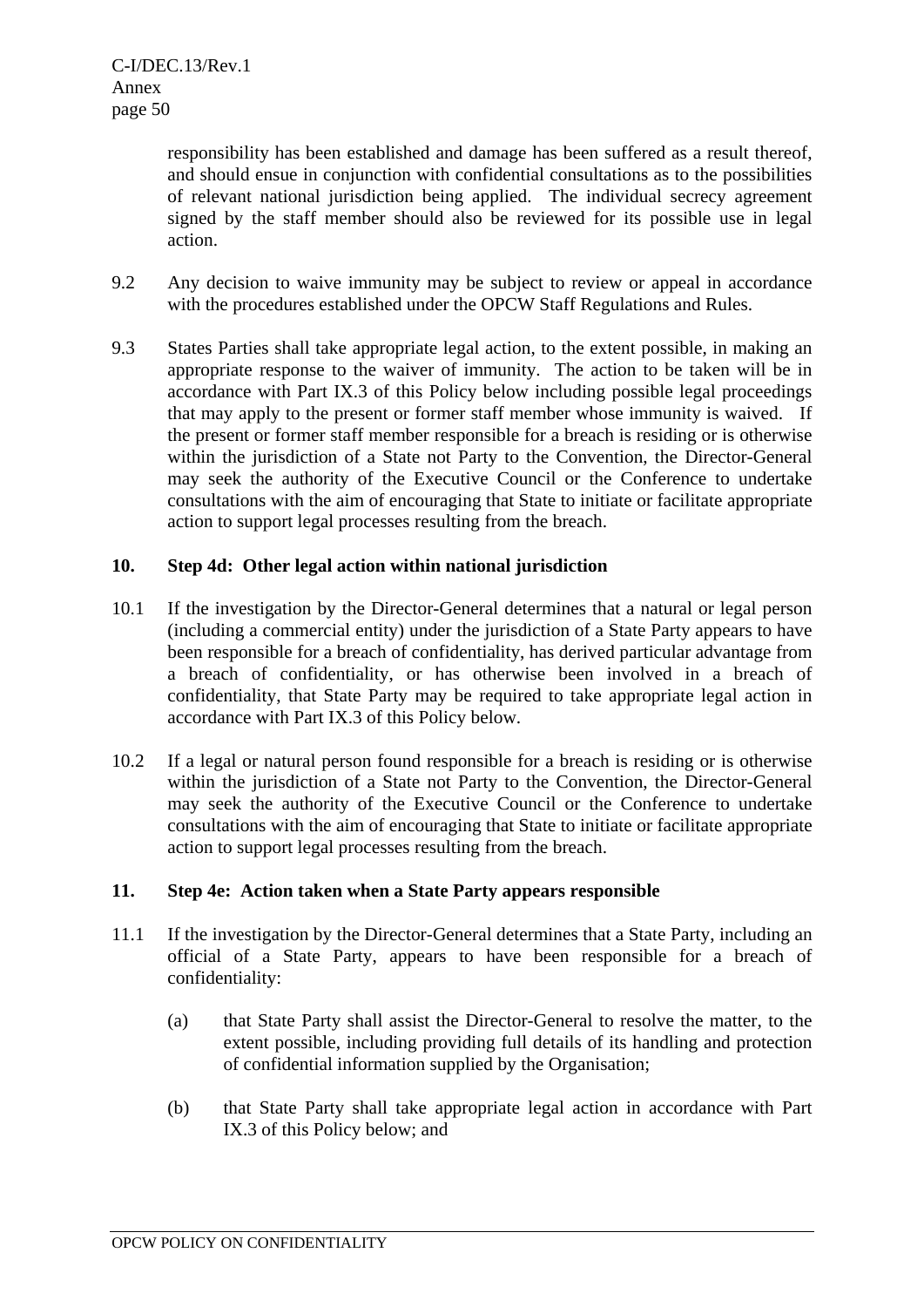- (c) the Director-General may raise the matter with the Executive Council and request further action in response to the investigation report.
- 11.2 A State Party's possible responsibility is to be assessed in the light of its obligations under the Convention, particularly paragraph 6 of Article VII and paragraph 4 of the Confidentiality Annex.
- 11.3 If an investigation finds that a State Party appears responsible for a breach, the Confidentiality Commission may be convened in case of disputes to consider the case in accordance with paragraph 23 of the Confidentiality Annex and the detailed procedures established for the Confidentiality Commission.
- 11.4. Where the investigation discloses a breach of confidentiality involving the interests and actions of States Parties only, the Director-General shall inform the States Parties concerned of such an outcome.

### **12. Step 4f: Action to reform or enhance the confidentiality regime**

- 12.1 The report of the investigation should contain concrete proposals for the reform or enhancement of the protection of confidential information within the Organisation, both specifically to prevent the recurrence of any breach or violation established by the investigation, and on the basis of other observations about the general protection of confidentiality which may emerge from the investigation.
- 12.2 The Director-General should recommend to the Conference for adoption at its next meeting any proposals for reform or enhancement of this Policy or other basic policy documents that emerge from the investigation.
- 12.3 If the investigation demonstrates a need for improved handling and protection procedures, or any other alteration of the working procedures of the Secretariat, the Director-General shall issue appropriate administrative directives to implement these changes without delay.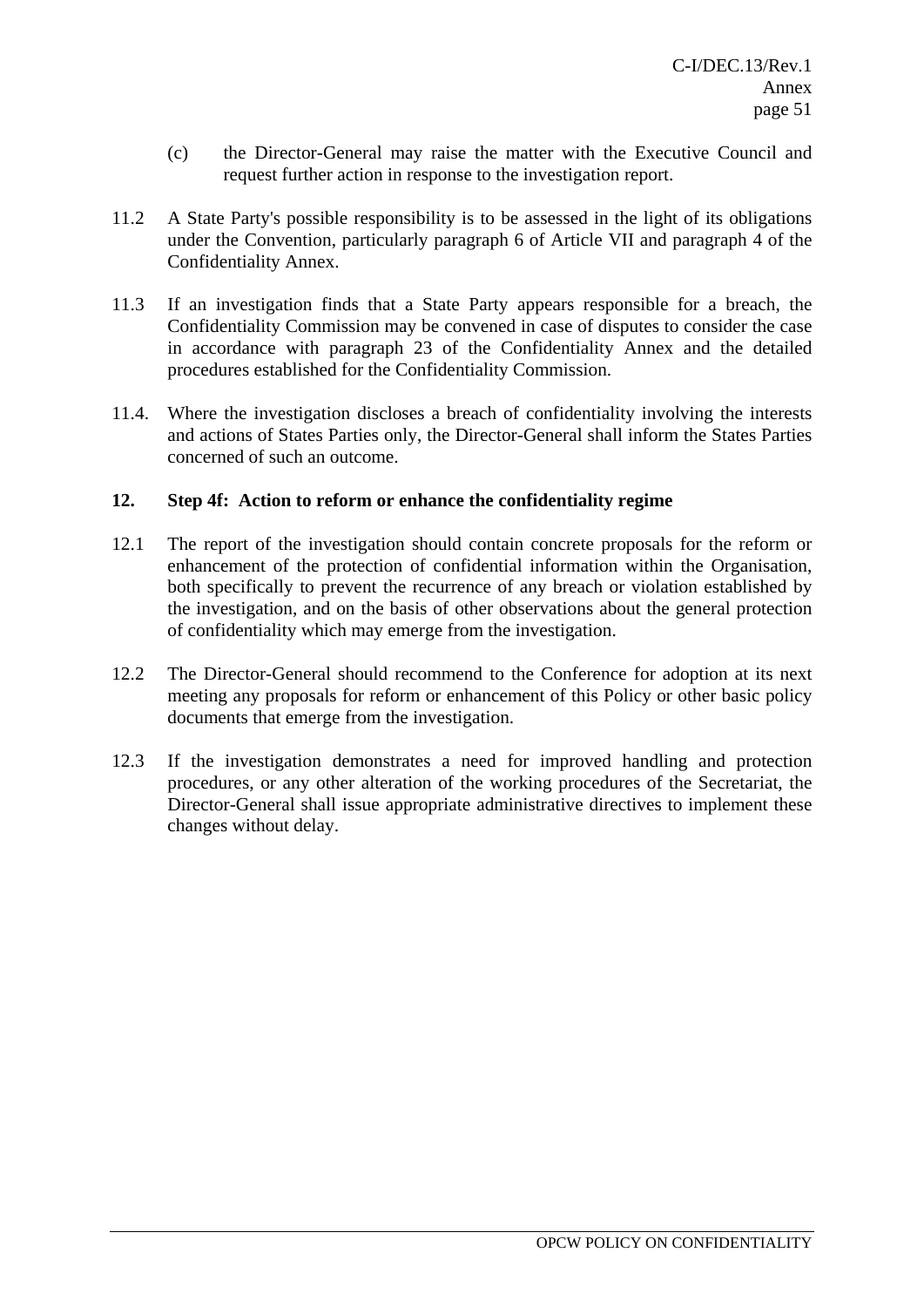## **PART IX.2: RULES GOVERNING THE COMMISSION FOR THE SETTLEMENT OF DISPUTES RELATED TO CONFIDENTIALITY ("THE CONFIDENTIALITY COMMISSION")**

## **1. Rules governing the composition of the Confidentiality Commission**

- 1.1 The Confidentiality Commission as a whole will be made up of persons appointed in a personal capacity from a list of nominees put forward by States Parties to the Convention. Each State Party may nominate one of its citizens who is available and qualified to serve on the Confidentiality Commission. This list of nominees will be submitted to the Conference and 20 persons shall be appointed from it to serve on the Confidentiality Commission for an initial two-year term.
- 1.2 The 20 appointees are to be determined through a process of consultation with regional groups under the direction of the Chair of the Conference: these consultations shall take into account the principle of rotation and the need for a comprehensive spread of relevant fields of expertise, to result in the designation of four nominees from each of the five regions defined in paragraph 23 of Article VIII of the Convention by the States Parties belonging to the respective regions. Due appointment of these nominees to the Confidentiality Commission shall then be taken by the Conference as a decision on a matter of substance, in accordance with Article VIII, paragraph 18 of the Convention.
- 1.3 Nominees should be proposed by States Parties on the basis of individual competence, integrity and background in one or more fields relevant to the work of the Confidentiality Commission, such as dispute resolution of various types; the confidentiality and verification provisions of the Convention; the chemical industry; military security; data security; international law; and national legal systems.
- 1.4 The Confidentiality Commission as a whole shall meet for an inaugural meeting during the course of the first Conference at which it shall, by consensus, elect its Chair from amongst its members to serve for an initial term of one year. Thereafter, the Confidentiality Commission shall hold a regular annual meeting, in conjunction with the regular annual session of the Conference, during which the Confidentiality Commission will elect its Chair ('the Chair') for the coming year in accordance with the operating procedures approved by the Conference.

## **2. Disputes the Confidentiality Commission may deal with**

 The Confidentiality Commission may be called upon to deal with disputes in the following circumstances:

(a) when invoked to consider disputes arising from a breach or breaches of confidentiality involving both a State Party and the Organisation;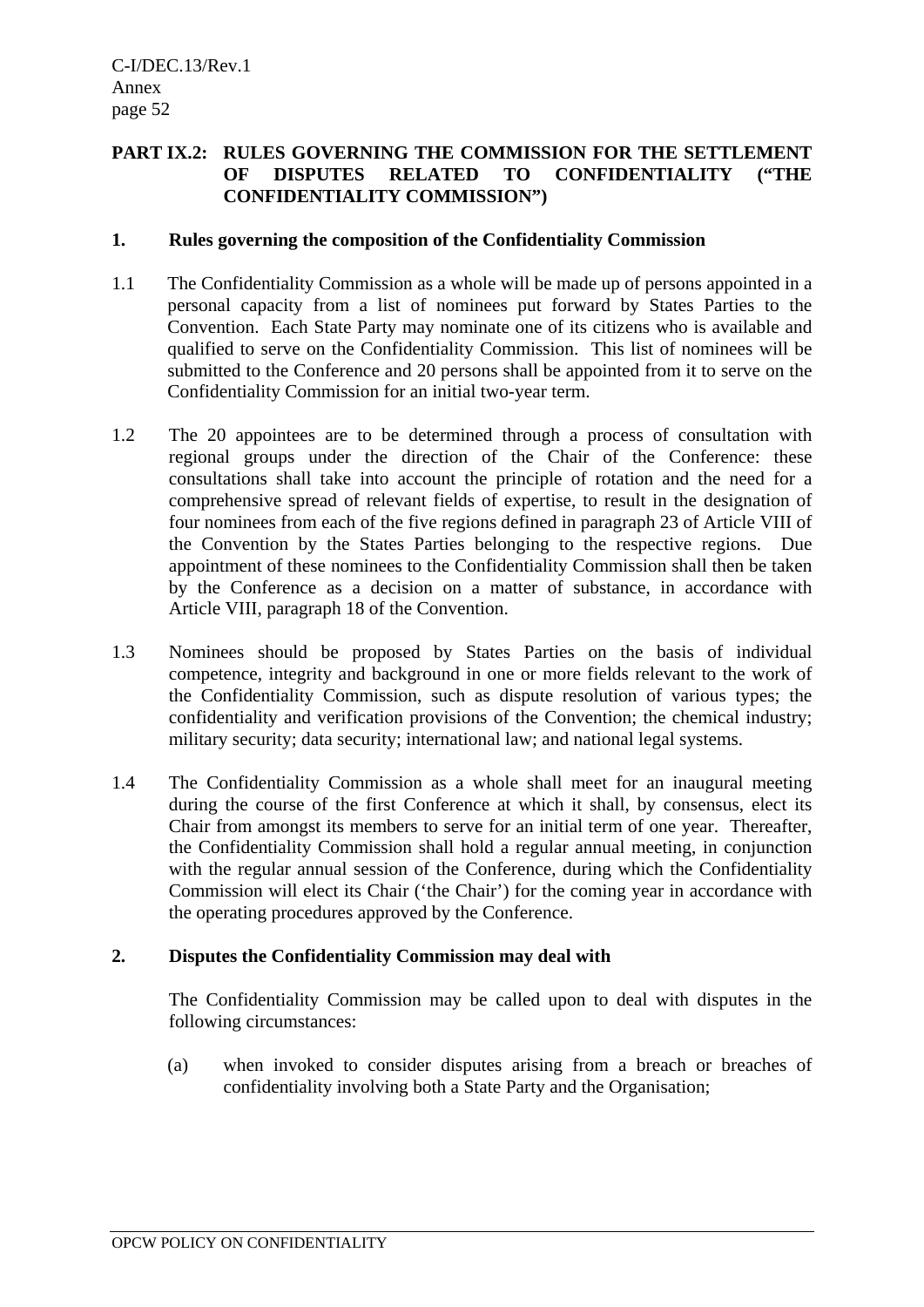- (b) when, in accordance with Article XIV, paragraph 4, of the Convention, the Conference of the States Parties entrusts it with a dispute relating to confidentiality other than a dispute such as those identified in subparagraph 2.(a) above; or
- (c) when chosen by two States Parties in dispute over a matter of confidentiality as a means of resolving their dispute pursuant to Article XIV, paragraph 2 of the Convention.

### **3. Rules governing the operating procedures of the Confidentiality Commission**

 These rules were approved by the Third Session of the Conference and govern the detailed operating procedures for the Confidentiality Commission.

#### **Commencement of the dispute resolution process**

3.1 In the event of the Confidentiality Commission being called upon to deal with a dispute in the circumstances set out in paragraph 2 above, the matter will immediately be forwarded to the Chair, who shall in turn immediately inform all members of the Confidentiality Commission about the case. The Chair shall then consult with all members of the Confidentiality Commission on the timing and process for resolving the dispute, including convening meetings as necessary, in accordance with procedural guidelines in the operating procedures which take into account such factors as indications of gravity or urgency on the part of a disputing party, the complexity of substantive issues involved, the scale of alleged loss or damage, and the need for minimising the scope of further access to confidential information. At the conclusion of these preliminary steps, the Chair shall obtain the agreement of the Confidentiality Commission on a proposed timetable and a process for resolution for the dispute.

## **Seeking a mutually agreeable resolution**

- 3.2 The Confidentiality Commission shall initially aim at clarifying the basis of the dispute and at resolving the dispute in a manner that is acceptable to the disputing parties and that is consistent with the rights and obligations of States Parties and the Organisation under the Convention. In making every effort to encourage disputing parties towards a mutually satisfactory outcome, the Confidentiality Commission should adopt a means of dispute resolution appropriate to the case, which takes account of any common preference of the disputing parties: for instance, the initial means adopted would preferably comprise a mediation process practically geared to reaching an agreed settlement through negotiation.
- 3.3 To this end, the Confidentiality Commission may form an advisory committee to undertake informal mediation consultations; normally this advisory committee should be composed of five Confidentiality Commission members, one from each region, unless the disputing parties agree to request a similar, modified structure which they believe would serve better to reach a mediated resolution. Any such committee must report to the Confidentiality Commission on the progress and result of any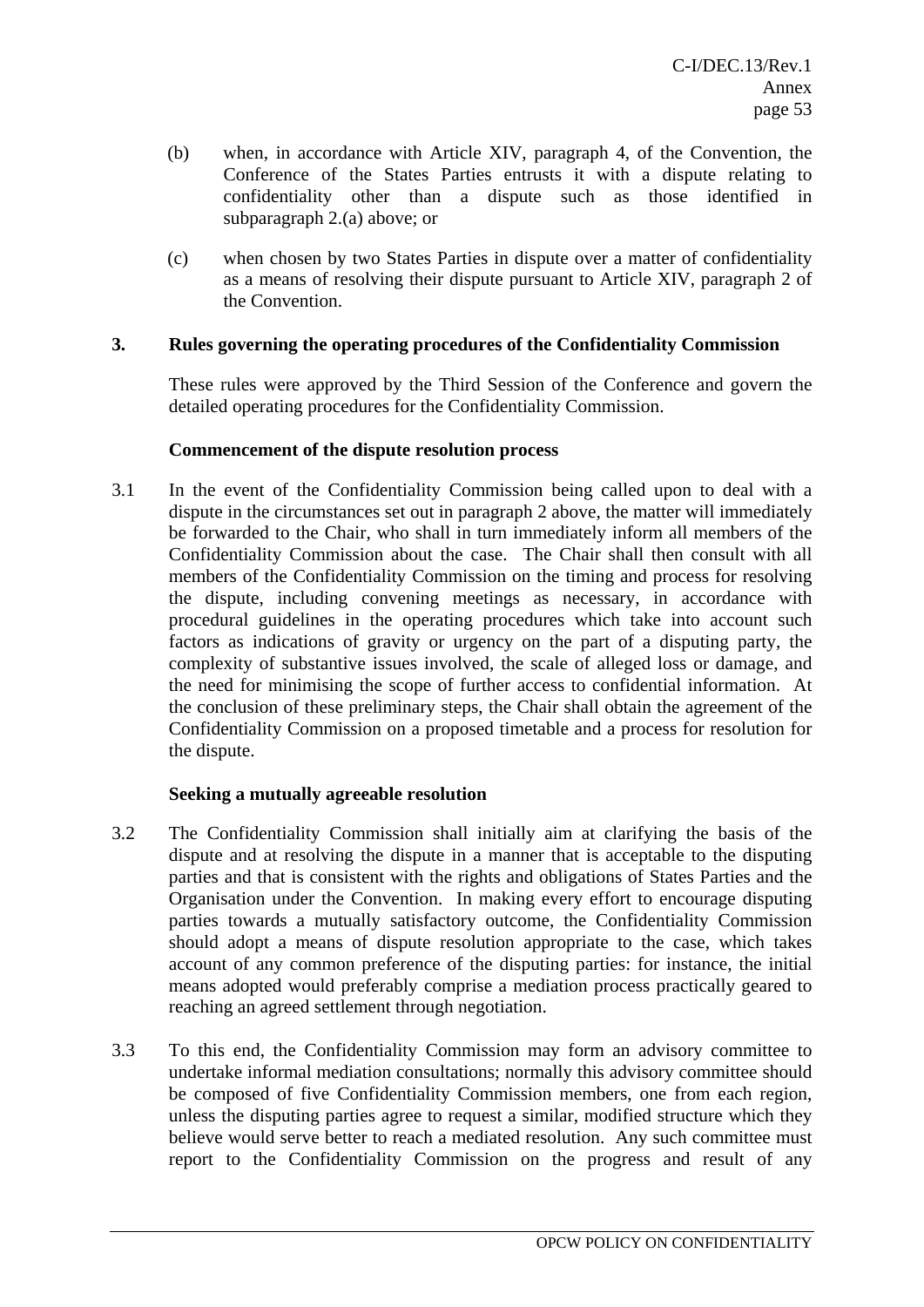consultations, and any possible mediated resolution derived from this process must be put to the Confidentiality Commission to be certified.

3.4 If, by any appropriate means, the Confidentiality Commission reaches a mediated resolution of the dispute acceptable to the disputing parties, this outcome shall be certified by the Confidentiality Commission and a factual statement on the outcome shall be provided to the disputing parties for their agreement to be recorded.

## **Absence of mutually acceptable resolution**

- 3.5 If no such outcome can be reached, the Confidentiality Commission shall prepare a report outlining the basic facts of the dispute, commenting objectively upon the dispute and recommending further action that might be taken to resolve it, by the disputing parties themselves, by the Confidentiality Commission, by the Conference, or by another organ of the Organisation, in accordance with a specific mandate from the Conference. This report shall be passed by the Confidentiality Commission to the disputing parties. The report and recommendations of the Confidentiality Commission shall not be binding on the disputing parties, but may provide a basis or rationale for further action on the part of the disputing parties or competent organs of the Organisation: in particular, the Confidentiality Commission may refer the matter to the Conference, or to another organ of the Organisation in accordance with a specific mandate from the Conference and if the disputing parties concur that this is necessary due to the urgency of the case.
- 3.6 If two disputing States Parties agree as a condition of referring a dispute to the Confidentiality Commission, the Confidentiality Commission may, with the explicit consent of the disputing parties, decide on an arbitrated resolution to the dispute which is binding on the disputing parties.
- 3.7 In preparing its reports and recommendations, the Confidentiality Commission shall take into account the need-to-know principle governing access to confidential information and the specific procedures adopted by the Confidentiality Commission to ensure that confidentiality remains protected in the exercise of its functions**.** Confidentiality Commission members shall themselves be bound by all obligations under the Convention and this Policy in relation to handling and protection of confidential information.

## **Reporting to the Conference**

3.8 The Confidentiality Commission shall remain responsible to the Conference, and shall report on its activities in the preceding year at every regular session of the Conference. This report shall include the number of mediated and arbitrated resolutions reached, the categories of disputes considered, the outcomes reached, and details of the outcomes consistent with the continuing protection of confidentiality. The Confidentiality Commission shall also report on its general operations, as well as on its effectiveness and efficiency, and may make proposals or recommendations for its improvement.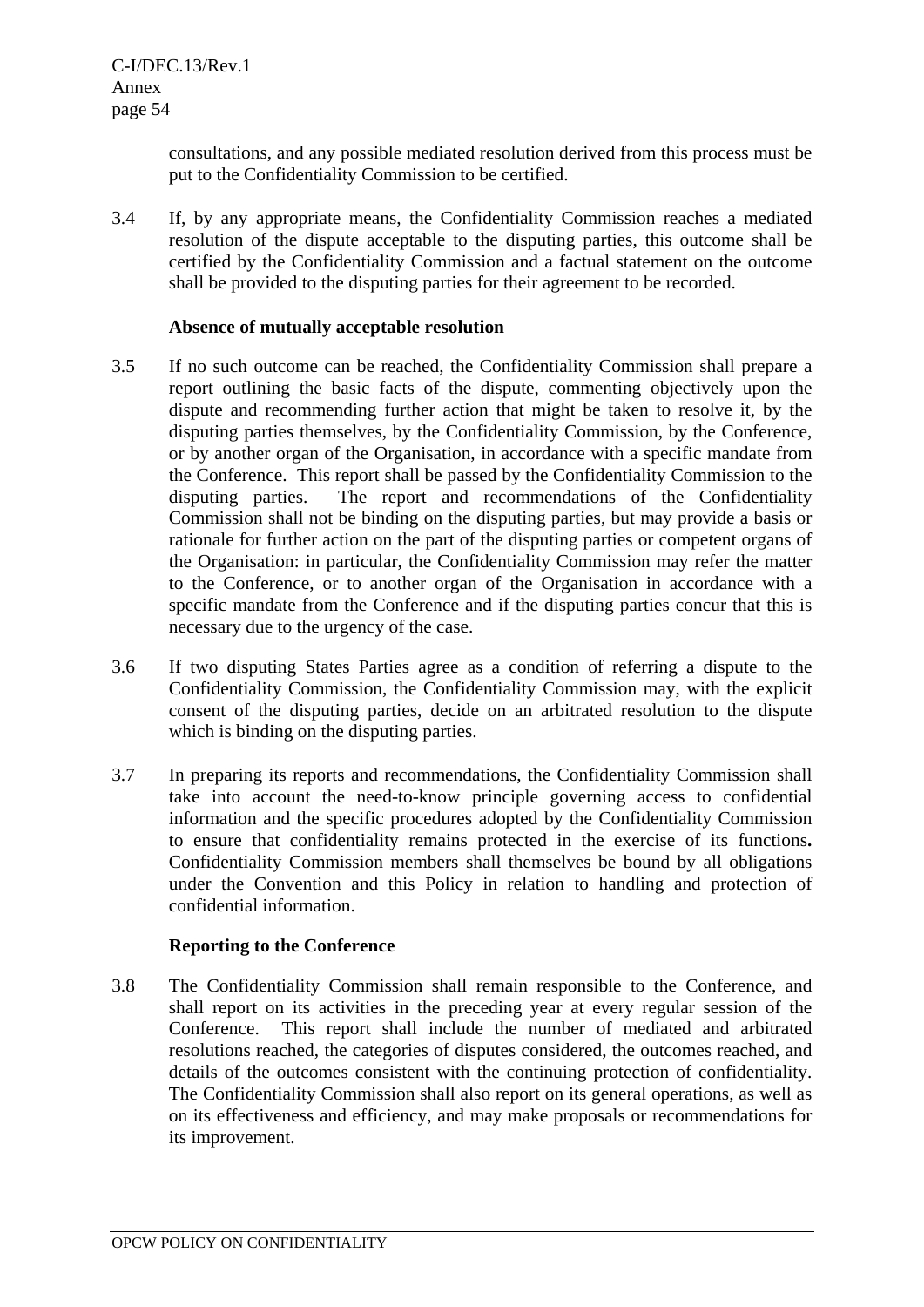## **Responsibilities of Confidentiality Commission members**

3.9 The Confidentiality Commission, and its members individually, shall act without interference or direction from either the Secretariat or other organs of the Organisation, but must follow any mandate of the Conference. The Chair may, however, seek and receive conference and logistical support and assistance from the Secretariat in the exercise of his functions. Confidentiality Commission members with a conflict of interest in relation to a particular dispute shall refrain from dealing with that dispute; it is the responsibility of individual Confidentiality Commission members to declare any conflict of interest as soon as any dispute is notified. Confidentiality Commission members shall neither exercise any other office within the Organisation or its organs, nor maintain any legal or financial relationship or interest linked to the Organisation.

#### **Meetings of the Confidentiality Commission**

- 3.10 The Confidentiality Commission shall meet initially and in conjunction with regular sessions of the Conference in accordance with subparagraph 1.4 of this Part, and shall also meet as necessary to consider disputes brought before it.
- 3.11 At its initial and subsequent annual meetings, the Confidentiality Commission shall:
	- (a) choose by consensus a Chair to serve for the forthcoming year taking into account the principle of rotation among the regions designated in paragraph 23 of Article VIII of the Convention;
	- (b) consider and adopt a report to the Conference as to the outcome of disputes handled by the Confidentiality Commission during the previous year;
	- (c) consider and adopt a report to the Conference on the operation, effectiveness and efficiency of the Confidentiality Commission and consider any recommendations or proposals made by the Chair in this regard;
	- (d) as necessary, review and recommend any amendment to its operating procedures;
	- (e) issue such guidelines to or make such requests of the Chair as it sees fit; and
	- (f) make such further recommendations or proposals to the Conference as it sees fit.

#### **Preparation of operating procedures**

- 3.12 The Conference shall approve detailed operating procedures for the Confidentiality Commission, setting out, inter alia:
	- (a) by what formal process meetings of the Confidentiality Commission are to be convened;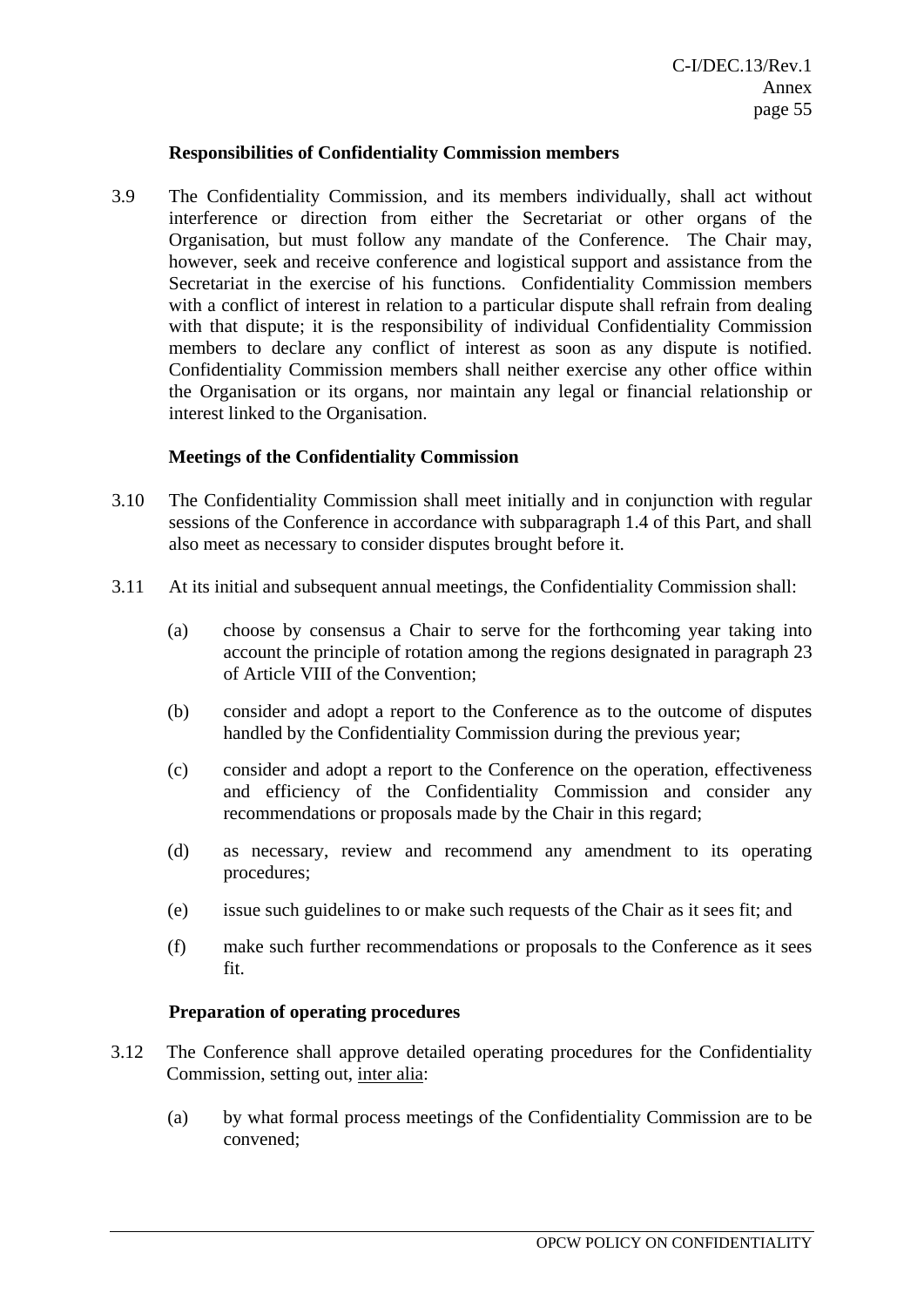- (b) how disputes are to be immediately forwarded to the Chair, and how the Chair is to inform all Confidentiality Commission members immediately;
- (c) how the Confidentiality Commission is to decide on the timing and process of dispute resolution in accordance with subparagraph 3.1 of this Part;
- (d) how the Confidentiality Commission is to certify a mutually agreed resolution of a dispute, and how the agreement of disputing parties to such resolution of a dispute is to be registered;
- (e) procedures for preparation and submission of reports and recommendations by the Confidentiality Commission to disputing parties and to the Conference or to another organ of the Organisation in accordance with the Conference's authority;
- (f) a procedure to ensure that confidentiality remains protected in the exercise by the Confidentiality Commission of its functions, consistent with the Confidentiality Annex, the OPOC and the need-to-know principle governing access to confidential information;
- (g) a procedure for the imposition of time-limits within which Confidentiality Commission functions must be exercised;
- (h) procedures for the election of successive Chairs, for the election of successive members to the Confidentiality Commission, and for the filling of any casual vacancies taking into account the principles established in subparagraphs 1.1, 1.2 and 1.3 of this Part;
- (i) in respect of those Confidentiality Commission members currently considering a particular dispute, a mechanism for facilitating continuity of their service throughout the dispute resolution process, consistent with and subordinate to the principles of the rules governing composition set out in paragraph 1 of this Part;
- (j) a procedure by which the Confidentiality Commission's efficiency shall be monitored; and
- (k) a procedure for amendment of these operating procedures.

## **Decision-making procedure**

3.13 The Chair shall seek consensus on any decision or recommendation before the Confidentiality Commission as a whole but, in the event that consensus cannot be reached on a particular decision, the Confidentiality Commission may resolve the matter by two-thirds majority of all its members.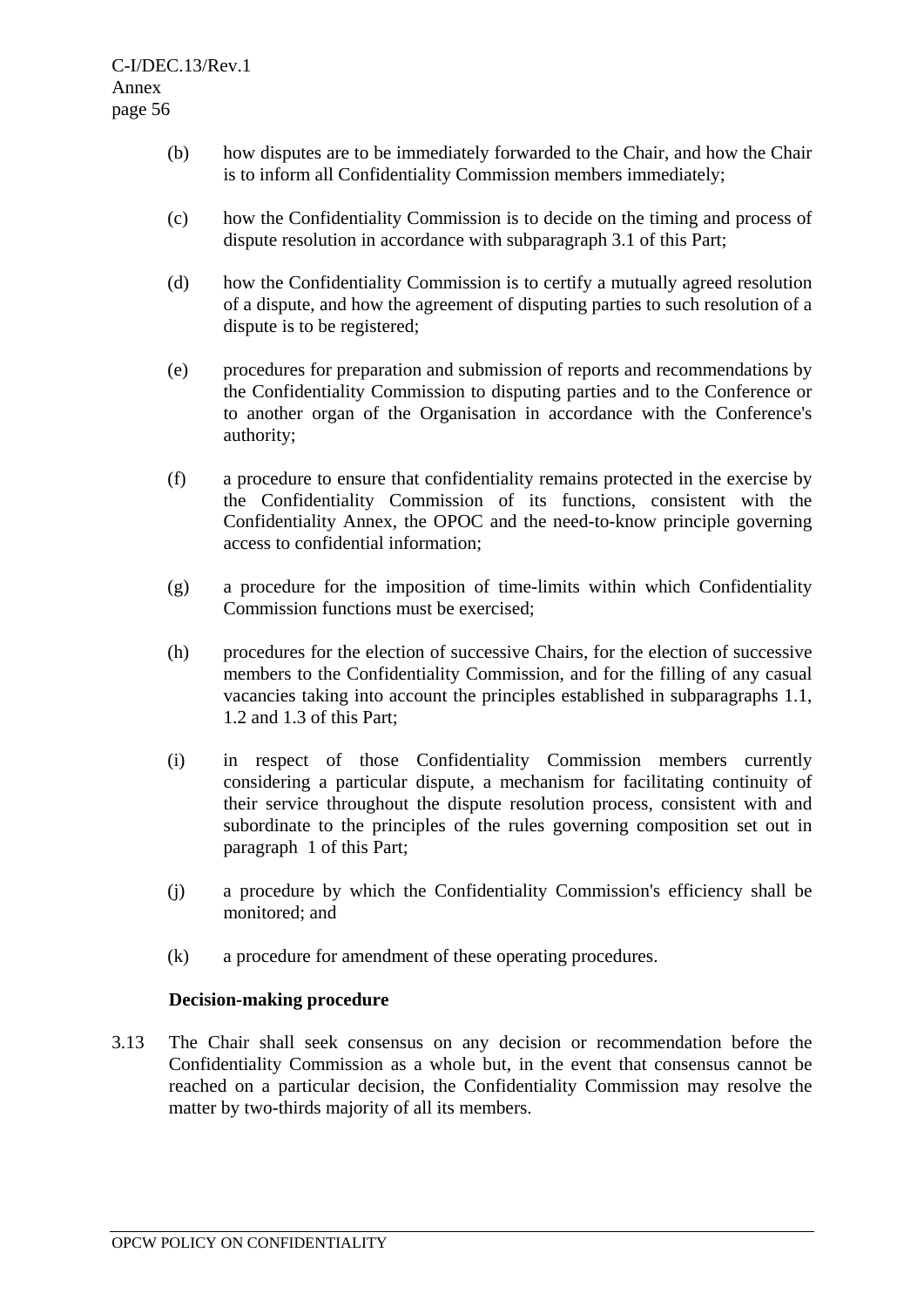## **PART IX.3: THE ROLE OF STATES PARTIES IN RELATION TO BREACH PROCEDURES**

## **1. Introduction: relevant Convention obligations**

- 1.1 Provisions of the Convention which specifically relate to States Parties' involvement in the protection of confidentiality include the obligations on individual States Parties to:
	- (a) to the extent possible, cooperate with and support the Director-General in investigating any breach or alleged breach of confidentiality and in taking appropriate action in case a breach has been established (paragraph 21, Confidentiality Annex);
	- (b) treat as confidential and afford special handling to information and data received in confidence from the Organisation in connection with the implementation of the Convention, and to treat such information and data exclusively in connection with rights and obligations under the Convention, and in accordance with the provisions of the Confidentiality Annex (Article VII, 6);
	- (c) treat information received from the Organisation in accordance with the level of confidentiality established for it (Confidentiality Annex, paragraph 4); and
	- (d) provide upon request details on the handling of confidential information provided to them by the Organisation (Confidentiality Annex, paragraph 4).
- 1.2 In addition, implementation of the provision for waiver of immunity established in paragraph 20 of the Confidentiality Annex would mean that a relevant national jurisdiction would need to apply in the event that a Secretariat staff member committed a serious breach of confidentiality.
- 1.3 As this Policy deals with the operations of the Organisation itself and its relationship with States Parties, this Part does not establish or prescribe specific internal State Party measures that may be undertaken in pursuance of the objectives of the Convention in relation to confidentiality, or for the implementation of specific States Parties' responsibilities in this regard such as the application of national jurisdiction or the provision of compensation in the event of a breach. If necessary or desirable in particular cases, such specific internal State Party measures or specific responsibilities of States Parties might also be referred to and further developed in bilateral agreements or other implementation arrangements between the Organisation and States Parties.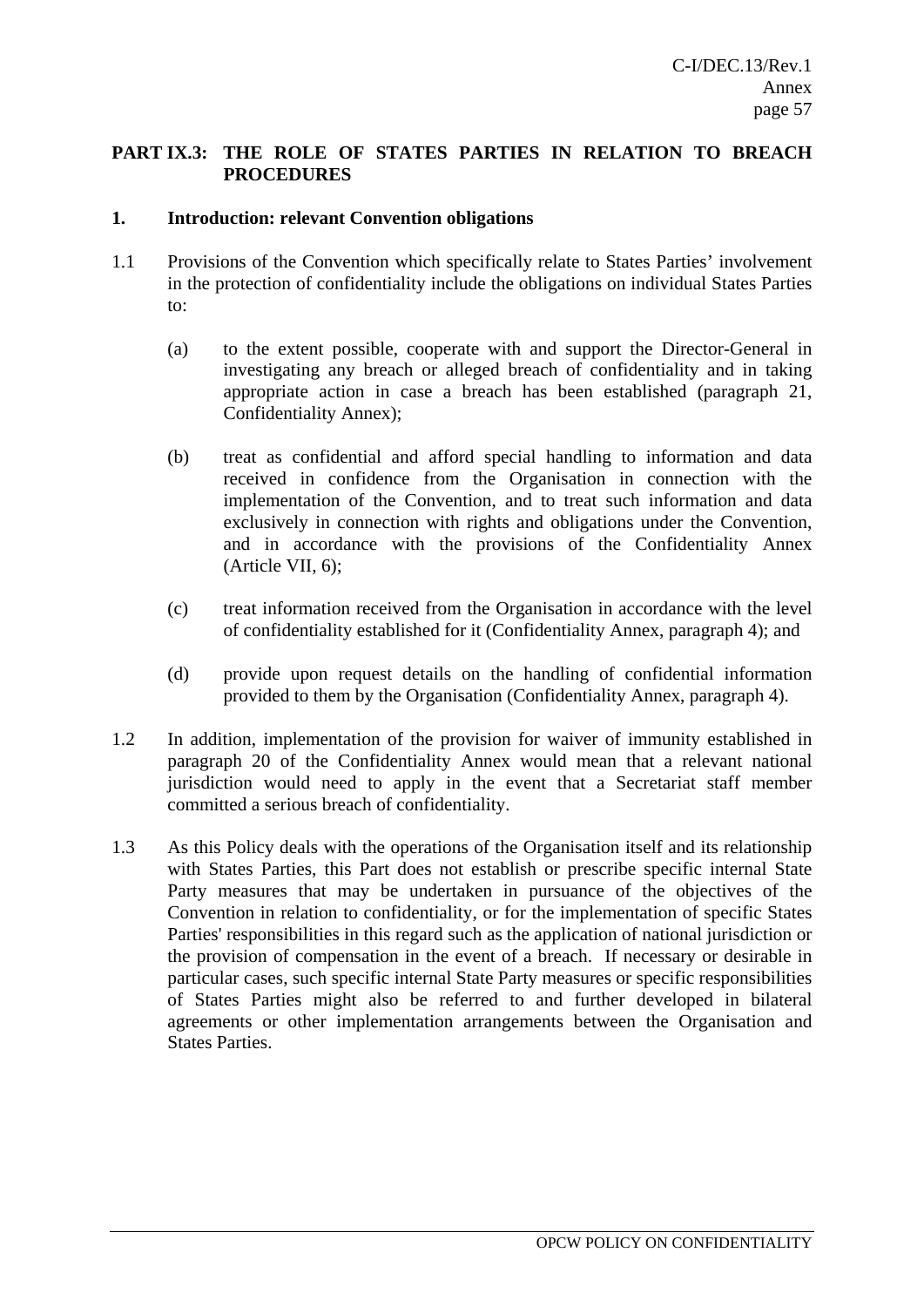#### **2. Possible scenarios**

 A State Party's obligations concerning confidentiality could arise in a number of practical scenarios, in particular in relation to:

- (a) an OPCW investigation into a breach or alleged breach of confidentiality;
- (b) the waiver of immunity by the OPCW Director-General in the event of a serious breach of confidentiality;
- (c) a breach of confidentiality for which a State Party is directly responsible; or
- (d) a breach of confidentiality by a legal or natural person in the jurisdiction of a State Party.

#### **3. Investigation of breaches of confidentiality**

 In addition to the general requirement under Article VII, paragraph 7 of the Convention to provide assistance to the Secretariat, each State Party has a particular obligation in relation to the investigation by the Director-General of a breach or alleged breach of confidentiality (as noted in subparagraph 1.1(a) of this Part). Within the framework of these obligations, the nature of support and cooperation by States Parties in relation to any particular investigation is to be determined on a caseby-case basis.

#### **4. Waiver of immunity in the case of a serious breach of confidentiality**

- 4.1 The Convention (Confidentiality Annex, paragraphs 20 and 21) presumes that jurisdiction should apply in the event of immunity from jurisdiction being waived in respect of a staff member of the Technical Secretariat who has committed a serious breach of confidentiality. If the Director-General decides to waive immunity in such a case, legal proceedings under an applicable jurisdiction of a State Party should be instituted against such a staff member on the basis of the request of the Director-General or a State Party affected by the serious breach. States Parties should take any appropriate administrative and legal measures to ensure that this mechanism can be effectively implemented.
- 4.2 It will remain the primary responsibility of States Parties to determine the applicability of national jurisdiction on a case-by-case basis. The Conference may also consider proposals for an arrangement that would ensure a consistent and comprehensive response to any serious breach of confidentiality obligations by Secretariat staff members.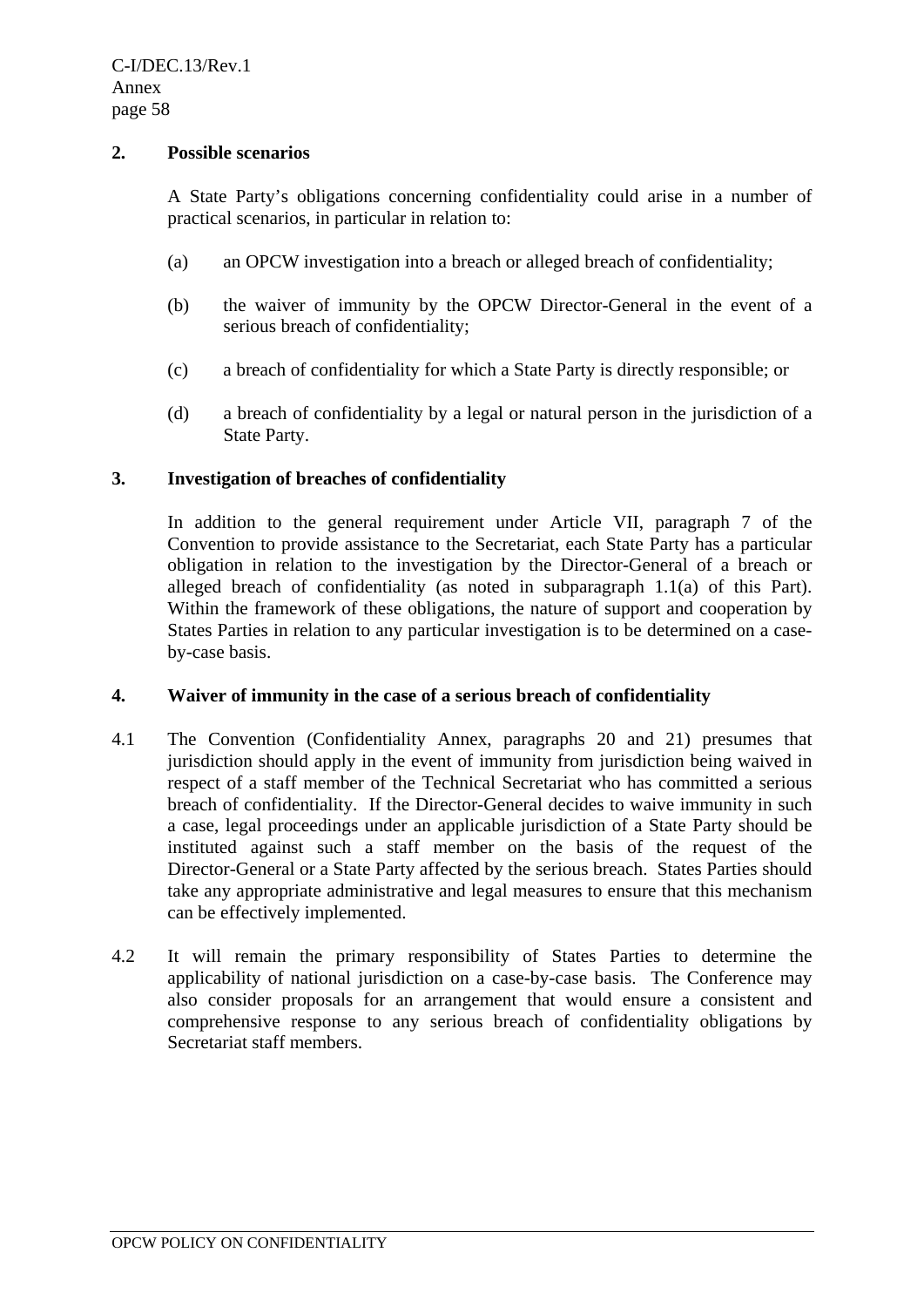## **5. Breaches imputed to a State Party**

 If information provided in confidence by the Organisation to a State Party is disclosed to unauthorised recipients or if confidentiality is otherwise abused by that State Party, then this would run contrary to the obligations upon States Parties established under Article VII, paragraph 6 of the Convention and under the Confidentiality Annex, paragraph 4. Treatment as confidential of information received in confidence is, moreover, an essential part of the effective operation of the Convention as a whole. In such a case, a breach of confidentiality may be imputed to the State Party in question, as contravening these obligations. This may arise as a finding of an investigation by the Director-General into a breach or alleged breach<sup> $14$ </sup>, in which case the matter would be subject to the Convention's dispute resolution mechanisms, and in particular to the Confidentiality Commission<sup>15</sup> under the authority of the Conference.

### **6. Other application of national jurisdiction**

 As noted in paragraph 5 above, a State Party's disclosure of information, having been provided by the Organisation in confidence, in such a way as to breach its confidentiality would run contrary to the obligations upon States Parties established under Article VII, paragraph 6 of the Convention and under the Confidentiality Annex, paragraph 4. States Parties are therefore required to take appropriate administrative and legal measures they judge to be necessary to ensure that these obligations are effectively met, including by any agents acting with their authority or sponsorship.

1

<sup>&</sup>lt;sup>14</sup> In accordance with Step 4e of the breach investigation procedures in Part IX.1<br><sup>15</sup> Soo Part IX.2

See Part IX. 2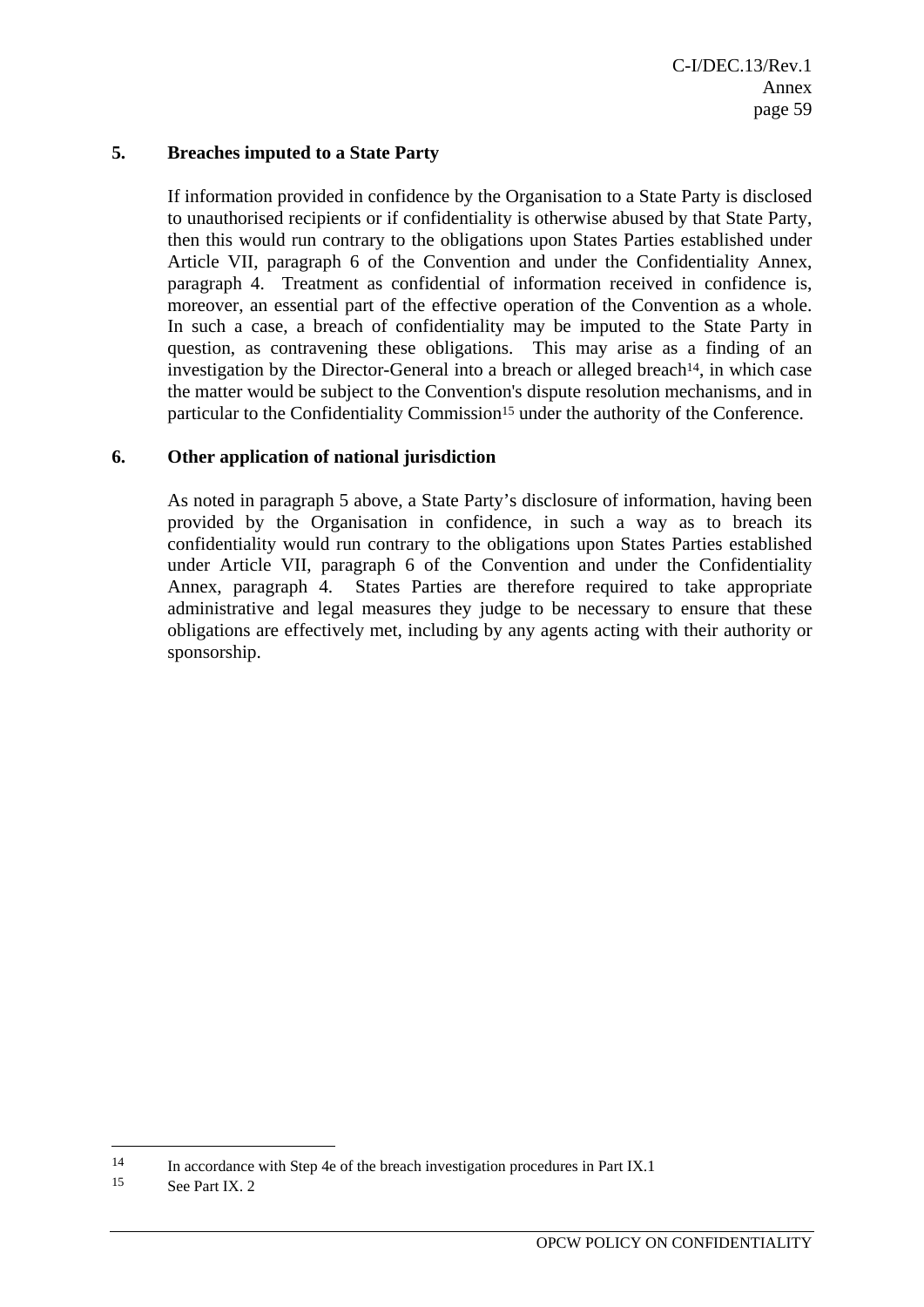## **PART X**

## **ANNUAL REPORT ON THE IMPLEMENTATION OF THE REGIME GOVERNING THE HANDLING OF CONFIDENTIAL INFORMATION BY THE SECRETARIAT**

- 1. The Director-General is required to report annually to the Conference on the implementation of the regime governing the handling of confidential information by the Secretariat (Confidentiality Annex, paragraph 3). The points identified below should be covered in the report, but in such a way as to preclude any diminution of the confidentiality of any confidential information disclosed to, handled by or held in the Secretariat, and governed by the principles of this Policy
- 2. The Director-General shall focus in his report on practical details of the handling of confidential information by staff members of the Secretariat (CA, paragraph 3) in the preceding year, including:
- 2.1 resource requirements for implementing the confidentiality regime, including an estimate of the volume of confidential information handled by the Secretariat;
- 2.2 important actions taken to implement the confidentiality regime, including significant changes in procedures or personnel, and staff training and awareness programmes to ensure compliance of Secretariat staff with the regime;
- 2.3 breaches or alleged breaches and the actions taken to investigate and redress them; and
- 2.4 problems or policy issues that have arisen with respect to the confidentiality regime.
- 3. While not limiting the scope of the report, it should in particular cover the following detailed elements:
- 3.1 the estimated number of items of confidential information received, generated, stored and disseminated by the Secretariat;
- 3.2 the number, recipients and description of release16 of items of confidential information made during the previous year, and access granted to authorised recipients associated with the Organisation<sup>17</sup>;

1

<sup>16 &</sup>quot;Release" of information refers to the approved disclosure of information beyond the Organisation itself (including all its constituent elements) and beyond the governments of States Parties (specifically, beyond governmental organisations and authorised entities or individuals within States Parties concerned with the operation of the Convention (subparagraph 1.1 of Part VII of this Policy)).

<sup>&</sup>lt;sup>17</sup> In accordance with the principles set out in subparagraph 2.12 of Part VI of this Policy.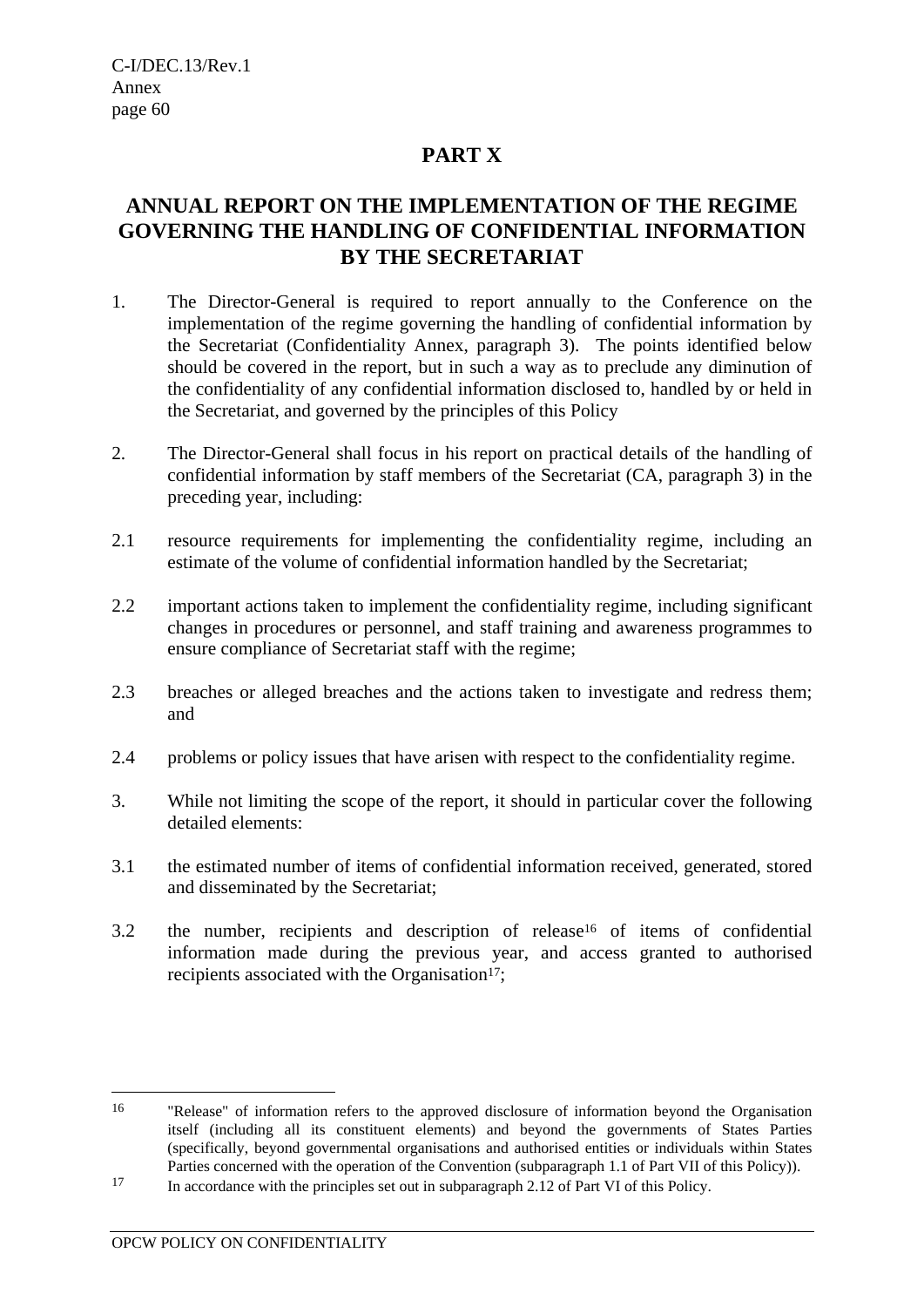- 3.3 the number of clearances granted for access to confidential information in accordance with paragraph 11 of the Confidentiality Annex, and any changes in senior staff positions concerned with the implementation of the confidentiality regime;
- 3.4 resource and operational requirements and general policy issues arising from confidentiality procedures in the course of verification activities and in the IMS;
- 3.5 any changes that have been made in administrative directives established to implement this Policy, including any changes to administrative directives that have been made necessary by the Conference's approval of amendments to this Policy;
- 3.6 any reported loss of confidential information;
- 3.7 any breaches or alleged breaches involving staff members of the Secretariat, breach investigations conducted by the Director-General, and consequent actions taken;
- 3.8 any changes in the IMS which have substantial implications for the security of confidential information contained in the system;
- 3.9 the conduct of staff training and awareness programmes about the obligation to protect confidential information and to abide by the confidentiality regime, and the provision of instruction, advice and regular reminders to all staff members of the Secretariat about the principles of this Policy and the procedures required to implement it, as well as about the principles and procedures relating to security, and the possible penalties that staff members would incur in the event of improper disclosure of confidential information; and
- 3.10 the number of items of confidential information to which authorised recipients associated with the Organisation were granted access in accordance with the principles set out in subparagraph 2.12 of Part VI of this Policy.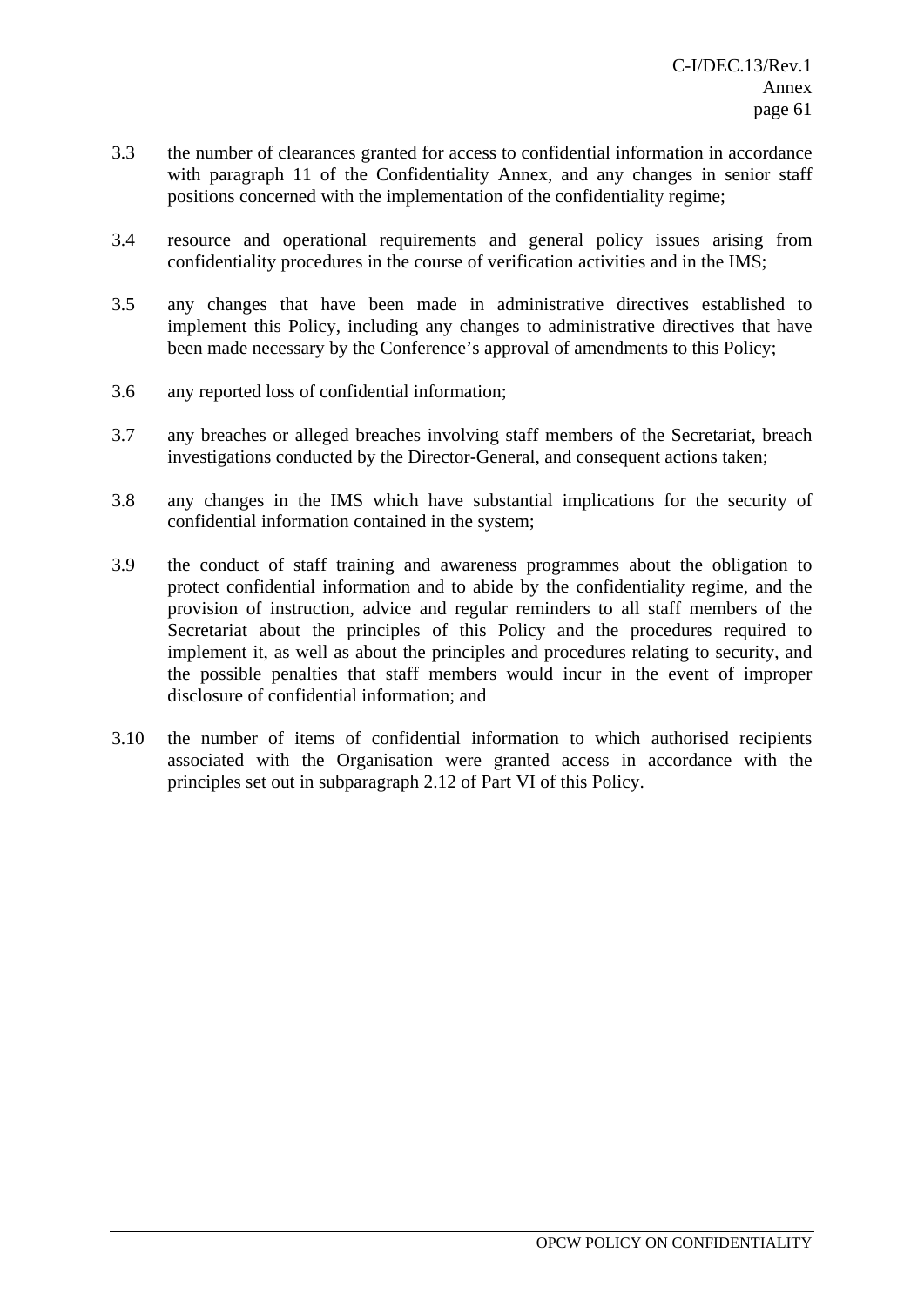C-I/DEC.13/Rev.1 Annex page 62

## **PART XI**

## **AMENDMENT PROCEDURE**

- 1. Any State Party or the Director-General may propose amendments to this Policy. Any proposed amendments shall be forwarded by the Director-General, through the Executive Council, to the Conference of the States Parties for its consideration and approval in accordance with its rules of procedure.
- 2. The Director-General shall, without delay, issue any changes to administrative directives that are made necessary by the Conference's approval of amendments to this Policy, and shall report on any such changes to the Executive Council and to the Conference in the annual report on the confidentiality regime. The Director-General shall ensure that all staff employed by the Organisation are informed of such changes immediately and receive related training, preferably within three months, but in any event as soon as possible after their introduction.